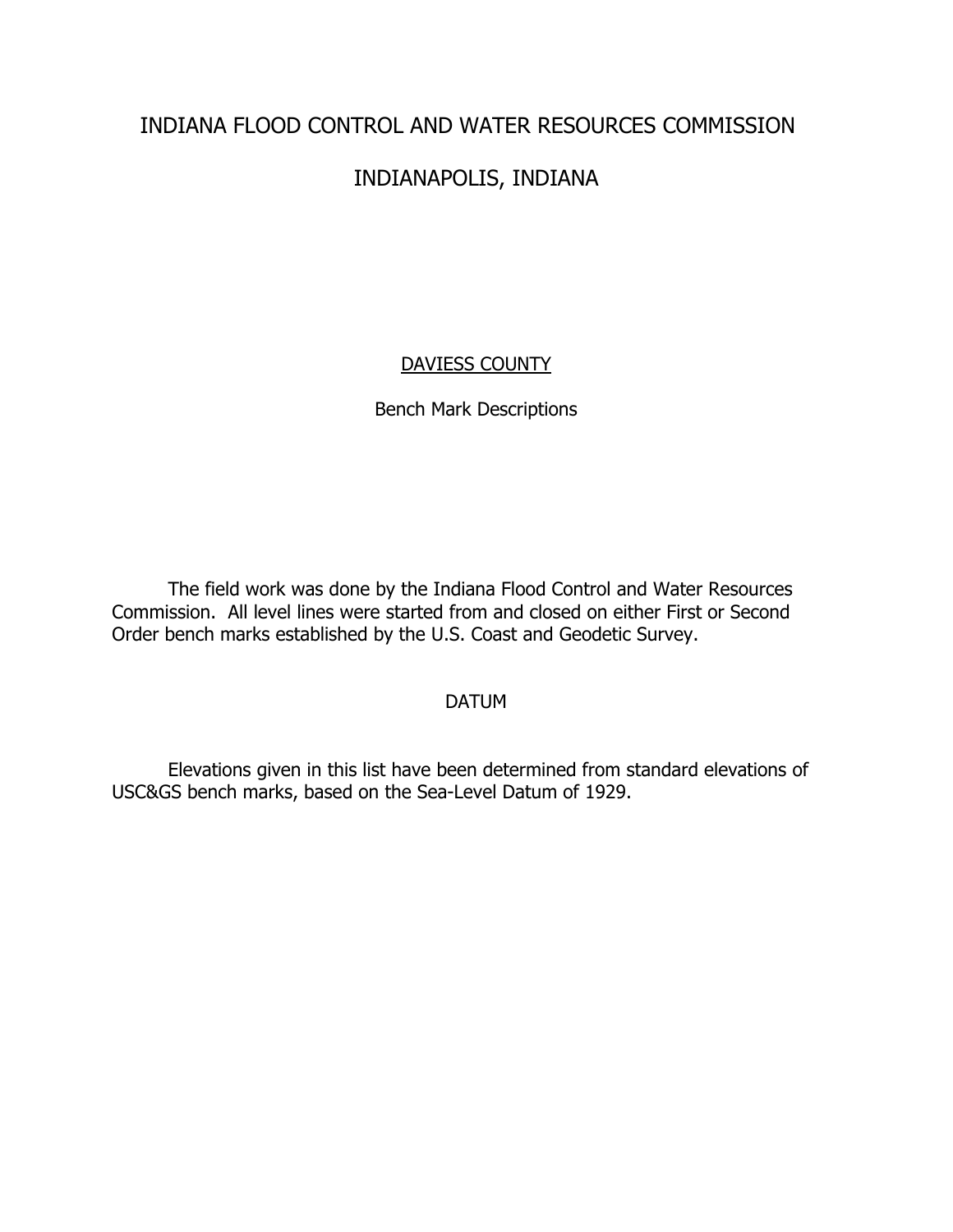In Daviess County, Sandy Hook Quad., set in the SE 1/4 of section 6, T. 1 N., R. 7 W.,  $2<sup>nd</sup>$  P. M. About 5.0 miles northeast of Petersburg, Pike County, 4.5 miles generally northeast along SR 57 from its junction with SR 61 in Petersburg to the SR 57 bridge over the East Fork of White River and a T-road west (driveway to Sportsman Club), thence 0.05 mile west to the New York Central Railroad, thence 0.45 mile north along the railroad, set in the west side of a power pole, 21 feet east from the east rail, 7 feet below the rails, 1.5 feet above ground, a railroad spike driven through an aluminum tag, stamped, "TBM WHR 39 1959". 438.458 feet NGVD 1929 2<sup>nd</sup> Order

# TBM WHR 40

In Daviess County, Sandy Hook Quad., set in the NW 1/4 of section 5, T. 1 N., R. 7 W.,  $2<sup>nd</sup>$  P. M. About 6.0 miles northeast of Petersburg, Pike County, 5.4 miles generally northeast along SR 57 from its junction with SR 61 in Petersburg to a gravel T-road east (about 0.8 mile north of SR 57 bridge over East Fork White River), set in the west side of a P.S.C. of I. power pole No. 870-1824, about 40 yards south along highway from gravel T-road east, 18 feet east from the center line of SR 57, about 2.0 feet below the highway, 1.0 foot above the ground, a railroad spike driven through an aluminum tag stamped, "TBM WHR 40 1959".

438.927 feet NGVD 1929  $2<sup>nd</sup>$  Order

BM DAV 1

In Daviess County, Sandy Hook Quad., set in the NW 1/4 of section 5, T. 1 N., R. 7 W., 2<sup>nd</sup> P. M. About 7.5 miles southwest of Washington, 7.8 miles generally south along SR 57 from its junction with US Highways 50 & 150 in Washington to a t-road eat, in northeast quarter of the T-junction, 19 feet east from the center line of the SR 57, 18 feet north from the center line of the T-road east, 4 feet northwest from power pole, set in top of a concrete post projecting 0.45 foot above ground, a standard IFC&WRC bronze bench mark tablet stamped, "DAV 1 1959".

440.170 feet NGVD 1929  $2<sup>nd</sup>$  Order (Readjusted 1965)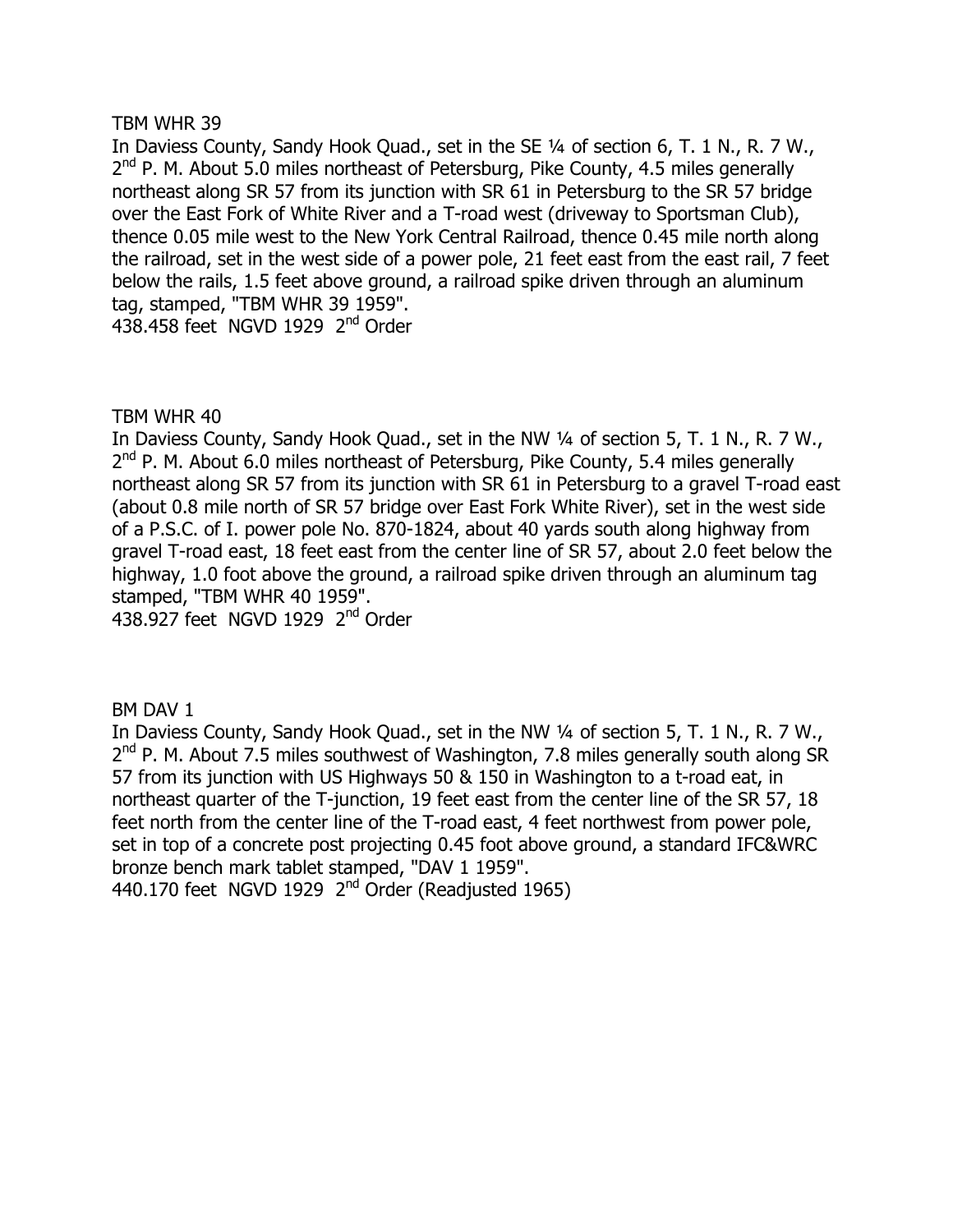In Daviess County, Sandy Hook Quad., set in the SW 1/4 of section 32, T. 2 N., R. 7 W., 2<sup>nd</sup> P. M. About 7.0 miles southwest of Washington, 7.2 miles generally southwest along SR 57 from its junction with US Highways 50 & 150 in Washington,, set in the west side of a power pole, 12 feet east from the center line of the highway, 1.1 feet above ground, about level with the highway, a railroad spike driven through an aluminum tag stamped, "TBM WHR 41 1959".

440.762 feet NGVD 1929 2<sup>nd</sup> Order

# TBM WHR 42

In Daviess County, Sandy Hook Quad., set in the NW 1/4 of section 32, T. 2 N., R. 7 W.,  $2<sup>nd</sup>$  P. M. About 6.5 miles south of Washington, 6.7 miles generally southwest along SR 57 from its junction with US Highways 50 & 150 in Washington to a gravel T-road west, thence 0.1 mile west to the New York Central Railroad, set in the east side of a power pole, 110 feet east from the railroad crossing, 54 feet south from the center line of the road, 1.1 feet above the ground, a railroad spike driven through an aluminum tag stamped, "TBM WHR 42 1959".

448.264 feet NGVD 1929  $2<sup>nd</sup>$  Order

# BM DAV 2

In Daviess County, Sandy Hook Quad., set in the NW 1/4 of section 32, T. 2 N., R. 7 W.,  $2<sup>nd</sup>$  P. M. About 6.5 miles south of Washington, 6.7 miles generally southwest along SR 57 from its junction with US Highways 50 & 150 in Washington to a T-road west, thence 0.1 mile west to a crossing,, 16 feet north from the center line of the road, 14 feet east from the east rail of the tracks, 3.5 feet northwest from a railroad warning sign, set in the top of a concrete post projecting 0.25 foot above ground, a standard IFC&WRC bronze bench mark tablet stamped, "DAV 2 1959". 444.989 feet NGVD 1929 2<sup>nd</sup> Order

TBM WHR 43

In Daviess County, Sandy Hook Quad., set in the SE 1/4 of section 30, T. 2 N., R. 7 W.,  $2<sup>nd</sup>$  P. M. About 6.5 miles south of Washington, 6.7 miles generally southwest along SR 57 fro its junction with US Highways 50  $\&$  150 in Washington to a t-road west, thence 0.1 mile west to a crossing of the New York Central Railroad, thence 0.55 mile generally northwest along the railroad to a 50-foot wooden trestle over a small creek, set in the northeast pile of the southeast retaining wall of the abutment, 5.0 feet northeast from the northeast rail, 5.0 feet below the rails, a railroad spike driven through an aluminum tag stamped, "TBM WHR 43 1959".

 $439.567$  feet NGVD 1929  $2<sup>nd</sup>$  Order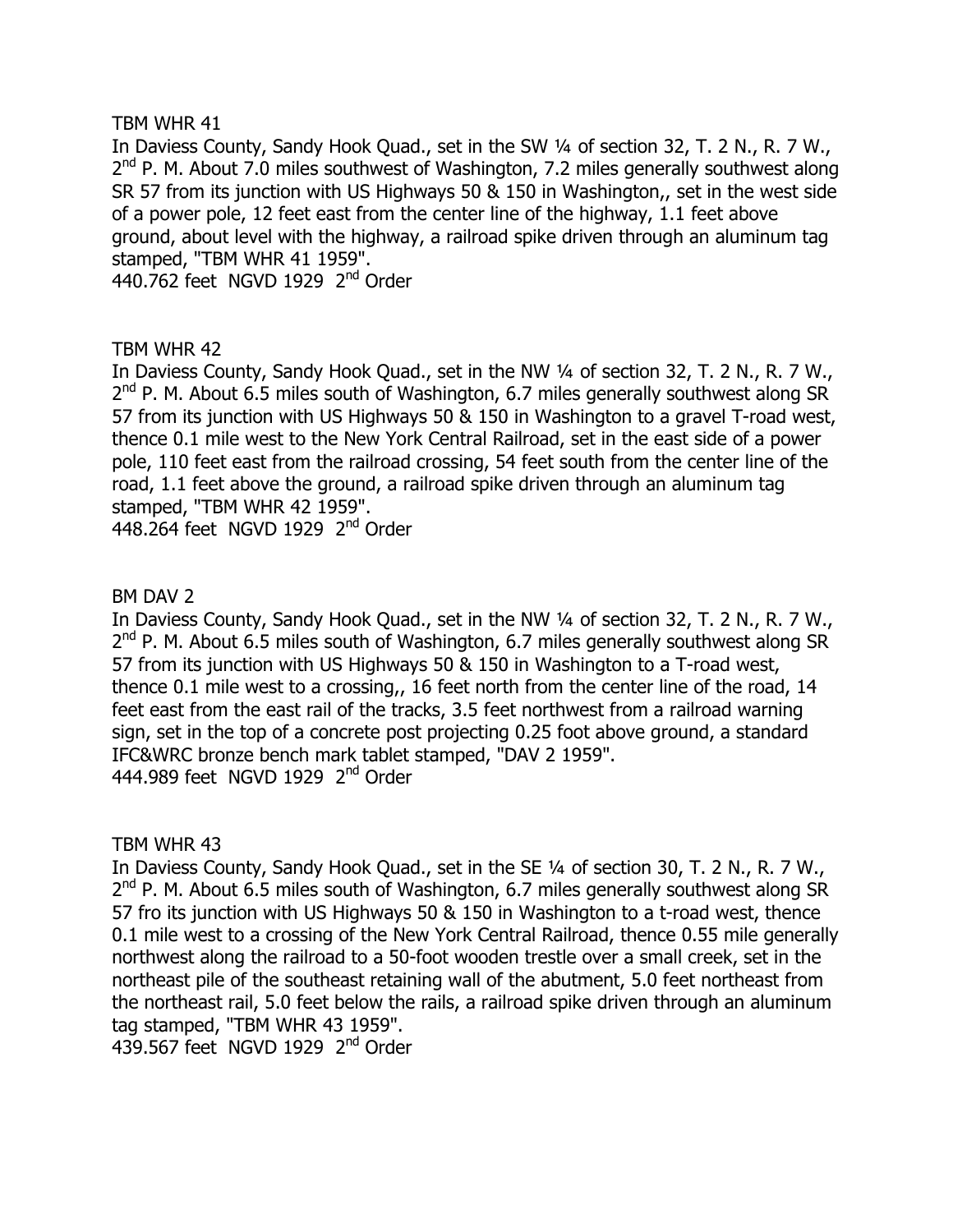In Daviess County, Sandy Hook Quad., set in the SW 1/4 of section 30, T. 2 N., R. 7 W.,  $2<sup>nd</sup>$  P. M. About 6.5 miles south of Washington, 6.7 miles generally southwest along SR 57 from its junction with US Highways 50 & 150 in Washington to a T-road west, thence 0.1 mile west to a crossing of the New York Central Railroad, thence 0.95 mile generally northwest along the railroad to a dirt road crossing the tracks, set in the west side of a telephone pole, 17 feet northeast from the northeast rail, 7 feet southeast form the center line of the dirt road, 1.0 foot above the ground, a railroad spike driven through an aluminum tag stamped, "TBM WHR 44 1959". 446.997 feet NGVD 1929  $2<sup>nd</sup>$  Order

# USC&GS BM Y 11 1930

In Daviess County, Sandy Hook Quad., set in the SW 1/4 of section 30, T. 2 N., R. 7 W.,  $2<sup>nd</sup>$  P. M. About 6.0 miles south of Washington, 6.7 miles generally southwest along SR 57 from its junction with US Highways 50  $\&$  150 in Washington to a t-road west, thence 0.1 mile west to a crossing of the New York Central Railroad, thence 0.95 mile generally northwest along the railroad to a dirt road crossing the tracks, 45 feet northeast from the northeast rail of the tracks, 7 feet north from the center line of the dirt road, set in top of a concrete post projecting 2 feet above the ground, a standard USC&GS bench mark tablet stamped, "Y 11 1930".

448.936 feet NGVD 1929 2<sup>nd</sup> Order

TBM WHR 45

In Daviess County, Sandy Hook Quad., set in the NW 1/4 of section 30, T. 2 N., R. 7 W.,  $2<sup>nd</sup>$  P. M. About 6.0 miles south of Washington, 6.7 miles generally southwest along SR 57 from its junction with US Highways 50 & 150 in Washington to a T-road west, thence 0.1 mile west to a crossing of the New York Central Railroad, thence 1.50 miles generally northwest along the railroad to a bend west in the West Fork of White River, set in the southwest side of a telephone pole, 15 feet northeast from the northeast rail, 4 feet below the tracks, 2 feet above the ground, a railroad spike driven through an aluminum tag stamped, "TBM WHR 45 1959". 443.117 feet NGVD 1929 2<sup>nd</sup> Order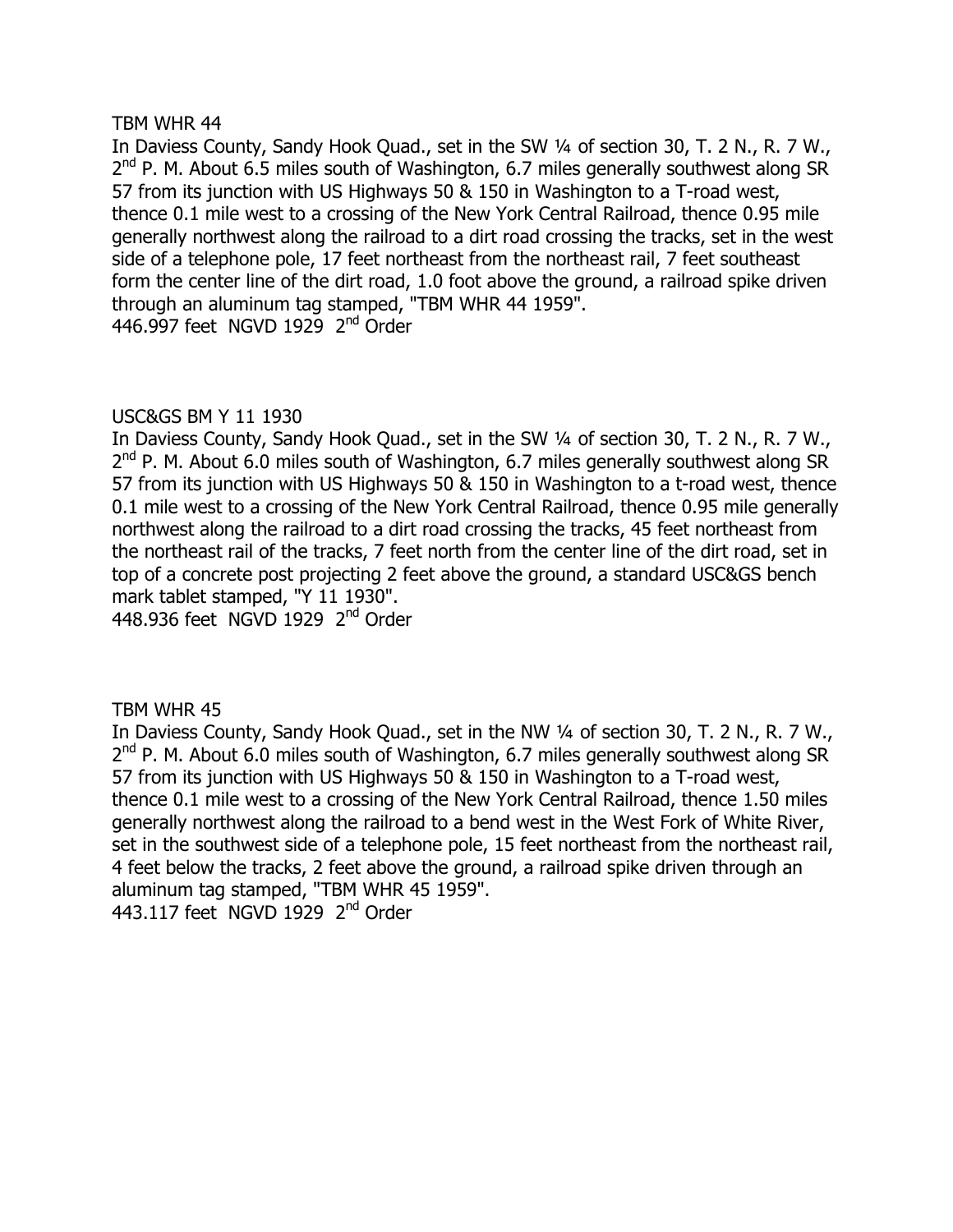In Daviess County, Sandy Hook Quad., set in the SE 1/4 of section 24, T. 2 N., R. 8 W.,  $2<sup>nd</sup>$  P. M. About 6.0 miles southwest of Washington, 4.9 miles generally southwest along SR 57 from its junction with US Highways 50 & 150 in Washington to a payed T-road west, thence 2.0 miles west along a paved and dirt road to a north-south T-road, thence 0.3 mile generally north and west to the New York Central Railroad, set in the east side of a telephone pole, 72 feet north from the northwest corner of a frame house, 22 feet east from the east rail, 1.0 foot above the ground, a railroad spike driven through an aluminum tag stamped, "TBM WHR 46 1959".  $448.209$  feet NGVD 1929  $2<sup>nd</sup>$  Order

# BM DAV 9

In Daviess County, Sandy Hook Quad., set in the NE 1/4 of section 24, T. 2 N., R. 8 W.,  $2<sup>nd</sup>$  P. M. About 6.0 miles southwest of Washington, 4.9 miles generally southwest along SR 57 from its junction with US Highways 50 & 150 in Washington to a paved T-road west, thence 2.0 miles west along a paved and dirt road to a north-south T-road, thence 0.3 miles generally north and wet to the New York Central Railroad, thence 0.2 mille northwest along the railroad to a cabin 45 yards south fro the cabin, 18 feet southeast from the southeast rail, 9 feet northwest from the center line of the dirt road paralleling the railroad, 6 feet northwest from a power pole, set in the top of a concrete post projecting 0.2 foot above ground, a standard IFC&WRC bronze bench mark tablet stamped, "DAV 9 1959".

443.563 feet NGVD 1929 2<sup>nd</sup> Order

# TBM WHR 47

In Daviess County, Sandy Hook Quad., set in the NW 1/4 of section 19, T. 2 N., R. 7 W.,  $2<sup>nd</sup>$  P. M. About 5.5 miles southwest of Washington, 4.9 miles generally southwest along SR 57 from its junction with US Highways 50 & 150 in Washington to a paved T-road west, thence 2.0 miles west along a paved and dirt road to a north-south T-road, thence 0.3 mile generally north and west to the New York Central Railroad, thence 0.73 mile generally northeast along the railroad to a dirt road crossing the tracks, set in a telephone pole, 21 feet south from the south rail, 14 feet west from the center line of the dirt road, 1.0 foot above the ground, a railroad spike driven through an aluminum tag stamped, "TBM WHR 47 1959".

 $445.402$  feet NGVD 1929  $2<sup>nd</sup>$  Order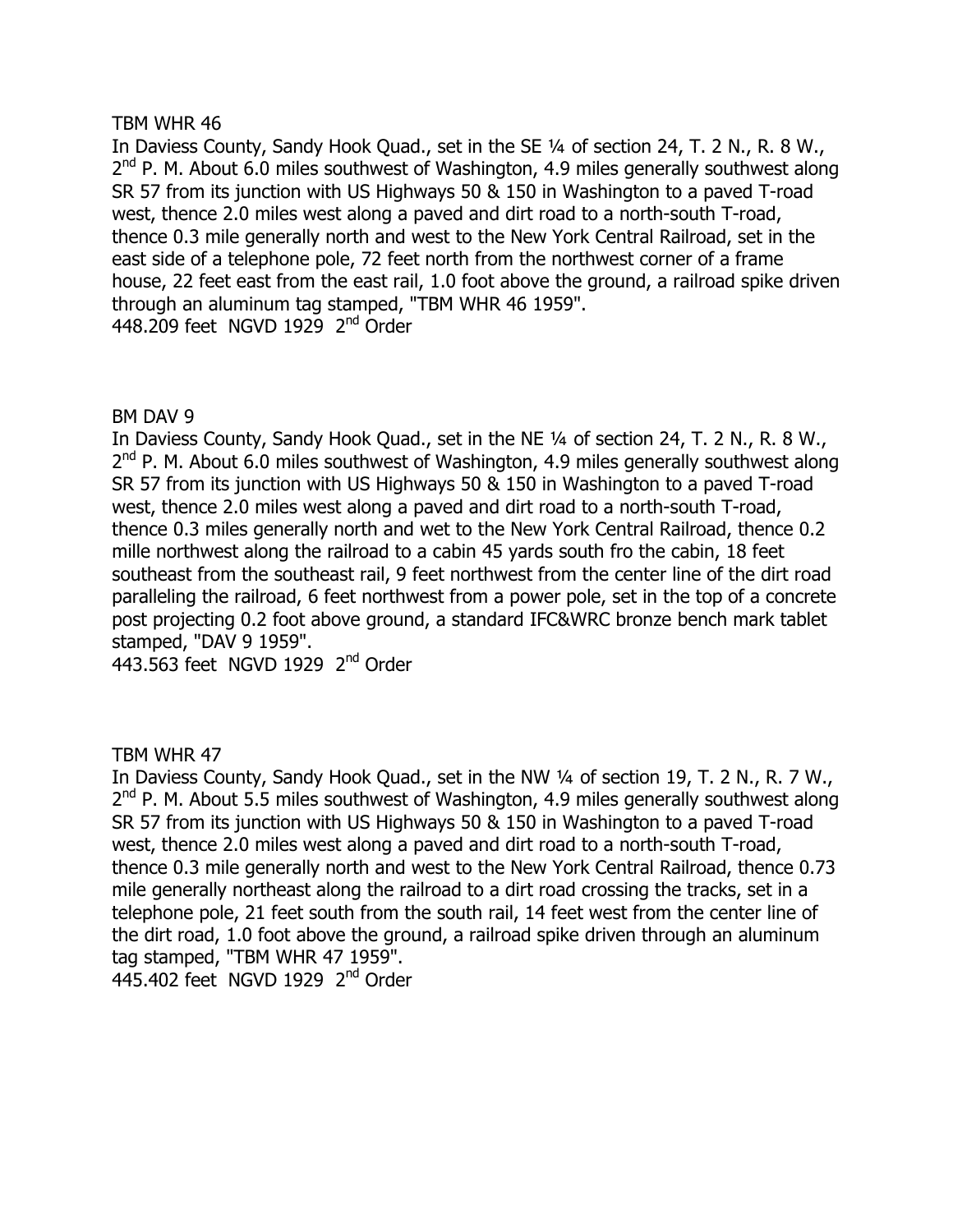In Daviess County, Sandy Hook Quad., set in the SE 1/4 of section 18, T. 2 N., R. 7 W.,  $2<sup>nd</sup>$  P. M. About 4.0 miles southwest of Washington, 4.9 miles generally southwest along SR 57 from its junction with US Highways 50 & 150 in Washington to a payed T-road west, thence 2.0 miles west along a paved and dirt road to a north-south T-road, thence 0.3 mile generally north and west to the New York Central Railroad, thence 1.25 miles generally northeast along the railroad to a farm lane crossing the tracks, set in the west side of a telephone pole, 58 feet northeast from the center line of the farm lane, 18 feet southeast from the southeast rail, 1.5 feet above ground, a railroad spike driven through an aluminum tag stamped, "TBM WHR 48 1959". 443.397 feet NGVD 1929  $2<sup>nd</sup>$  Order

# TBM WHR 49

In Daviess County, Sandy Hook Quad., set in the NW 1/4 of section 18, T. 2 N., R. 7 W.,  $2<sup>nd</sup>$  P. M. About 4.0 miles southwest of Washington, 3.2 miles generally southwest along SR 57 from its junction with US Highways 50 & 150 in Washington to an east-west paved crossroad (Bluff Road), thence 2.3 miles west to a crossing of the New York Central Railroad (Thomas Crossing), in southeast quarter of the crossing, set in the east side of a telephone pole near the Thomas sub-station, 25 feet northeast from the northeast rail, 12 feet northeast from the northeast corner of the sub-station, 6 feet below the tracks, 4 feet above the ground, a railroad spike driven through an aluminum tag stamped, "TBM WHR 49".

 $441.118$  feet NGVD 1929  $2<sup>nd</sup>$  Order

# **BM DAV 3**

In Daviess County, Sandy Hook Quad., set in the SW 1/4 of section 7, T. 2 N., R. 7 W.,  $2<sup>nd</sup>$  P. M. About 4.0 miles southwest of Washington, 3.2 miles generally southwest along SR 57 from its junction with US Highways 50 & 150 in Washington to an east-west paved crossroad (Bluff Road), thence 2.3 miles west to a crossing of the New York Central Railroad (Thomas Crossing), in the northwest quarter of the crossing, 29 feet west from the west rail of the main track, 10 feet southeast from a telephone pole, 9 feet north from the center line of the road, set in the top of a concrete post projecting 0.15 foot above the ground, a standard IFC&WRC bronze bench mark tablet stamped, "DAV 3 1959".

446.094 feet NGVD 1929 2<sup>nd</sup> Order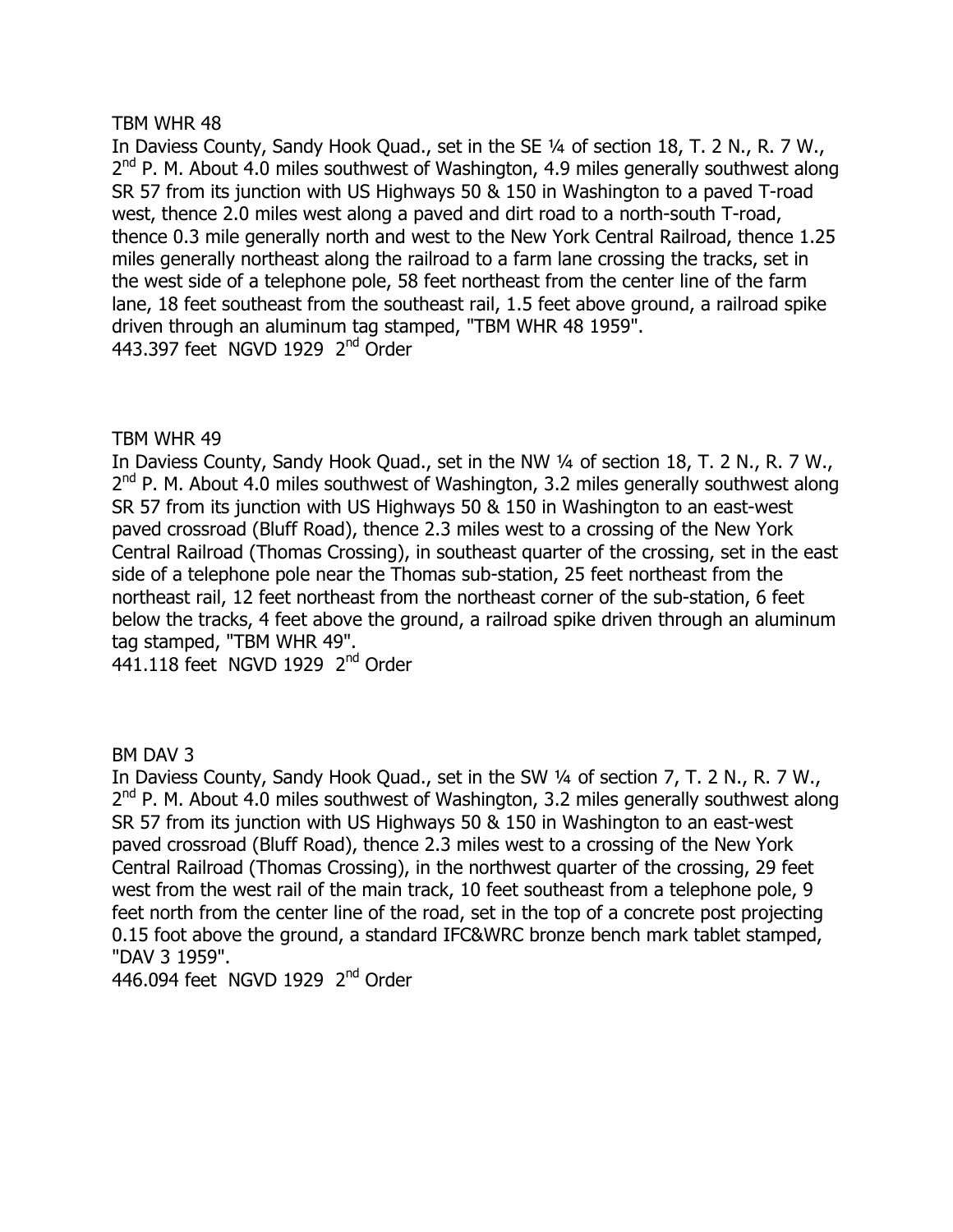In Daviess County, Sandy Hook Quad., set in the SW 1/4 of section 7, T. 2 N., R. 7 W.,  $2<sup>nd</sup>$  P. M. About 4.0 miles southwest of Washington, 3.2 miles generally southwest along SR 57 from its junction with US Highways 50 & 150 in Washington to an east-west paced crossroad (Bluff Road), thence 2.3 miles west to a crossing of the New York Central Railroad (Thomas Crossing), thence 0.6 mile generally northwest along the railroad to a railroad switch at the northwest end of the railroad siding, set in the base of the switch assembly, 22 feet southwest from the southwest rail, a railroad spike driven through an aluminum tag stamped, "TBM WHR 50 1959". 448.182 feet NGVD 1929  $2<sup>nd</sup>$  Order

# TBM WHR 51

In Daviess County, Sandy Hook Quad., set in the NE 1/4 of section 12, T. 2 N., R. 8 W.,  $2<sup>nd</sup>$  P. M. About 4.0 miles southwest of Washington, 3.2 miles generally southwest along State Road 57 from its junction with US Highways 50 & 150 in Washington to an eastwest paved crossroad (Bluff Road), thence 2.3 miles west to a crossing of the New York Central Railroad (Thomas Crossing), thence 0.9 mile generally northwest along the railroad to a dirt road crossing the tracks, set in the west side of a telephone pole, 21 feet east from the east rail, 14 feet south from the center line of the dirt road, 1.0 foot above the ground, a railroad spike driven through an aluminum tag stamped, "TBM WHR 51 1959".

448.962 feet NGVD 1929 2<sup>nd</sup> Order

# TBM WHR 52

In Daviess County, Washington Quad., set in the SW 1/4 of section 6, T. 2 N., R. 7 W.,  $2<sup>nd</sup>$  P. M. About 3.5 miles southwest of Washington, 3.2 miles generally west along US Highways 50 & 150 in Washington to a crossing of the New York Central Railroad at Maysville, thence 1.0 mile generally south along the railroad to a dirt road, set in the northwest side of a telephone pole, about 320 feet south from the center line of the road, 14 feet east from the east rail, 1.0 foot above ground, a railroad spike driven through an aluminum tag stamped, "TBM WHR 52". 446.340 feet NGVD  $1929$   $2<sup>nd</sup>$  Order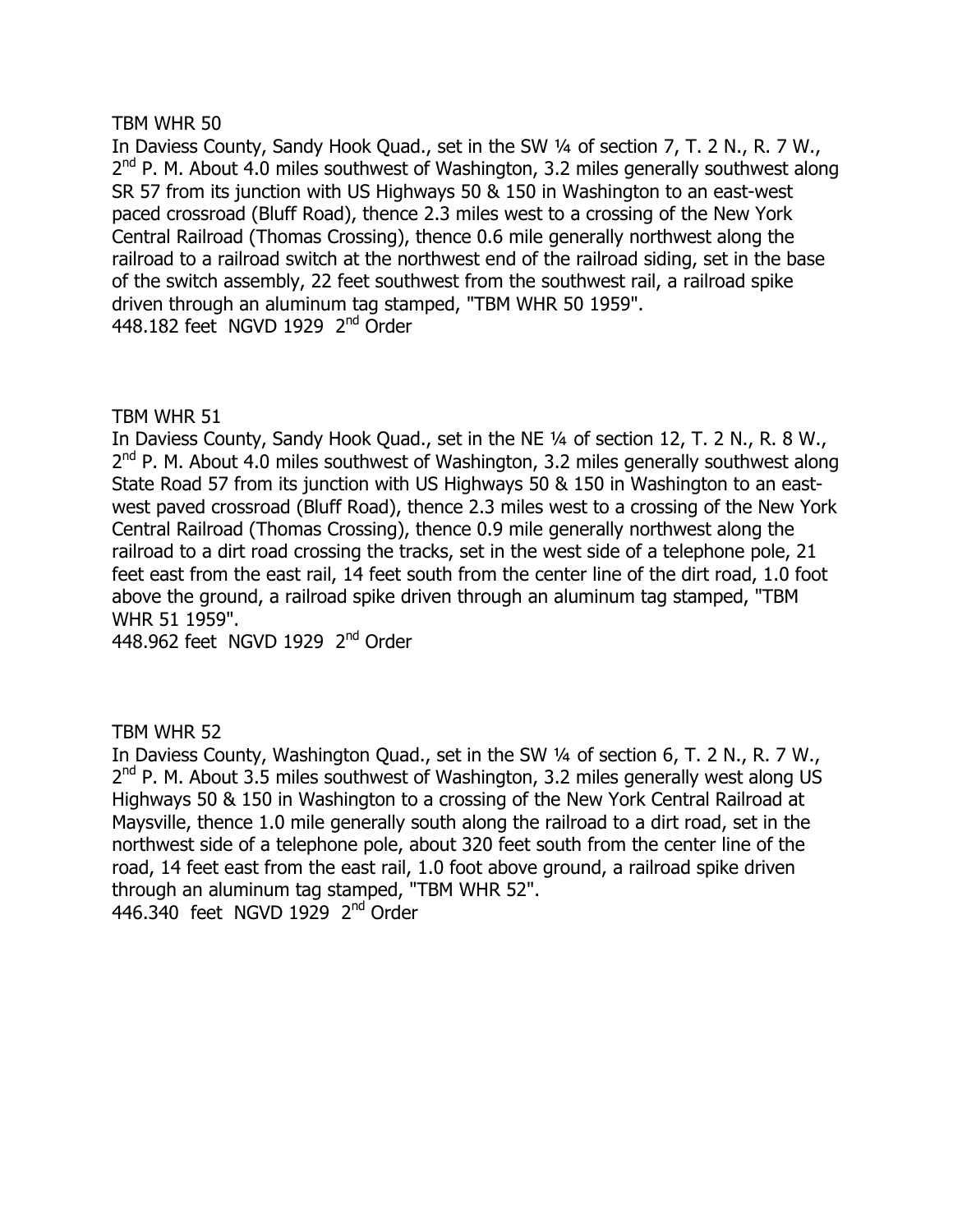#### USC&GS BM W 11

In Daviess County, Washington Quad., LOC Grant 62, T. 3 N., R. 7 W., 2<sup>nd</sup> P. M. About 3.2 miles west of Washington, 3.2 miles generally west along US Highways 50 & 150 from its junction with SR 57 in Washington to a north-south gravel crossroad west of and paralleling the New York Central Railroad tracks, thence 0.25 mile south along the road to the "Marshall Jett" residence, 223 feet south from the "Marshall Jett" mail box, 20 feet west from the west rail of the tracks, 10 feet east from the center line of the road, set in the top of a concrete post projecting 0.6 foot above the ground, a standard USC&GS bench mark tablet stamped, "W 11 1930". 447.489 feet NGVD 1929 2<sup>nd</sup> Order

#### BM DAV 4

In Daviess County, Washington Quad., LOC Grant 62, T. 3 N., R. 7 W., 2<sup>nd</sup> P. M. About 3.6 miles west of Washington, 3.8 miles generally west along US Highways 50 & 150 from its junction with SR 57 in Washington to a 3-span steel truss bridge over the West Fork White River, set in the top of the east end of the south concrete guardrail, 8 feet south from the center line of the highway, 3.9 feet above the road, 2.1 feet northwest from the southeast face of the quardrail, a standard IFC&WRC bronze bench mark tablet stamped, "DAV 4 1959".

450.493 feet NGVD 1929 2<sup>nd</sup> Order (Reported Destroyed)

# $IDNR$  TBM WHR 53 - A

In Daviess County, Washington Quad., LOC Grant 62, T. 3 N., R. 7 W., 2<sup>nd</sup> P. M. About 3.6 miles west of Washington, 3.8 miles generally west along US Highways 50 & 150 from its junction with SR 57 in Washington to a 3-span steel truss bridge over the West Fork White River, set in the top of the east end of the north concrete quardrail, 8 feet north from the centerline of the highway, 5 feet east from the northeast end of steel truss of the bridge, about 3.8 feet above the highway. a chiseled triangle. 450.513 feet NGVD 1929 2<sup>nd</sup> Order (Reported Destroyed)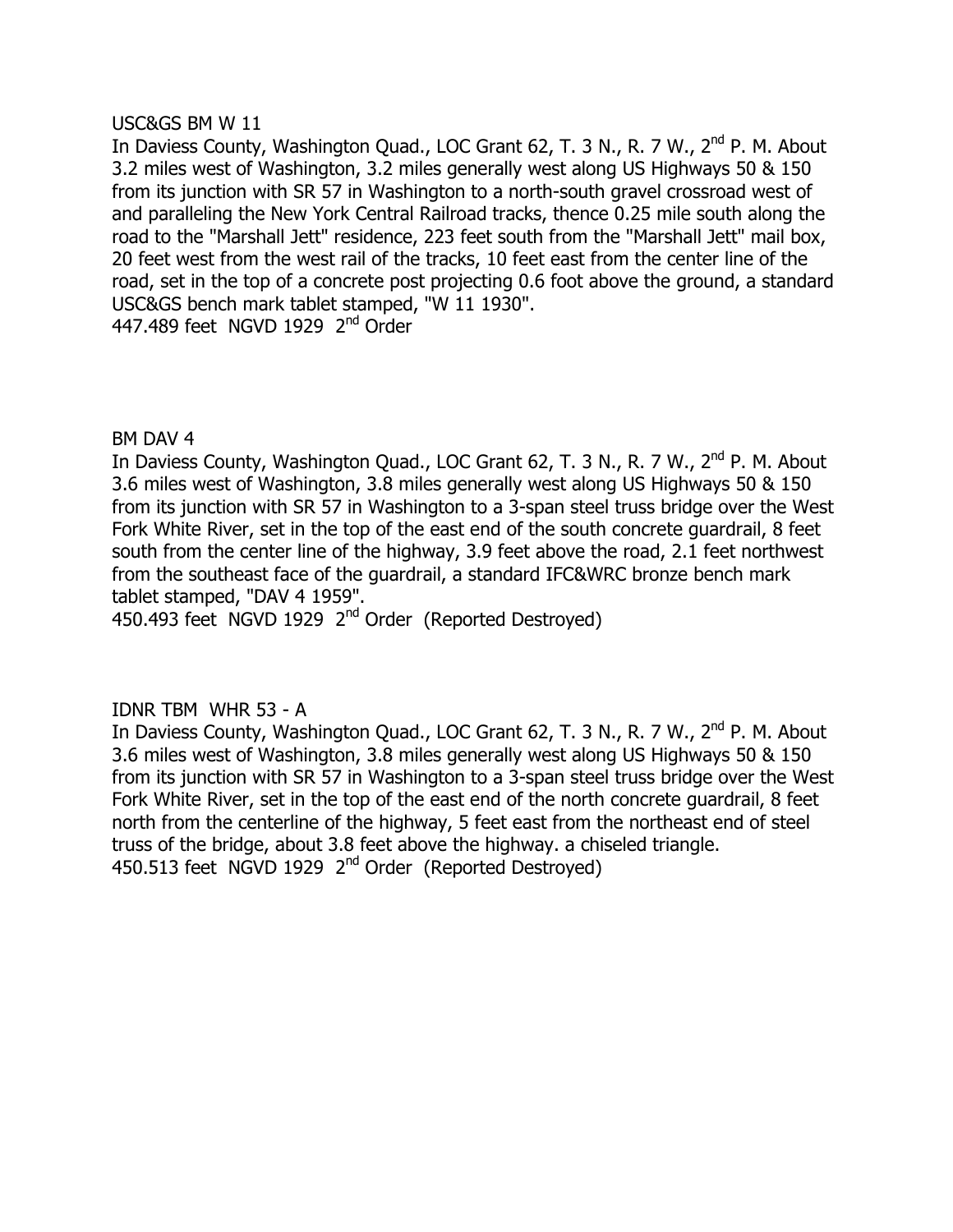#### **IDNR TBM WHR 53**

In Daviess County, Washington Quad., LOC Grant 63, T. 3 N., R. 7 W., 2<sup>nd</sup> P. M. About 2.5 miles west of Washington, 3.2 miles generally west along US Highways 50 & 150 from its junction with S, R, 57 in Washington to a crossing of the New York Central Railroad at Maysville; thence 0.25 mile north along the railroad to a timber trestle bridge over Hawkins Creek. Set in the west pile of the north abutment. 15 feet east from the centerline of a gravel road paralleling the railroad tracks, 6 feet west of the west rail of the tracks, 2.0 feet below the railroad tracks, a railroad spike through an aluminum tag stamped "TBM WHR 53 1959".

445.836 feet  $NGVD$  1929  $2<sup>nd</sup>$  Order (Readjusted 1991)

# IDNR TBM WHR 54

In Daviess County, Washington Quad., SW  $\frac{1}{4}$  of section 29, T. 3 N., R. 7 W.,  $2^{nd}$  P. M. 2.4 miles generally west along the Baltimore and Ohio Railroad from the railroad station in Washington, Indiana to a semaphore. Set in the concrete base of the old semaphore. 30 feet northwest of "172" mile marker, 7 feet north from the north rail, 6 feet east of existing semaphore, about 1 foot above the ground. 0.5 foot north from the south face of the concrete base, 0.5 foot west from the east face of the base, a chiseled triangle. 456.785 feet NGVD 1929  $2<sup>nd</sup>$  Order (Readjusted 1991)

# IDNR TBM WHR 55

In Daviess County, Washington Quad., SE 1/4 of section 29, T. 3 N., R. 7 W., 2<sup>nd</sup> P. M. About 1.65 miles west of Washington, Indiana. 1.65 miles generally west along the Baltimore and Ohio Railroad from the old railroad station (Town Hall) in Washington to a telephone pole. Set in the telephone pole  $#171-10$ . Generally northwest of the Perdue packaging plant. 160 feet northwest of the northwest corner fence post of abandoned pole barn parking lot, 14 feet south of the south rail of the tracks, 3.0 feet below the tracks, 1 foot above the ground, a railroad spike through an aluminum tag stamped "TBM WHR 55 1959".

476.252 feet NGVD 1929  $2<sup>nd</sup>$  Order (Readjusted 1991)

# **IDNR TBM WHR 56**

In Daviess County, Washington Quad., LOC Grant 87, T. 3 N., R. 7 W., 2<sup>nd</sup> P. M. About 0.85 miles west of Washington, Indiana. 0.85 miles generally west along the Baltimore and Ohio Railroad from the railroad station in Washington to a telephone pole  $# 170/22$ , Set in the north side of telephone pole. 553 feet west of the intersection Cosby Road and SW  $11<sup>th</sup>$  Street. 20 feet south of the south rail of the railroad tracks, 1 foot above the ground, a railroad spike through an aluminum tag stamped "TBM WHR 56 1959". 478.084 feet NGVD 1929  $2<sup>nd</sup>$  Order (Readjusted 1991)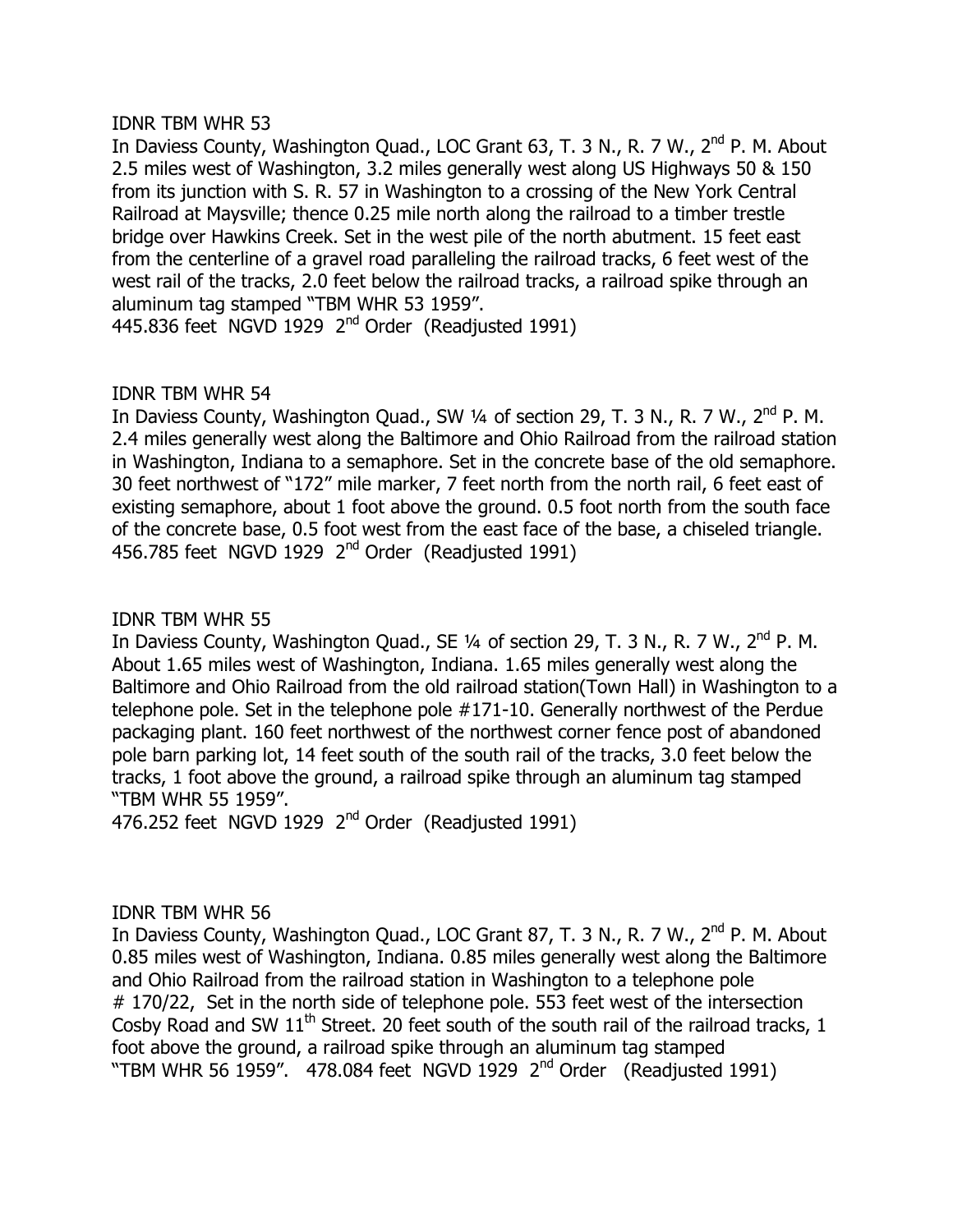#### NGS BM K 11 1930

In Daviess County, Washington Quad., LOC Grant 250, T. 3 N., R. 7 W.,  $2^{nd}$  P. M. Set in Washington, Indiana. Set at the Baltimore and Ohio Railroad station. Set at the southwest corner of a small lawn, 20 feet north of the north rail of the tracks, 17 feet east of the southeast corner of the railroad station, about 0.2 foot above the ground. Set in top of a concrete post. a standard USC & GS bench mark tablet stamped "K 11 1930"

488.155 feet NGVD 1929  $2<sup>nd</sup>$  Order

# NGS BM J 11 1930

In Daviess County, Washington Quad., LOC Grant 159, T. 3 N., R. 7 W., 2<sup>nd</sup> P. M. Set in Washington, Indiana. Set at the Post Office at the intersection of South Street and 3<sup>rd</sup> Street. Set in the north side of the post office, between the west most two pillars, in the extension of the top step. A standard USC & GS bench mark tablet stamped "J 11 1939" 503.995 feet NGVD 1929  $2<sup>nd</sup>$  Order (Readjusted 1991)

#### IDNR TBM WHR  $54 - A$

In Daviess County, Washington Quad., SE 1/4 of section 30, T. 3 N., R. 7 W., 2<sup>nd</sup> P. M. About 2.5 miles west of Washington, Indiana. About 3.3 miles generally west along U. S. Highways 50 & 150 from its junction with S. R. 57 in Washington to a north-south gravel cross road; thence 0.85 mile north to a crossing of the Baltimore and Ohio Railroad. Set in the northwest 1/4 of the crossing. Set in the south side of a power pole. 40 feet north of the north rail of the tracks, 14 feet west of the centerline of the road, about 1 below the roadway, a railroad spike through an aluminum tag stamped "TBM WHR 54-A 1960".

452,008 feet NGVD 1929  $2<sup>nd</sup>$  Order

# IDNR BM DAV 5 1959

In Daviess County, Washington Quad., SE  $\frac{1}{4}$  of section 30, T. 3 N., R. 7 W.,  $2^{nd}$  P. M. About 2.5 miles west of Washington, Indiana. About 3.3 miles generally west along U. S. Highways 50 & 150 from its junction with S. R. 57 in Washington to a north-south gravel cross road; thence 0.85 mile north to a crossing of the Baltimore and Ohio Railroad. Set in the northwest 1/4 of the crossing. 60 feet west of the centerline of the road, 30 feet north of the base of the railroad tracks fill, 14 feet west from the centerline of a driveway, 3.7 feet southwest from a brace pole for a power pole, about 0.25 foot above the ground, Set on top of a concrete post. A standard IFC & WRC bench mark tablet stamped "DAV 5 1959" 443.709 feet NGVD 1929 2<sup>nd</sup> Order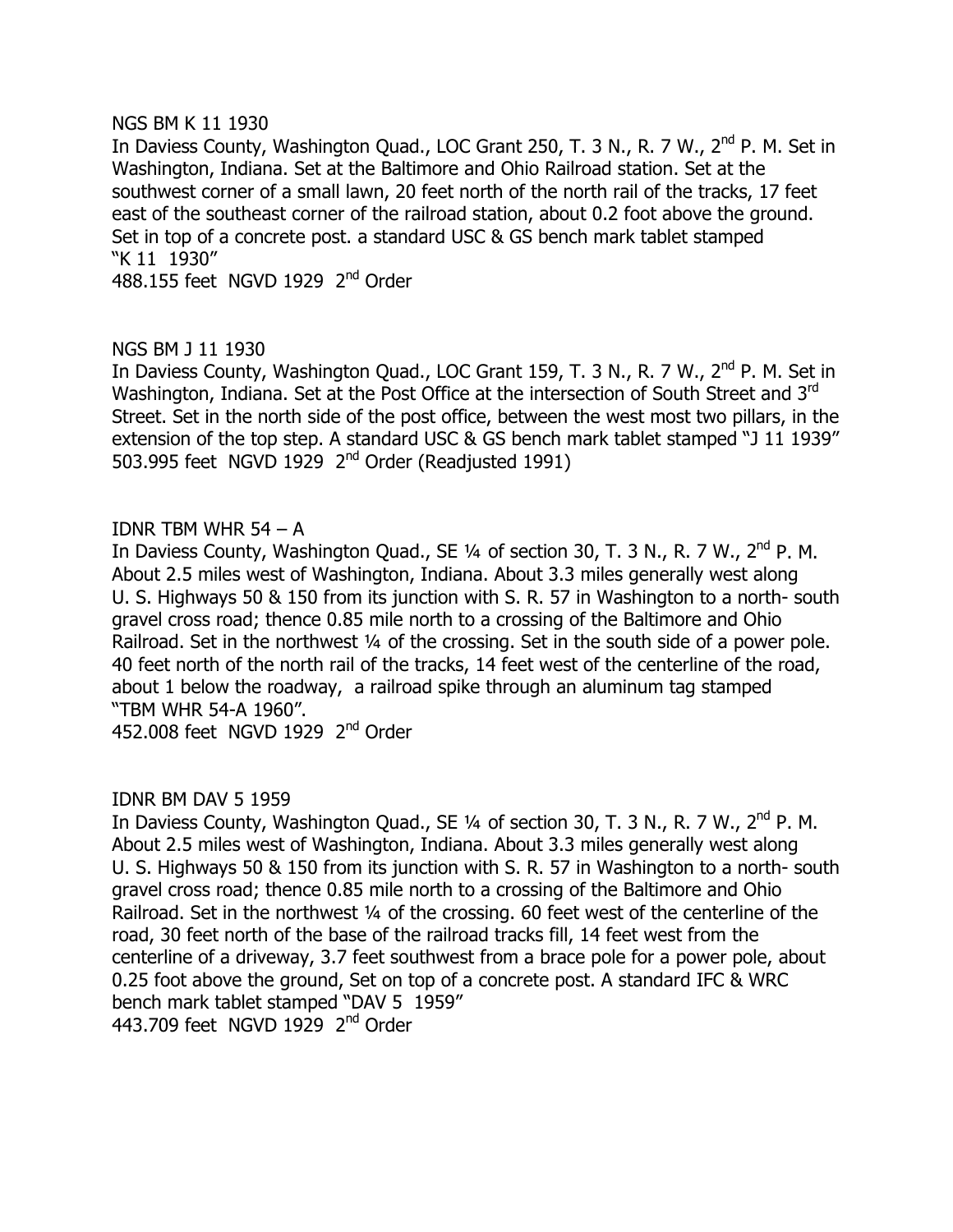#### IDNR BM DAV 13 1959

In Daviess County, Washington Quad., SW  $\frac{1}{4}$  of section 30, T. 3 N., R. 7 W.,  $2^{nd}$  P. M. About 3.1 miles west of Washington, Indiana. About 3.1 miles generally west along the Baltimore and Ohio Railroad from the railroad station in Washington to a railroad trestle over Blue Hole Pond. Set in top of the north end of the east concrete bridge abutment. 5 feet north of the north rail of the track, 1.9 feet south of the north end of the east abutment. 0.8 foot below the tracks. A standard IFC & WRC bench mark tablet stamped "DAV 13 1959"

446.081 feet NGVD 1929  $2<sup>nd</sup>$  Order

# IDNR TBM WHR 80

In Daviess County, Washington Quad., SW  $\frac{1}{4}$  of section 30, T. 3 N., R. 7 W.,  $2^{nd}$  P. M. About 3.4 miles west of Washington, Indiana. About 3.4 miles generally west along the Baltimore and Ohio Railroad from the railroad station in Washington to a 3 span steel rail bridge over Prairie Creek. Set in top of the north end of the east concrete bridge abutment. 4.5 feet north of the north rail, 2.1 feet south of the north face of the east abutment, 1.5 feet below the rails, A chiseled Triangle. 445.565 feet NGVD 1929 2<sup>nd</sup> Order

# **IDNR TBM WHR 81**

In Daviess County, Washington Quad., SE 1/4 of section 25, T. 3 N., R. 8 W., 2<sup>nd</sup> P. M. About 3.65 miles west of Washington, Indiana. About 3.65 miles generally west along the Baltimore and Ohio Railroad from the railroad station in Washington to a railroad trestle. Set in top of the south end of the west concrete bridge abutment. 6 feet south of the south rail, 1.3 feet north of the south face of the west abutment. 1.5 feet below the rails. A chiseled Triangle.

446.243 feet NGVD 1929  $2<sup>nd</sup>$  Order

# **IDNR TBM WHR 82**

In Daviess County, Wheatland Quad., NW  $\frac{1}{4}$  of section 25, T. 3 N., R. 8 W.,  $2^{nd}$  P. M. About 4.1 miles west of Washington, Indiana. About 4.1 miles generally west along the Baltimore and Ohio Railroad from the railroad station in Washington to a dirt road crossing, set in the southwest  $\frac{1}{4}$  of the intersection. Set in the north side of a power pole. 22 feet west from the centerline of the road, 21 feet south from the south rail of the tracks, 6 feet below the rails. a railroad spike through an aluminum tag stamped "TBM WHR 82 1960".

439.425 feet NGVD 1929  $2<sup>nd</sup>$  Order (Readjusted 1991)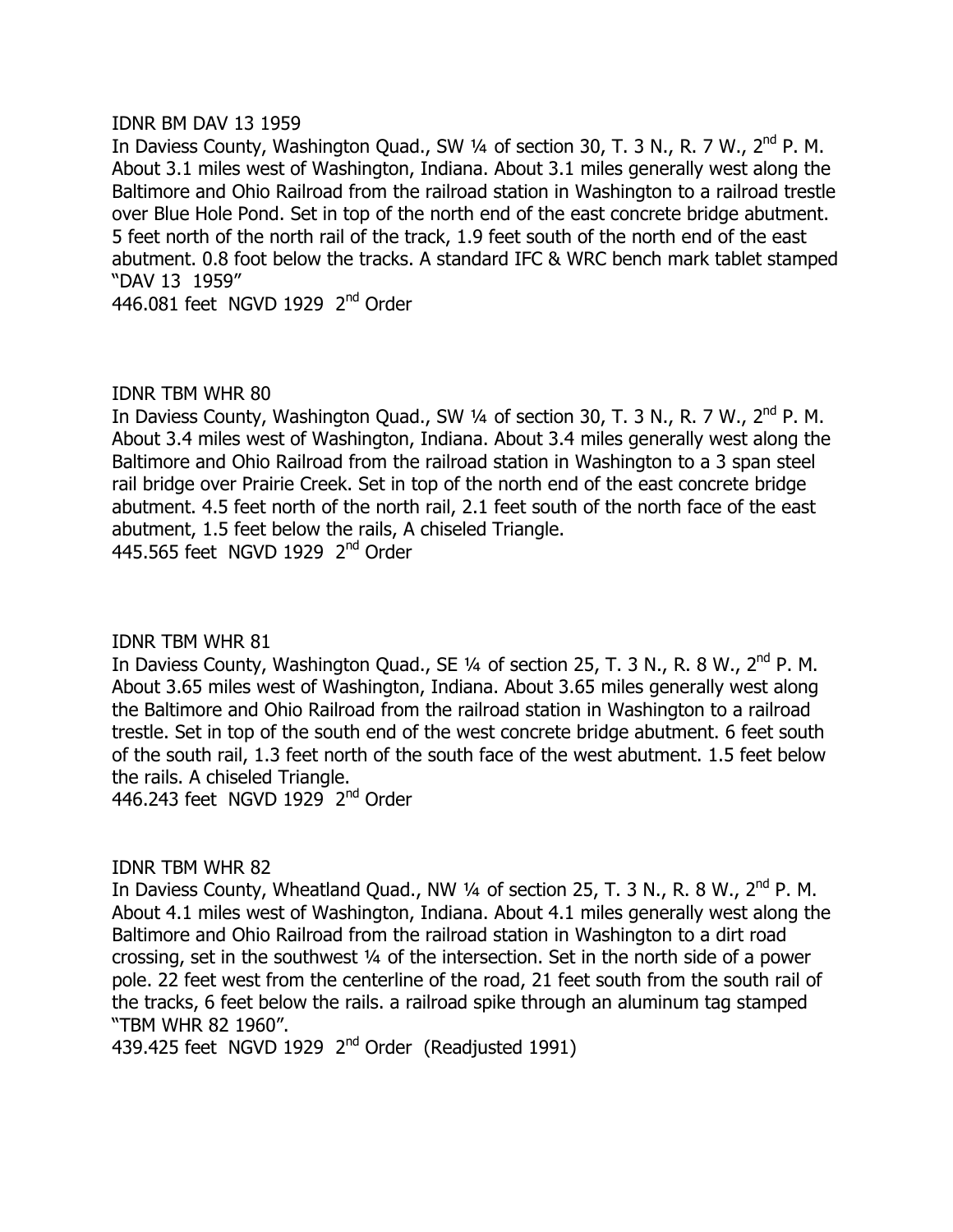#### NGS BM M 11 1930

In Daviess County, Wheatland Quad, NW  $\frac{1}{4}$  of section 25, T. 3 N., R. 8 W., 2<sup>nd</sup> P. M. About 2.6 miles east of Wheatland, Indiana. 2.6 miles east along the Baltimore and Ohio Railroad from Wheatland to a steel truss bridge over the West Fork White River. Set in the top of the south end of the east concrete abutment. 3.6 feet south of the south rail of the tracks. A standard USC & GS bench mark table stamped "M 11 1930" 449.645 feet NGVD 1929  $2<sup>nd</sup>$  Order

#### IDNR TBM WHR 91

In Daviess County, Wheatland Quad., Grant 133, T. 3 N., R. 8 W., 2<sup>nd</sup> P. M. About 3.3 miles west of Washington, Indiana. About 3.3 miles generally west along U. S. 50 and 150 form its junction with S. R. 57 in Washington to a north-south gravel cross road; thence 1.4 miles north along road to a  $T$  road west; thence 1.6 miles generally west along  $T$  road to a right angle turn north and a 12 foot box culvert under the  $T$  road. Set in top of the southwest wingwall of the culvert. 11 feet west of the centerline of the road, 4.0 feet southwest from the south face of the headwall, 1 foot below the road. A chiseled Triangle. 434.817 feet NGVD 1929  $2<sup>nd</sup>$  Order (Reported Destroyed)

# IDNR BM DAV 6 1959

In Daviess County, Washington Quad., Grant 160, T. 3 N., R. 8 W., 2<sup>nd</sup> P. M. About 4 miles northwest of Washington, Indiana. About 3.3 miles generally west along U. S. 50 and 150 form its junction with S. R. 57 in Washington to a north-south gravel cross road; thence 1.4 miles north along road to a  $T$  road west; thence 1.6 miles generally west along T road to a right angle turn north; thence 0.95 mile generally north along road to the Levee. Set in the southeast 1/4 of the intersection of the road and the Levee. 70 feet south of the centerline of the Levee, 24 feet east of the centerline of the road, Set in the top of a concrete post projecting 0.2 foot above the ground. A standard IFC & WRC bench mark tablet stamped "DAV 6 1959" 437.319 feet NGVD 1929 2<sup>nd</sup> Order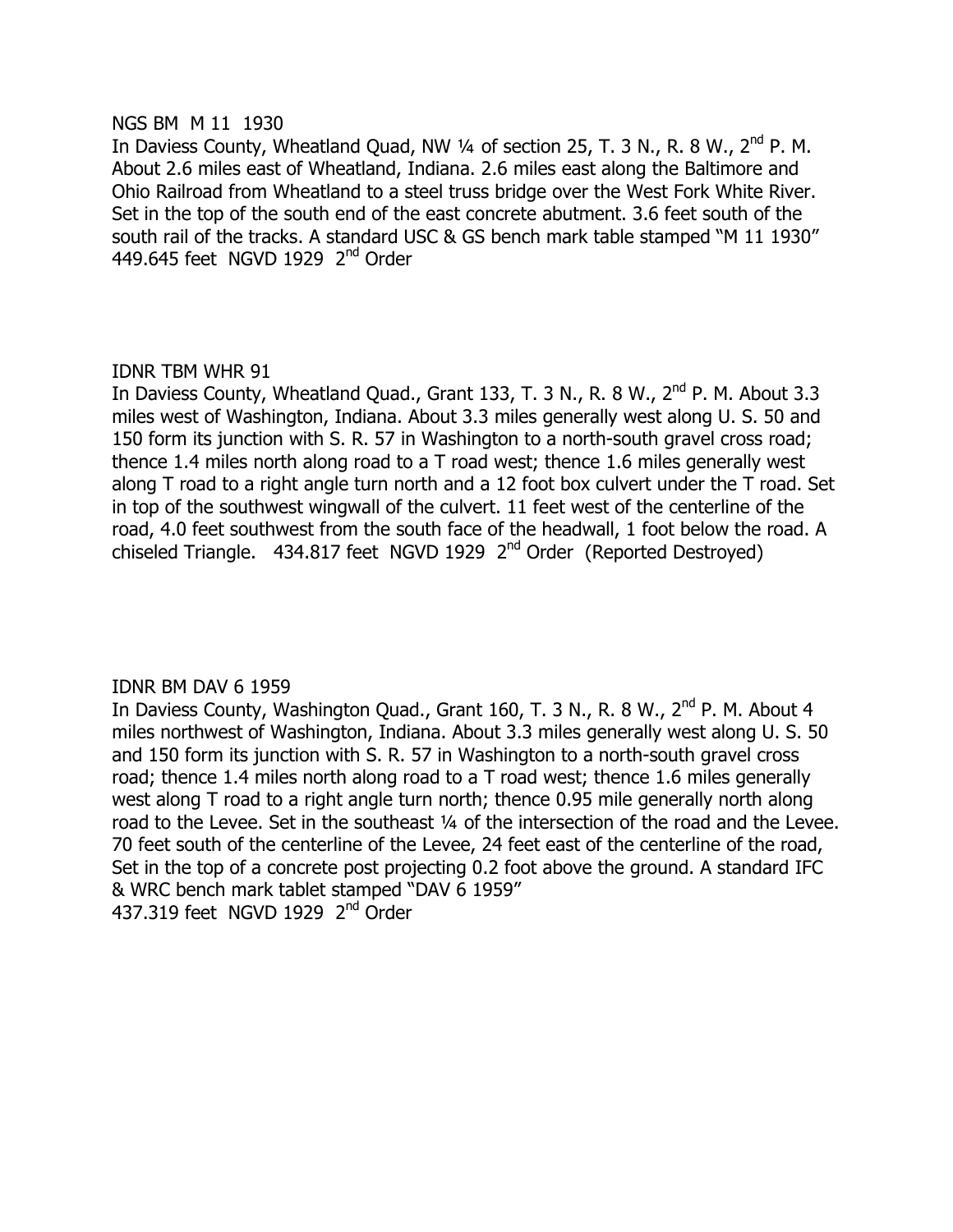#### **IDNR TBM WHR 57**

In Daviess County, Wheatland Quad., Grant 133, T. 3 N., R. 8 W., 2<sup>nd</sup> P. M. About 5.1 miles northwest of Washington, Indiana. About 3.3 miles generally west along U. S. 50 and 150 form its junction with S, R, 57 in Washington to a north-south gravel cross road; thence 2.25 miles generally north along road to a east-west crossroad; thence 2.3 miles generally west along road to a right angle turn north and an abandoned farm house. Set in the north side of a 14 inch Maple Tree, about 90 feet southwest of the centerline of the road, 16.8 feet southwest from the southwest corner of the house, about 1.1 feet above the ground. A railroad spike through an aluminum tag stamped "TBM WHR 57 1959"

440.742 feet NGVD 1929  $2<sup>nd</sup>$  Order (Not Found 6/90)

# **IDNR TBM WHR 58**

ID MATHET IN HIS COUNTY, Wheatland Quad., Grant 134, T. 3 N., R. 8 W., 2<sup>nd</sup> P. M. About 6.1 miles northwest of Washington, Indiana. About 1.25 miles north along Front Street from  $i$ ts junction with West Walnut Street in Washington to an east west crossroad; thence 0.5 miles west to a north-south T-road; thence 0.1 mile north to a T-road west; thence 4.5 miles west to a 2 span steel truss bridge over the West Fork White River, set in the top of the south end of the southeast concrete abutment. 12 feet southeast of the centerline of the road, 1.0 foot below the road, 0.3 foot west from the east end of the northeast abutment . A chiseled square.

447.773 feet NGVD 1929 2<sup>nd</sup> Order

# **IDNR TBM WHR 83**

In Daviess County, Wheatland Quad., Grant 159, T. 3 N., R. 8 W., 2<sup>nd</sup> P. M. About 5 miles northwest of Washington, Indiana. About 3.3 miles generally west along U. S. 50 and 150 form its junction with S. R. 57 in Washington to a north-south gravel cross road; thence 1.4 miles north along road to a  $T$  road west; thence 1.6 miles generally west along T road to a right angle turn north; thence 1 mile generally north along road across the Levee to an east-west crossroads; thence continuing northwest 0.45 mile along road to an right angle turn to the southwest; thence 0.3 mile southwest along road and across the Bennington Levee. Set in the northwest side of a 14 inch Locust Tree. 256 feet southwest from the centerline of the levee. 1.5 feet above the ground. A railroad spike through an aluminum tag stamped "TBM WHR 83 1960" 436.493 feet NGVD 1929 2<sup>nd</sup> Order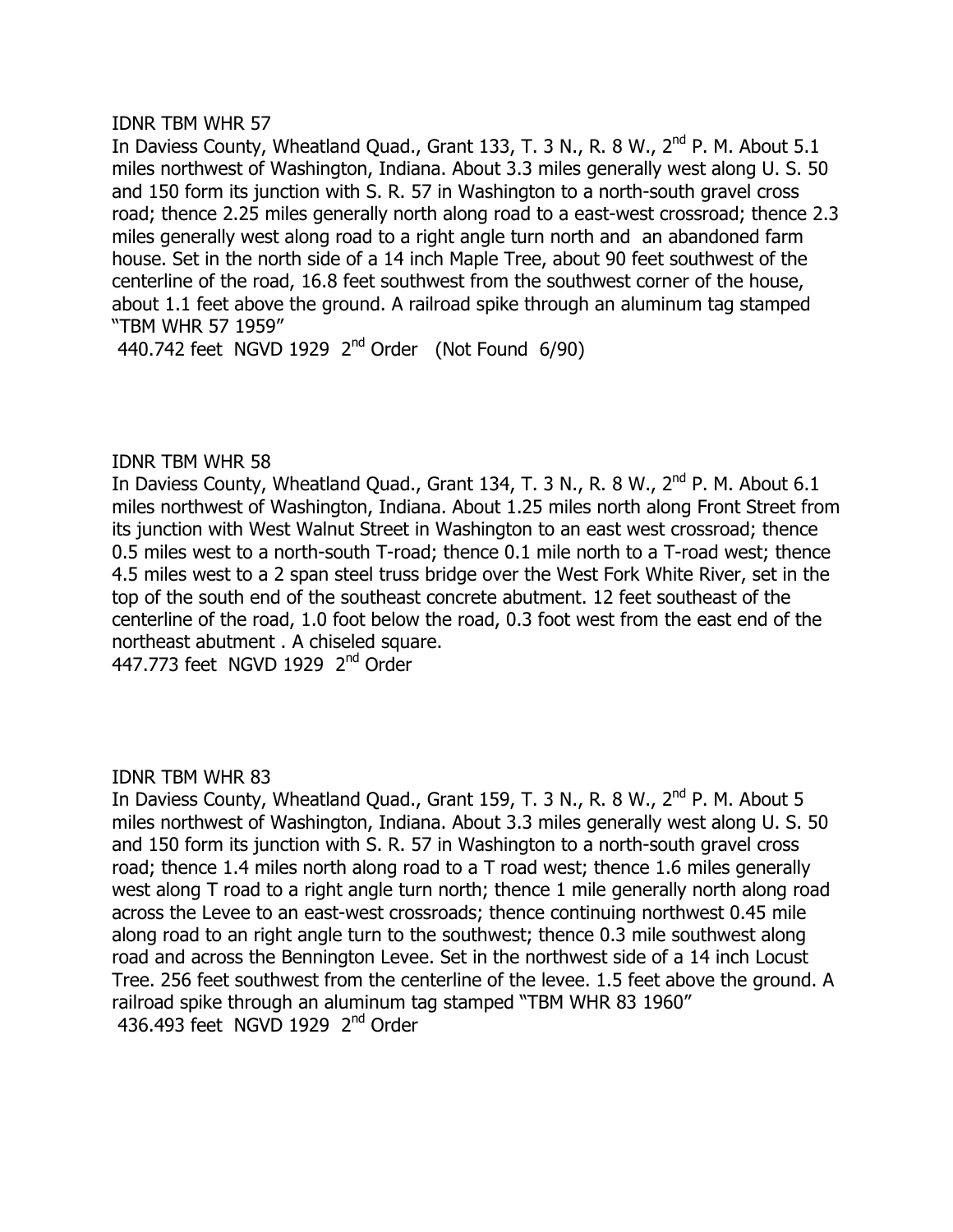#### IDNR BM DAV 7 1959

In Daviess County, Wheatland Quad., Grant 159, T. 3 N., R. 8 W., 2<sup>nd</sup> P. M. About 5 miles northwest of Washington, Indiana. About 3.3 miles generally west along U. S. 50 and 150 form its junction with S, R, 57 in Washington to a north-south gravel cross road; thence 1.4 miles north along road to a  $T$  road west; thence 1.6 miles generally west along T road to a right angle turn north; thence 1 mile generally north along road across the Levee to an east-west crossroads; thence continuing northwest 0.45 mile along road to an right angle turn to the southwest; thence 0.2 mile southwest along road to the Bennington Levee. Set in the base of the Levee fill. 40 feet southwest from the centerline of the levee, 30 feet northwest from the centerline if the road, 0.2 foot above the ground. Set in the top of a concrete post. A standard IFC & WRC bench mark tablet stamped "DAV 7 1959"  $-437.257$  feet NGVD 1929  $2<sup>nd</sup>$  Order

# **IDNR TBM WHR 59**

In Daviess County, Wheatland Quad., Grant 158, T. 3 N., R. 8 W., 2<sup>nd</sup> P. M. About 5.7 miles northwest of Washington, Indiana. About 3.3 miles generally west along U. S. 50 and 150 form its junction with S. R. 57 in Washington to a north-south gravel cross road; thence 1.4 miles north along road to a  $T$  road west; thence 1.6 miles generally west along T road to a right angle turn north; thence 1 mile generally north along road across the Levee to an east-west crossroads; thence continuing northwest 0.45 mile along road to an right angle turn to the southwest; thence 0.2 mile southwest along road to the Bennington Levee; thence 0.57 miles northwest along the levee, set in the east side of an 18- inch Oak tree. 106 feet northeast from the centerline of the levee, about 1.3 feet above the ground. . A railroad spike through an aluminum tag stamped "TBM WHR 59 1960"  $-439.370$  feet NGVD 1929 2<sup>nd</sup> Order

# **IDNR BM DAV 8 1959**

In Daviess County, Wheatland Quad., Grant 158, T. 3 N., R. 8 W.,  $2^{nd}$  P. M. About 5.6 miles northwest of Washington, Indiana. About 3.3 miles generally west along U. S. 50 and 150 form its junction with S. R. 57 in Washington to a north-south gravel cross road; thence 1.4 miles north along road to a  $T$  road west; thence 1.6 miles generally west along T road to a right angle turn north; thence 1 mile generally north along road across the Levee to an east-west crossroads; thence continuing northwest 0.45 mile along road to an right angle turn to the southwest; thence 0.2 mile southwest along road to the Bennington Levee; thence 0.9 miles northwest along the levee to a farm lane crossing the levee and leading to two red barns to the east; thence continuing northerly 0.1 miles along the levee. Set in the westerly base of the levee fill. About 0.4 foot above the ground. A standard IFC & WRC bench mark tablet stamped "DAV 8 1959" 441.084 feet NGVD 1929 2<sup>nd</sup> Order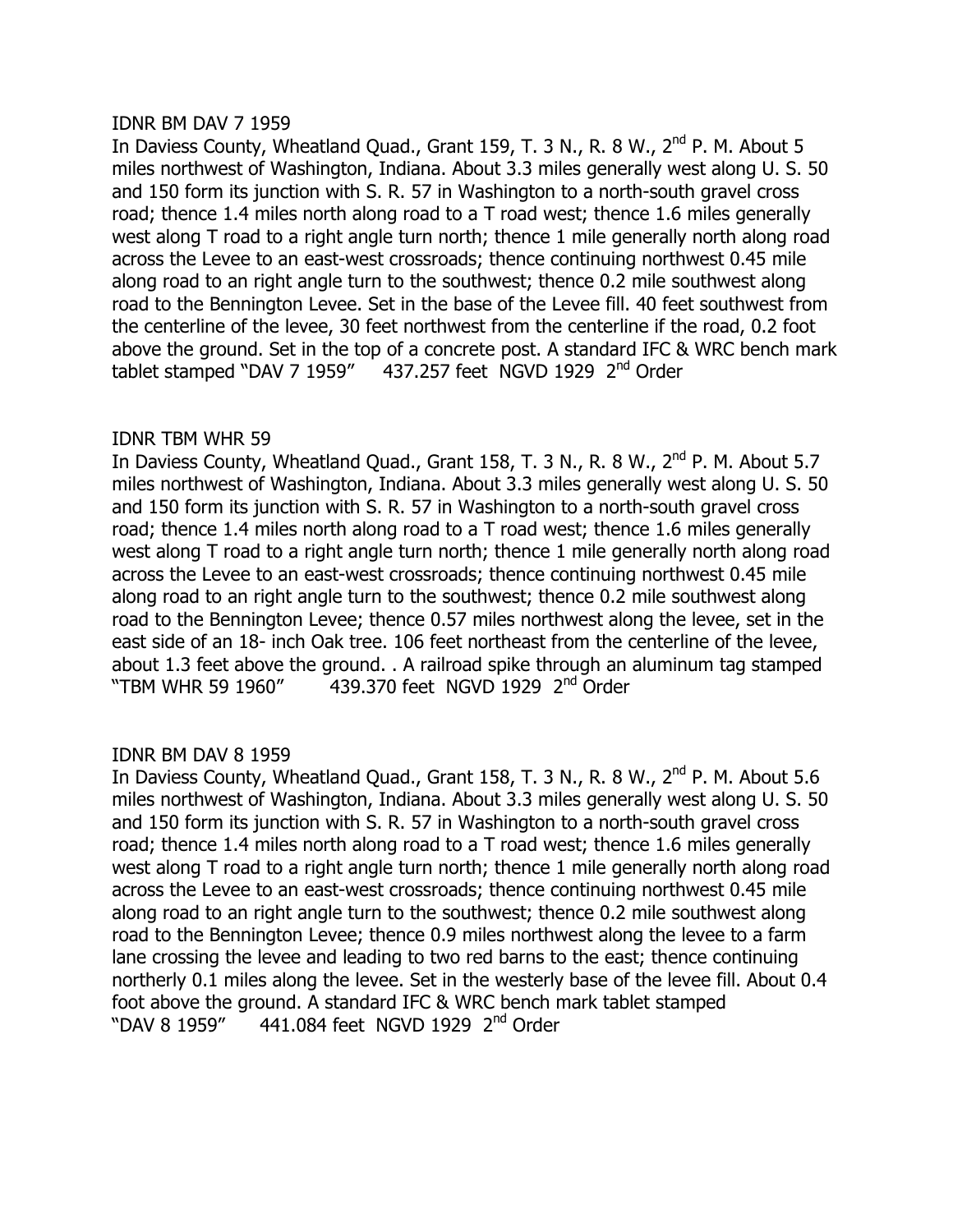#### **IDNR BM DAV 10 RESET 1960**

In Daviess County, Wheatland Quad., SW 1/4 section 1, T. 3 N., R. 8 W., 2<sup>nd</sup> P. M. About 6.3 miles northwest of Washington, Indiana. About 3.3 miles generally west along U.S. 50 and 150 form its junction with S. R. 57 in Washington to a north-south gravel cross road; thence 1.4 miles north along road to a  $T$  road west; thence 1.6 miles generally west along T road to a right angle turn north; thence 1 mile generally north along road across the Levee to an east-west crossroads; thence continuing northwest 0.45 mile along road to an right angle turn to the southwest; thence 0.2 mile southwest along road to the Bennington Levee; thence about 2.5 miles generally north along the Bennington Levee to a 4 foot flood gate under the levee. Set in the top of the south end of the west concrete headwall of the culvert. 0.75 foot north of the south face of the headwall, 0.5 foot west from the east face of the headwall. A standard IFC & WRC bench mark tablet stamped "DAV 10 1959 RESET 1960" 441.564 feet NGVD 1929  $2<sup>nd</sup>$  Order

#### **IDNR TBM WHR 84**

In Daviess County, Wheatland Quad., SW 1/4 section 1, T. 3 N., R. 8 W., 2<sup>nd</sup> P. M. About 6.3 miles northwest of Washington, Indiana. About 3.3 miles generally west along U.S. 50 and 150 form its junction with S. R. 57 in Washington to a north-south gravel cross road; thence 1.4 miles north along road to a  $T$  road west; thence 1.6 miles generally west along T road to a right angle turn north; thence 1 mile generally north along road across the Levee to an east-west crossroads; thence continuing northwest 0.45 mile along road to an right angle turn to the southwest; thence 0.2 mile southwest along road to the Bennington Levee; thence about 2.5 miles generally north along the Bennington Levee to a 4 foot flood gate under the levee. 0.2 mile north of the T-junction of another Levee. Set in top of the north end of the west concrete headwall of culvert. About 24 feet west from the centerline of the Levee, about 13 feet below the top of the Levee, 0.4 feet south of the north face of the headwall. A chiseled Triangle.  $441.542$  feet NGVD 1929  $2<sup>nd</sup>$  Order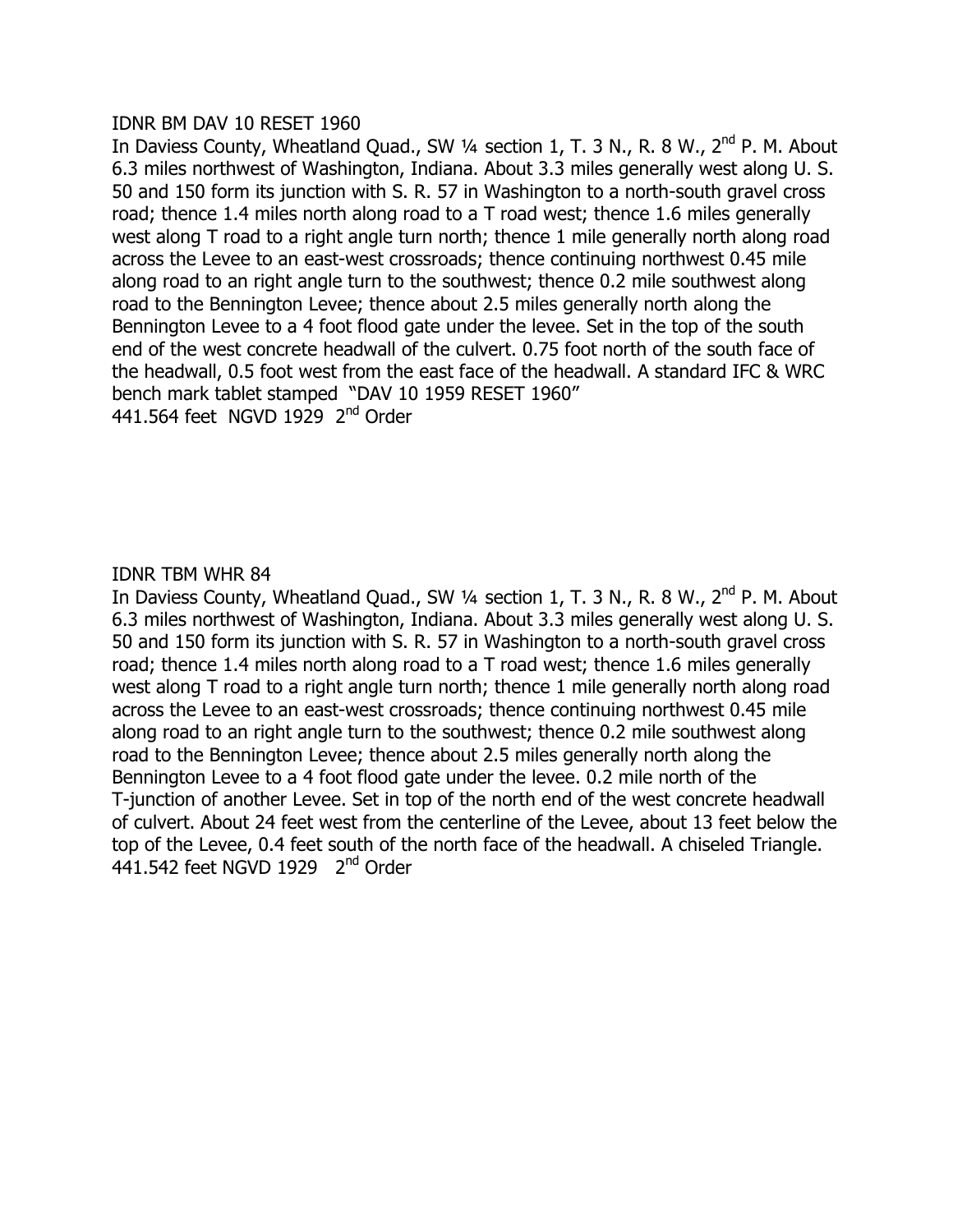#### IDNR BM DAV 11 1959

In Daviess County, Washington Quad., NW  $\frac{1}{4}$  section 1, T. 3 N., R. 8 W., 2<sup>nd</sup> P. M. About 6.3 miles northwest of Washington, Indiana. About 3.3 miles generally west along U, S, 50 and 150 form its junction with S, R, 57 in Washington to a north-south gravel cross road; thence 1.4 miles north along road to a  $T$  road west; thence 1.6 miles generally west along T road to a right angle turn north; thence 1 mile generally north along road across the Levee to an east-west crossroads; thence continuing northwest 0.45 mile along road to an right angle turn to the southwest; thence 0.2 mile southwest along road to the Bennington Levee; thence about 3 miles generally north along the Bennington Levee to a 12.5 foot concrete culvert under the levee. Set in the top of the south end of the northwest concrete headwall. 0.7 foot east from the west edge of the culvert, 0.6 foot north from the south end of the culvert. A standard IFC & WRC bench mark tablet stamped "DAV 11 1959" 442,635 feet NGVD 1929  $2<sup>nd</sup>$  Order

# **IDNR BM DAV 12 1959**

In Daviess County, Washington Quad., SW 1/4 section 31, T. 3 N., R. 7 W., 2<sup>nd</sup> P. M. About 6.3 miles northwest of Washington, Indiana. About 3.3 miles generally west along U. S. 50 and 150 form its junction with S. R. 57 in Washington to a north-south gravel cross road; thence 1.4 miles north along road to a  $T$  road west; thence 1.6 miles generally west along T road to a right angle turn north; thence 1 mile generally north along road across the Levee to an east-west crossroads; thence continuing northwest 0.45 mile along road to an right angle turn to the southwest; thence 0.2 mile southwest along road to the Bennington Levee; thence about 4.0 miles generally north along the Bennington Levee, set in the west side of the Levee fill. 0.2 mile south of a dirt road crossing the levee. 15 feet east of the centerline of a road paralleling the levee, set in top of a concrete post projecting 0.4 foot above the ground. A standard IFC & WRC bench mark tablet stamped "DAV 12 1959" 445.070 feet NGVD 1929  $2<sup>nd</sup>$  Order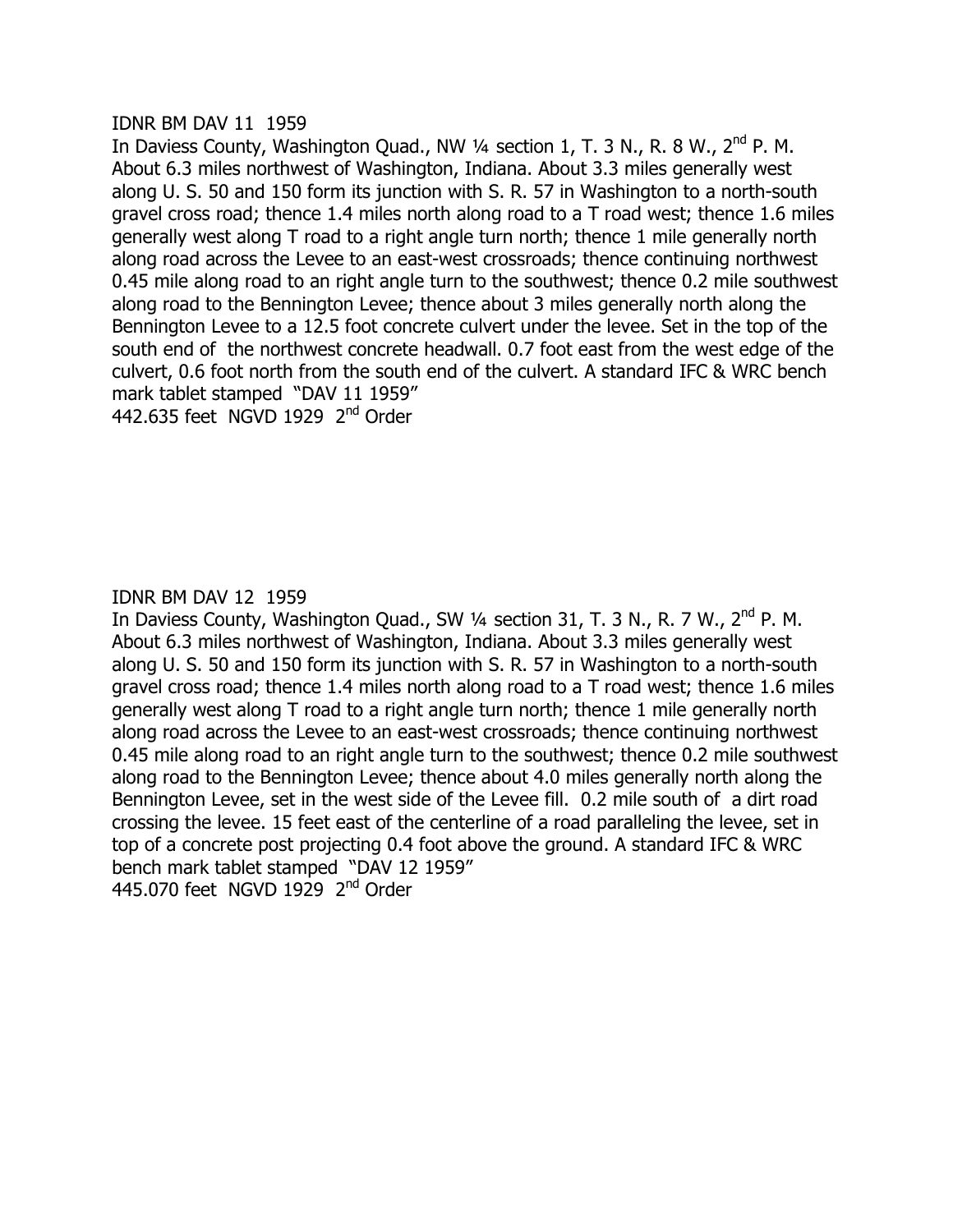#### **IDNR TBM WHR 85**

In Daviess County, Washington Quad., SW 1/4 section 30, T. 4 N., R. 7 W., 2<sup>nd</sup> P. M. About 5.7 miles southwest of Plainville, Indiana. about 5.2 miles generally west along S, R, 358 from its junction with S, R, 57 in Plainville to the S, R, 358 crossing of Bennington Levee; thence 3.65 mile generally south along the levee to a pumping station and a triple pipe culvert under the levee and over Smothers Creek. Set in top of the south end of the east concrete headwall of the culvert. About 47 feet east from the centerline of the levee, about 14 feet below the levee, 3.0 feet north from the south face of the east headwall. A chiseled Triangle. 441.884 feet NGVD 1929 2<sup>nd</sup> Order

# IDNR BM 14 RESET

In Daviess County, Washington Quad., SW 1/4 section 30, T. 4 N., R. 7 W., 2<sup>nd</sup> P. M. About 5.7 miles southwest of Plainville, Indiana. about 5.2 miles generally west along S. R. 358 from its junction with S. R. 57 in Plainville to the S. R. 358 crossing of Bennington Levee; thence 3.65 mile generally south along the levee to a pumping station and a triple pipe culvert under the levee and over Smothers Creek. Set in top of the south end of the east concrete headwall of the culvert. About 47 feet east from the centerline of the levee, about 14 feet below the levee, 1.0 foot north of the south face of the headwall, 0.9 foot west of the east face of the headwall. A standard IFC & WRC bench mark tablet stamped "DAV 14 1959 RESET 1960" 441.896 feet NGVD 1929 2<sup>nd</sup> Order

# IDNR BM 15 RESET

In Daviess County, Plainville Quad., SE 1/4 section 24, T. 4 N., R. 8 W., 2<sup>nd</sup> P. M. About 6.3 miles northwest of Washington, Indiana. About 3.3 miles generally west along U.S. 50 and 150 form its junction with S. R. 57 in Washington to a north-south gravel cross road; thence 1.4 miles north along road to a  $T$  road west; thence 1.6 miles generally west along T road to a right angle turn north; thence 1 mile generally north along road across the Levee to an east-west crossroads; thence continuing northwest 0.45 mile along road to an right angle turn to the southwest; thence 0.2 mile southwest along road to the Bennington Levee; thence about 6.0 miles generally north along the Bennington Levee, set in the west side of the Levee fill. 0.1 mile south of a dirt road crossing the levee. Set in the top of a concrete post projecting 0.1 foot above the ground. A standard IFC & WRC bench mark tablet stamped "DAV 15 1959 RESET 1960" 446.400 feet NGVD 1929 2<sup>nd</sup> Order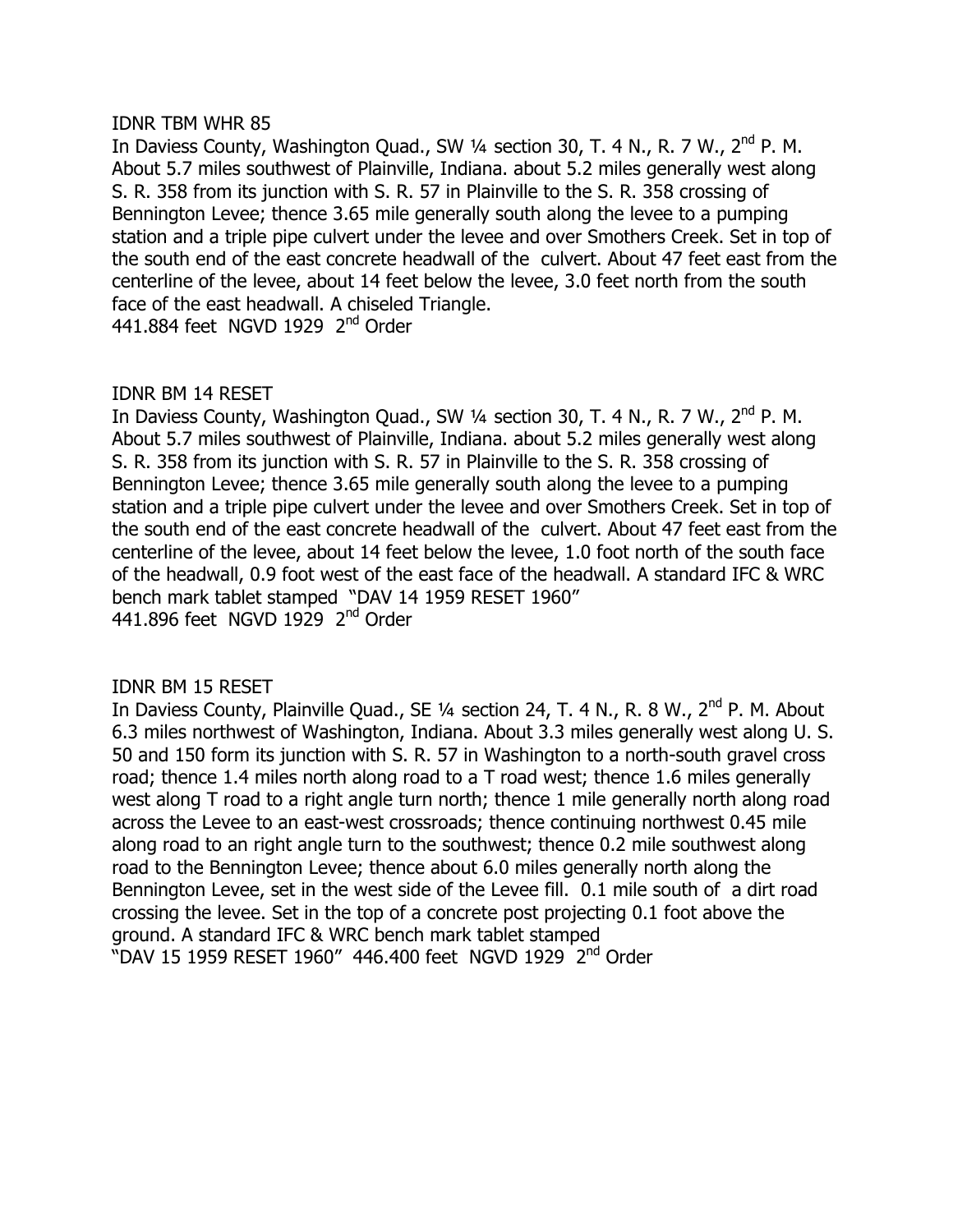#### **IDNR TBM WHR 86**

In Daviess County, Plainville Quad., SE  $\frac{1}{4}$  section 24, T. 4 N., R. 8 W.,  $2^{nd}$  P. M. About 5.3 miles southwest of Plainville, Indiana. About 5.2 miles generally west along S, R, 358 from its junction with S, R, 57 in Plainville to the S, R, 358 crossing of Bennington Levee; thence 2.7 miles generally south along the levee to a bend in the levee. Set in the north side of a 12 inch Cottonwood Tree near the south end of the bend in the Levee, 32 feet west of the centerline of a road paralleling the Levee, about 1.0 feet above the ground. A railroad spike through an aluminum tag stamped "TBM WHR 86 1960" 445.892 feet NGVD 1929  $2<sup>nd</sup>$  Order

# IDNR BM DAV 16

In Daviess County, Plainville Quad., NW 1/4 section 19, T. 4 N., R. 7 W., 2<sup>nd</sup> P. M. About 5.3 miles southwest of Plainville, Indiana. About 5.2 miles generally west along S. R. 358 from its junction with S. R. 57 in Plainville to the S. R. 358 crossing of Bennington Levee; thence 2.0 miles generally south along the levee, about 0.1 mile south of a dirt road crossing the levee. Set in the west base of the levee fill. Set in top of a concrete post projecting 0.4 foot above the ground. A standard IFC & WRC bench mark tablet stamped "DAV 16 1959" 448.492 feet NGVD 1929  $2<sup>nd</sup>$  Order

# **IDNR BM DAV 17**

In Daviess County, Plainville Quad., NW 1/4 section 18, T. 4 N., R. 7 W., 2<sup>nd</sup> P. M. About 4.5 miles southwest of Plainville, Indiana. About 5.2 miles generally west along S. R. 358 from its junction with S. R. 57 in Plainville to the S. R. 358 crossing of Bennington Levee; thence 0.8 miles generally south along the levee, 0.15 mile south from a dirt road crossing the levee, set at the west base of the levee, 30 feet west from the centerline of the levee, set in the top of a concrete post projecting 0.4 foot above the ground. A standard IFC & WRC bench mark tablet stamped "DAV 17 1959" 451.483 feet NGVD 1929  $2<sup>nd</sup>$  Order

# IDNR TBM WHR 61

In Daviess County, Plainville Quad., SW 1/4 section 7, T. 4 N., R. 7 W., 2<sup>nd</sup> P. M. About 4.5 miles southwest of Plainville, Indiana. About 5.7 miles generally west along S. R. 358 from its junction with S. R. 57 in Plainville to the S. R. 358 2 span high steel truss bridge over the West Fork of White River. Set in top of the south end of the east concrete abutment of the bridge. 11 feet south of the centerline of S. R. 358, 1.5 feet below the roadway, 1.0 foot east of the west face of the east abutment. A chiseled Triangle.  $\frac{457.874}{456}$  feet NGVD 1929 2<sup>nd</sup> Order (Reported Probably Destroyed)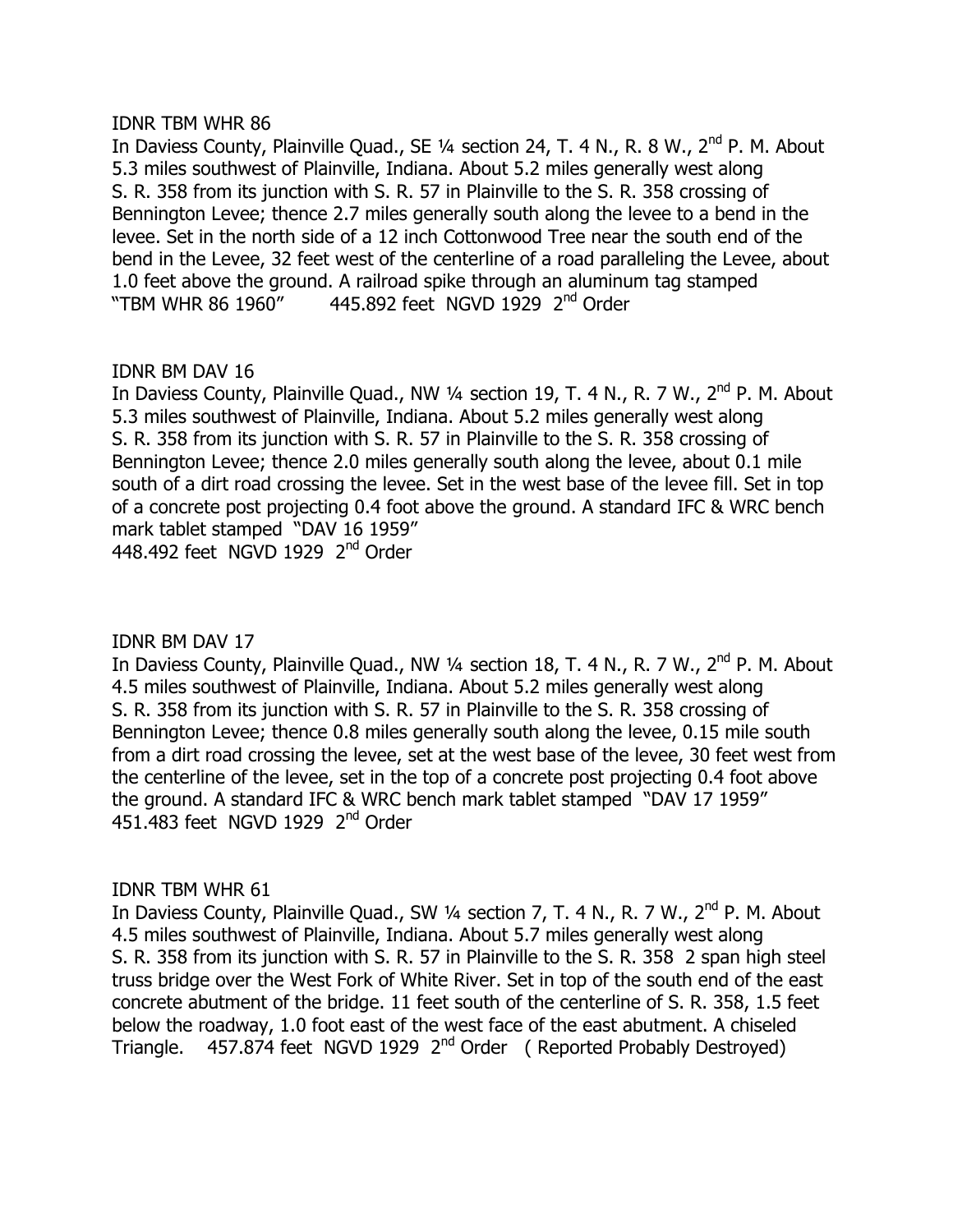#### IDNR BM 18

In Daviess County, Plainville Quad., SE 1/4 section 7, T. 4 N., R. 7 W., 2<sup>nd</sup> P. M. About 4.0 miles southwest of Plainville, Indiana. About 5.2 miles generally west along S, R, 358 from its junction with S, R, 57 in Plainville to the Bennington Levee. Set in the southwest 1/4 of the crossing. 45 feet south of the centerline of S. R. 358, 25 feet west from the centerline of the Levee, 23 feet south of a steel high tension power pole  $#$ 1015, set in the base of the levee, set on top of a concrete post projecting 0.4 foot above the ground. A standard IFC & WRC bench mark tablet stamped "DAV 18 1959" 454.094 feet NGVD 1929 2<sup>nd</sup> Order (Reported Destroyed 6/90)

# **IDNR TBM WHR 87**

In Daviess County, Plainville Quad., NE  $\frac{1}{4}$  section 7, T. 4 N., R. 7 W.,  $2^{nd}$  P. M. About 4.0 miles southwest of Plainville, Indiana. About 5.2 miles generally west along S. R. 358 from its junction with S. R. 57 in Plainville to the Bennington Levee. Set in the northwest  $\frac{1}{4}$  of the crossing. Set in the north side of a power pole. 47 feet west from the centerline of the Levee, 41 feet north of the centerline of S. R. 358, about 1.0 foot above the ground. A railroad spike through an aluminum tag stamped "TBM WHR 87 1960" 453.049 feet NGVD 1929  $2<sup>nd</sup>$  Order (Readjusted 1991)

# USED BM 97

In Daviess County, Plainville Quad., set near the SW corner of section 5, T. 4 N., R. 7 W.,  $2^{nd}$  P. M. About 4.0 miles west of Plainville, Indiana. About 4.2 miles generally west along S. R. 358 from its junction with S. R. 57 in Plainville to a right angle turn south and a dirt road west leading over the top of the Bennington Levee; thence 0.05 mile west along dirt road and over the levee to a small ditch. about 115 feet west of the centerline of the levee, 15 feet north from the centerline of the road, 12 feet east of a power pole, about 1.6 foot above the ground. A standard United States Engineering Department pipe with cap stamped "BM 97"  $453.162$  feet NGVD 1929  $2<sup>nd</sup>$  Order

# IDNR BM DAV 19 RESET 1960

In Daviess County, Plainville Quad., SW 1/4 of section 5, T. 4 N., R. 7 W., 2<sup>nd</sup> P. M. About 4.0 miles west of Plainville, Indiana. About 4.2 miles generally west along S. R. 358 from its junction with S. R. 57 in Plainville to a right angle turn south and a dirt road west leading over the top of the Bennington Levee; thence 591 feet north along the levee from the centerline of the dirt road, 34.9 feet east of a survey marker set in tree line, 29.4 feet west of a rebar and cap in the centerline of the Levee, set in the west base of the levee fill, set in top of a concrete post flush with the ground. A standard IFC & WRC bench mark tablet stamped "DAV 19 1959 RESET 1960" 454.022 feet NGVD 1929  $2<sup>nd</sup>$  Order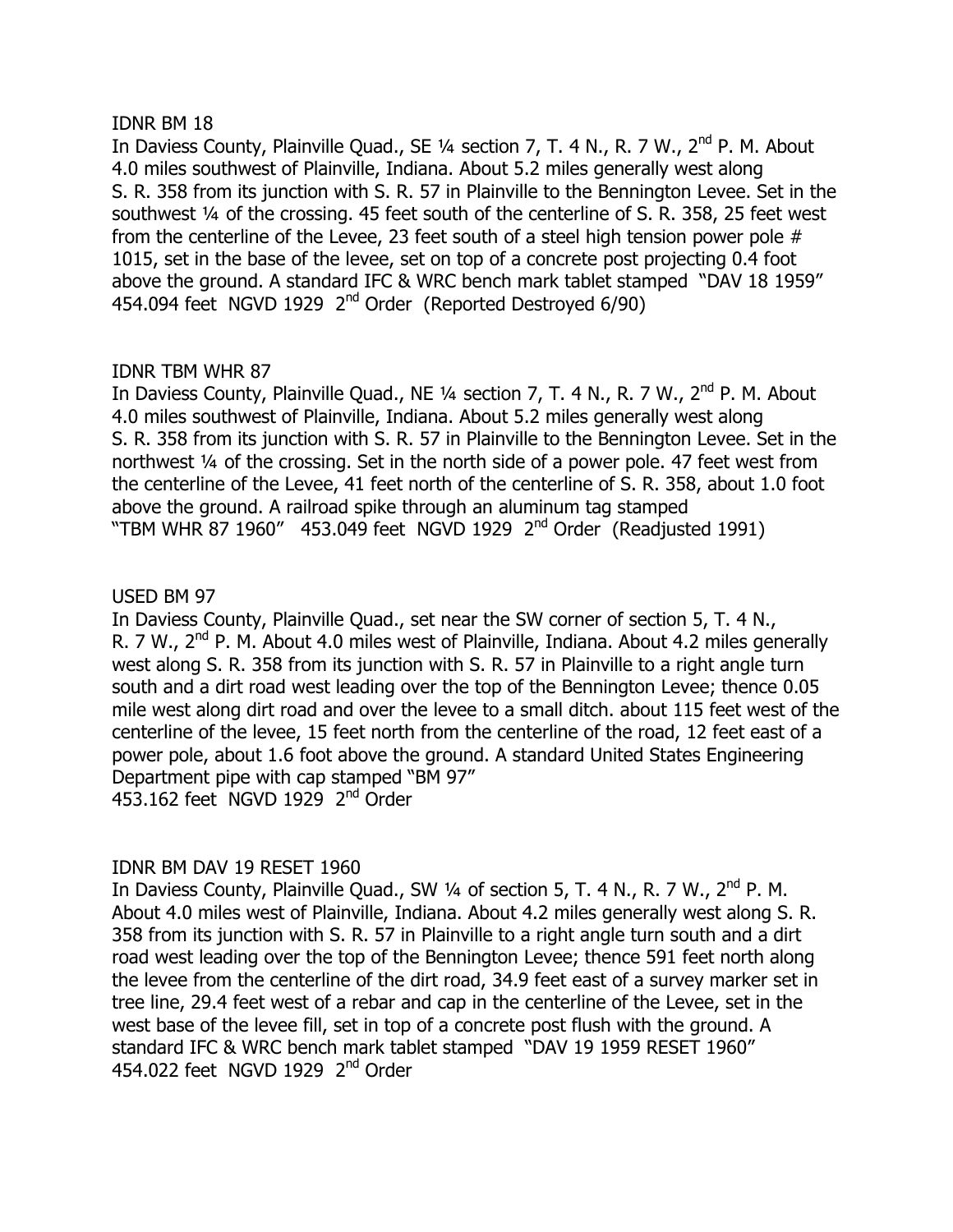#### IDNR BM DAV 20 1959

In Daviess County, Plainville Quad., NW  $\frac{1}{4}$  of section 4, T. 4 N., R. 7 W.,  $2^{nd}$  P. M. About 2.75 miles west of Plainville, Indiana. About 2.7 miles generally west along S. R. 358 from its junction with S, R, 57 in Plainville to a T-road north; thence 0.7 mile north along the road to the Bennington Levee; thence 0.45 mile southwest along the top of the levee, about 90 feet north of a dirt road crossing the levee, 30 feet northwest from the centerline of the Levee, about 11 feet below the top of the levee, set in the top of a concrete post projection about 0.4 foot above the ground. A standard IFC & WRC bench mark tablet stamped "DAV 20 1959" 457.880 feet NGVD 1929  $2<sup>nd</sup>$  Order

#### **IDNR TBM WHR 88**

In Daviess County, Plainville Quad., NE  $\frac{1}{4}$  of section 4, T. 4 N., R. 7 W.,  $2^{nd}$  P. M. About 2.1 miles west of Plainville, Indiana. About 2.7 miles generally west along S. R. 358 from its junction with S. R. 57 in Plainville to a T-road north; thence 0.7 mile north along the road to the Bennington Levee; thence 0.26 mile east along the top of the levee to a bend in the levee northeast and a 4 foot pipe culvert under the levee. Set in the top of the west end of the north concrete headwall of the culvert. 47 feet north of the centerline of the levee, 11 feet below the top of the levee,  $0.35$  foot east of the west face of the north headwall. A chiseled Triangle. 452.706 feet NGVD 1929 2<sup>nd</sup> Order

#### **IDNR BM DAV 21 1959**

In Daviess County, Plainville Quad., NE 1/4 of section 4, T. 4 N., R. 7 W., 2<sup>nd</sup> P. M. About 2.0 miles northwest of Plainville, Indiana. About 2.7 miles generally west along S. R. 358 from its junction with S. R. 57 in Plainville to a T-road north; thence 0.7 mile north along the road to the Bennington Levee; thence 0.45 mile east and northeast along the top of the levee, set in the northwest base of the levee fill. 25 feet northwest of the centerline of the levee, set in the top of a concrete post projecting 0.4 foot above the ground. A standard IFC & WRC bench mark tablet stamped "DAV 21 1959"  $456.786$  feet NGVD 1929  $2<sup>nd</sup>$  Order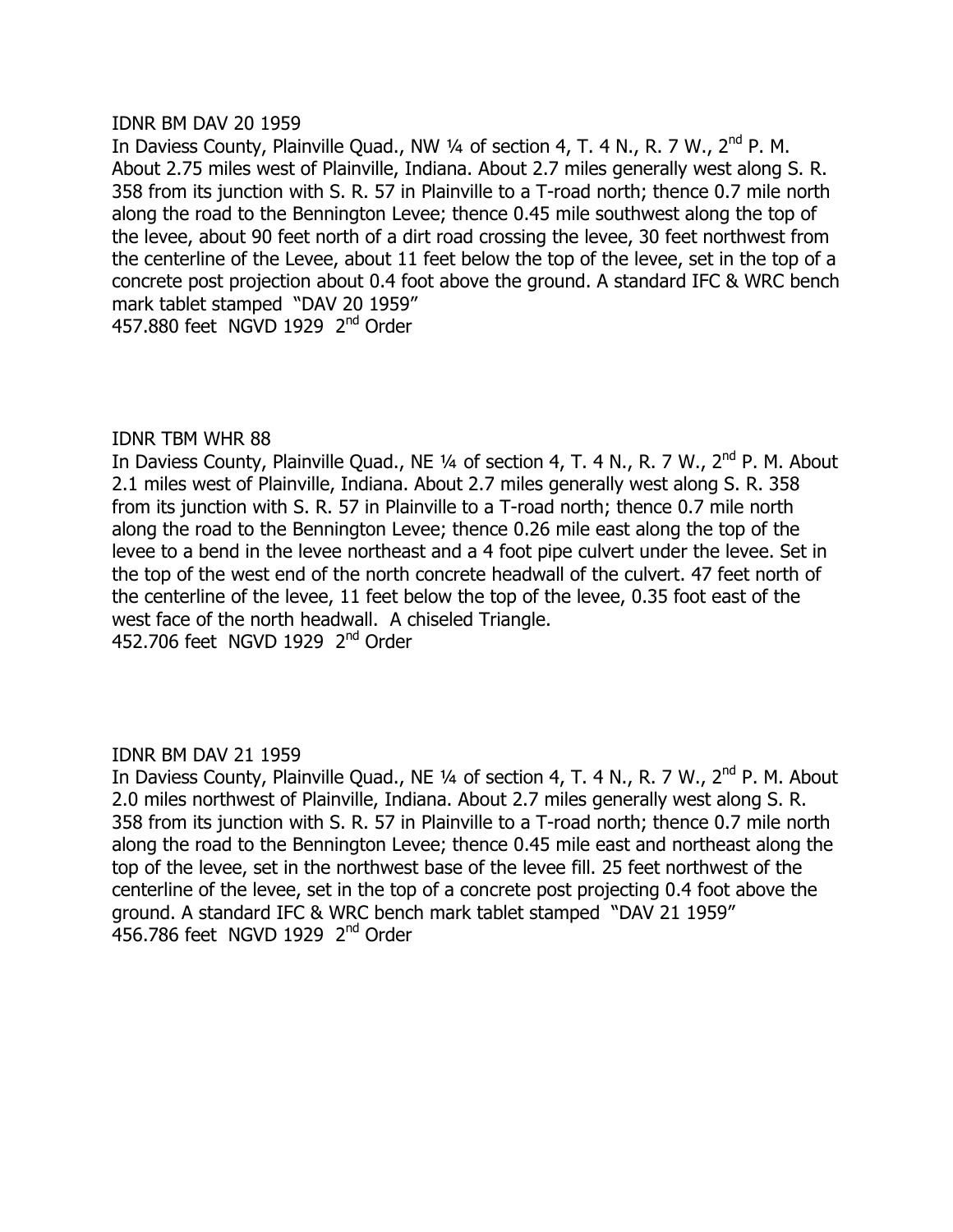#### IDNR BM DAV 22 1959

In Daviess County, Plainville Quad., NE 1/4 of section 3, T. 4 N., R. 7 W., 2<sup>nd</sup> P. M. About 1.0 miles northwest of Plainville, Indiana. About 1.2 miles generally west along S. R. 358 from its junction with S, R, 57 in Plainville to a T-road north: thence 0.8 mile north along the road to a 12 foot twin box culvert under the road, 67 feet north of the Bennington Levee. Set in top of the southwest concrete wingwall of the culvert. 21 feet west from the centerline of the road, 2.4 feet southwest from the northeast face of the wingwall, 0.4 foot southeast from the northwest face of the wingwall. A standard IFC & WRC bench mark tablet stamped "DAV 22 1959" 461.914 feet NGVD 1929 2<sup>nd</sup> Order

# **IDNR TBM WHR 89**

In Daviess County, Plainville Quad., NE  $\frac{1}{4}$  of section 3, T. 4 N., R. 7 W.,  $2^{nd}$  P. M. About 1.0 miles northwest of Plainville, Indiana. About 1.2 miles generally west along S. R. 358 from its junction with S. R. 57 in Plainville to a T-road north; thence 0.8 mile north along the road to a 12 foot twin box culvert under the road, 67 feet north of the Bennington Levee. Set in top of the east concrete headwall of the culvert. 10 feet east from the centerline of the road, 7 feet north of the south face of the east headwall, about level with the road. A chiseled Triangle.

461.681 feet NGVD 1929 2<sup>nd</sup> Order (Readjusted 1991) (Reported Unstable)

# **IDNR BM DAV 23**

In Daviess County, Plainville Quad., SE 1/4 of section 35, T. 5 N., R. 7 W., 2<sup>nd</sup> P. M. About 1.0 miles north of Plainville, Indiana. 1.3 miles generally north along S. R. 57 from its junction with S. R. 358 in Plainville to an east-west crossroad; thence 1.05 miles west to a T-road south and a 12 foot twin box culvert under the T-road south. About 80 feet north of the centerline of Bennington Levee, set in the top of the south end of the west concrete headwall of the culvert. 10 feet west from the centerline of the road, 1.3 feet above the road, 0.5 foot north from the south face of the west headwall. A standard IFC & WRC bench mark tablet stamped "DAV 23 1959" 460.847 feet NGVD 1929  $2<sup>nd</sup>$  Order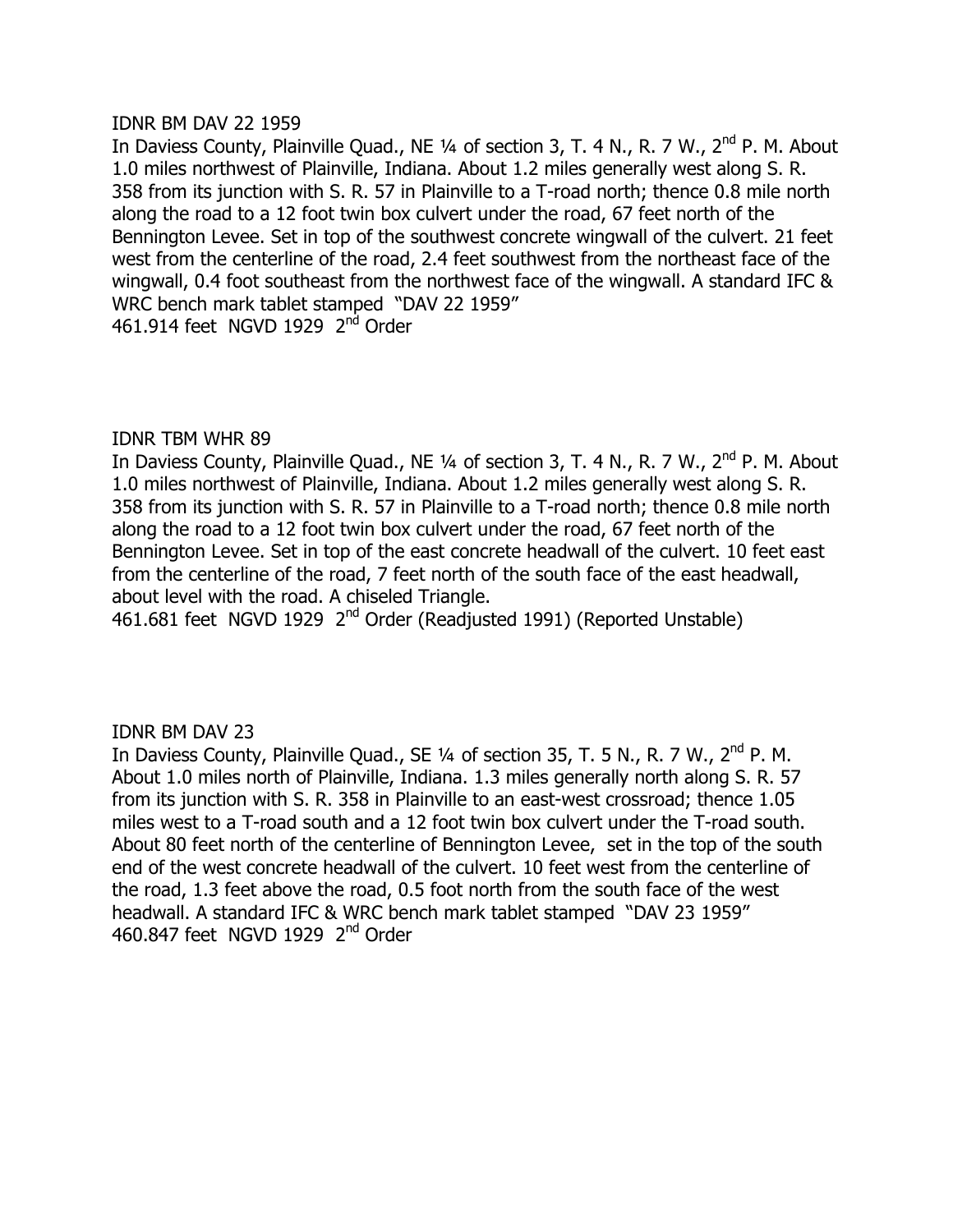#### **IDNR TBM WHR 90**

In Daviess County, Plainville Quad., SE  $\frac{1}{4}$  of section 35, T. 5 N., R. 7 W.,  $2^{nd}$  P. M. About 1.0 mile north of Plainville, Indiana. 1.3 miles generally north along S. R. 57 from its junction with S, R, 358 in Plainville to an east-west crossroad: thence 1.05 miles west to a T-road south and a 12 foot twin box culvert under the T-road south. About 80 feet north of the centerline of Bennington Levee, set in the top of the south end of the east concrete headwall of the culvert. 10 feet east from the centerline of the road, 1.0 feet above the road, 1.0 foot northwest from the southeast face of the east headwall. A chiseled Triangle.

460.851 feet NGVD 1929  $2<sup>nd</sup>$  Order

# NGS TBM 214

In Daviess County, Plainville Quad., NE  $\frac{1}{4}$  of section 2, T. 4 N., R. 7 W.,  $2^{nd}$  P. M. About 0.6 mile north of Plainville, Indiana. 0.63 mile north along the New York Central Railroad from the station at Plainville. Set in the 9<sup>th</sup> pole south of mile post # 67, set in the west side of power pole, 12 east of the east rail of the tracks, 5 feet below the rails, a railroad spike driven vertically in the west side of the pole. 464.182 feet NGVD 1929  $2<sup>nd</sup>$  Order

# IDNR BM DAV 24 1959

In Daviess County, Plainville Quad., NW  $\frac{1}{4}$  of section 1, T. 4 N., R. 7 W.,  $2^{nd}$  P. M. About 0.77 mile north of Plainville, Indiana. 0.77 miles generally north along S. R. 57 from its junction with S. R. 358 in Plainville to the Bennington Levee. Set in the top of the east end of the north concrete headwall of a culvert under the levee, just south of a bridge over Smothers Creek and west of the Highway. 0.5 foot west of the east end of the wingwall, 0.5 foot south of the north end of the wingwall, 0.4 foot above the ground. A standard IFC & WRC bench mark tablet stamped "DAV 24 1959" 464.526 feet NGVD 1929  $2<sup>nd</sup>$  Order

# **IDNR TBM WHR 92**

In Daviess County, Plainville Quad., SE  $\frac{1}{4}$  of section 2, T. 4 N., R. 7 W.,  $2^{nd}$  P. M. Set in Plainville, Indiana at the paved road crossing with the New York Central Railroad at the railroad station in Plainville, in the southwest 1/4 of the crossing. Set in the east side of a power pole. 44 feet west and across the track from the northwest corner of the station, 27 feet south of the centerline of the road, 1 foot above the ground. A railroad spike through an aluminum tag stamped "TBM WHR 92 1960"  $468.002$  feet NGVD 1929  $2<sup>nd</sup>$  Order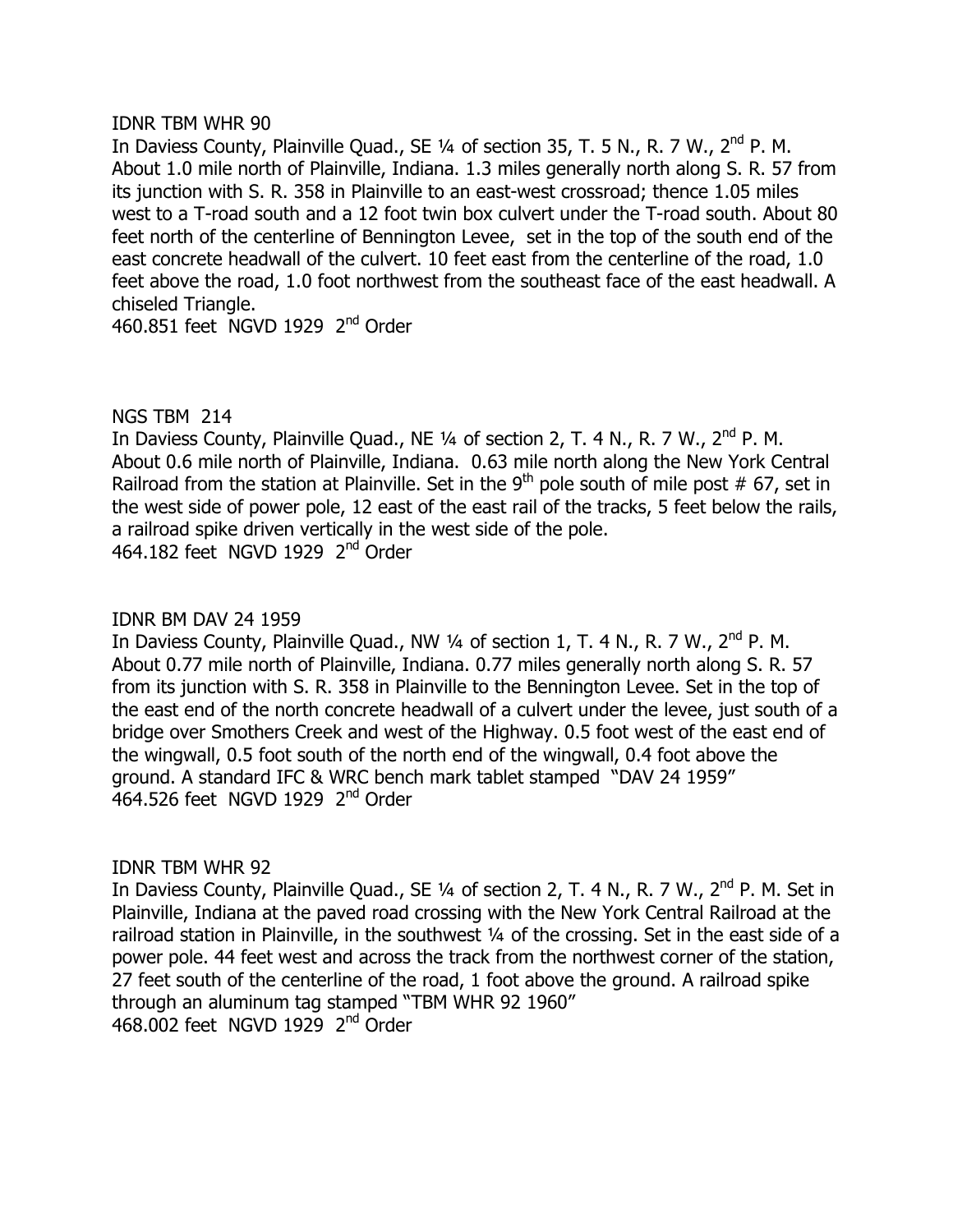#### **IDNR TBM WHR 93**

In Daviess County, Plainville Quad., SW  $\frac{1}{4}$  of section 2, T. 4 N., R. 7 W.,  $2^{nd}$  P. M. About 0.9 mile southwest of Plainville, Indiana. about 0.8 mile generally west along S, R, 358 from its junction with S, R, 57 in Plainville to a T-road south: thence about 0.2 mile south. Set in the west side of a power pole, 21 feet east of the centerline of the road. 1.5 feet above the ground. A railroad spike through an aluminum tag stamped "TBM WHR 93 1960"

458.485 feet NGVD 1929  $2<sup>nd</sup>$  Order

# **NGS TBM 212**

In Daviess County, Plainville Quad., SW  $\frac{1}{4}$  of section 11, T. 4 N., R. 7 W.,  $2^{nd}$  P. M. About 1.3 mile southwest of Plainville, Indiana. 1.3 mile southwest along the New York Central Railroad from the station at Plainville. Set in the  $4<sup>th</sup>$  pole north of mile post # 69, set in the east side of power pole, 19.5 west of the west rail of the tracks, 0.5 above the ground, a railroad spike set in the east side of the pole. 459.651 feet NGVD 1929  $2<sup>nd</sup>$  Order

#### IDNR TBM WHR 94

In Daviess County, Plainville Quad., NE  $\frac{1}{4}$  of section 34, T. 5 N., R. 7 W.,  $2^{nd}$  P. M. About 1.9 mile northwest of Plainville, Indiana. About 1.1 miles generally west along S. R. 358 from its junction with S. R. 57 in Plainville to a T-road north; thence 1.6 miles generally north to a 30 inch Maple Tree. About 0.6 mile north of a jog in the road. Set in the north side of the Maple Tree. 105 feet south of the south side of an old barn, 21 feet east of the centerline of the road, about 1 foot above the roadway. A railroad spike through an aluminum tag stamped "TBM WHR 94"  $463.387$  feet NGVD 1929  $2<sup>nd</sup>$  Order

# IDNR BM DAV 25 1961

In Daviess County, Plainville Quad., SW  $\frac{1}{4}$  of section 26, T. 5 N., R. 7 W., 2<sup>nd</sup> P. M. About 2 miles north of Plainville, Indiana. About 0.3 mile generally west along S. R. 358 from its junction with S. R. 57 in Plainville to a T-road north; thence 2.0 miles generally north to a T-road east and west, set in the northwest  $\frac{1}{4}$  of the intersection. Set in top of a concrete post. 22 feet west of the centerline of the north-south road, 19 feet north of the east-west road, 2.6 feet west of a power pole  $#$  "E 2 E 33", 0.5 foot above the roadway, 0.1 foot above the ground. A standard IFC & WRC bench mark tablet stamped "DAV 25 1961"

462.382 feet NGVD 1929 2<sup>nd</sup> Order (Reported Destroyed)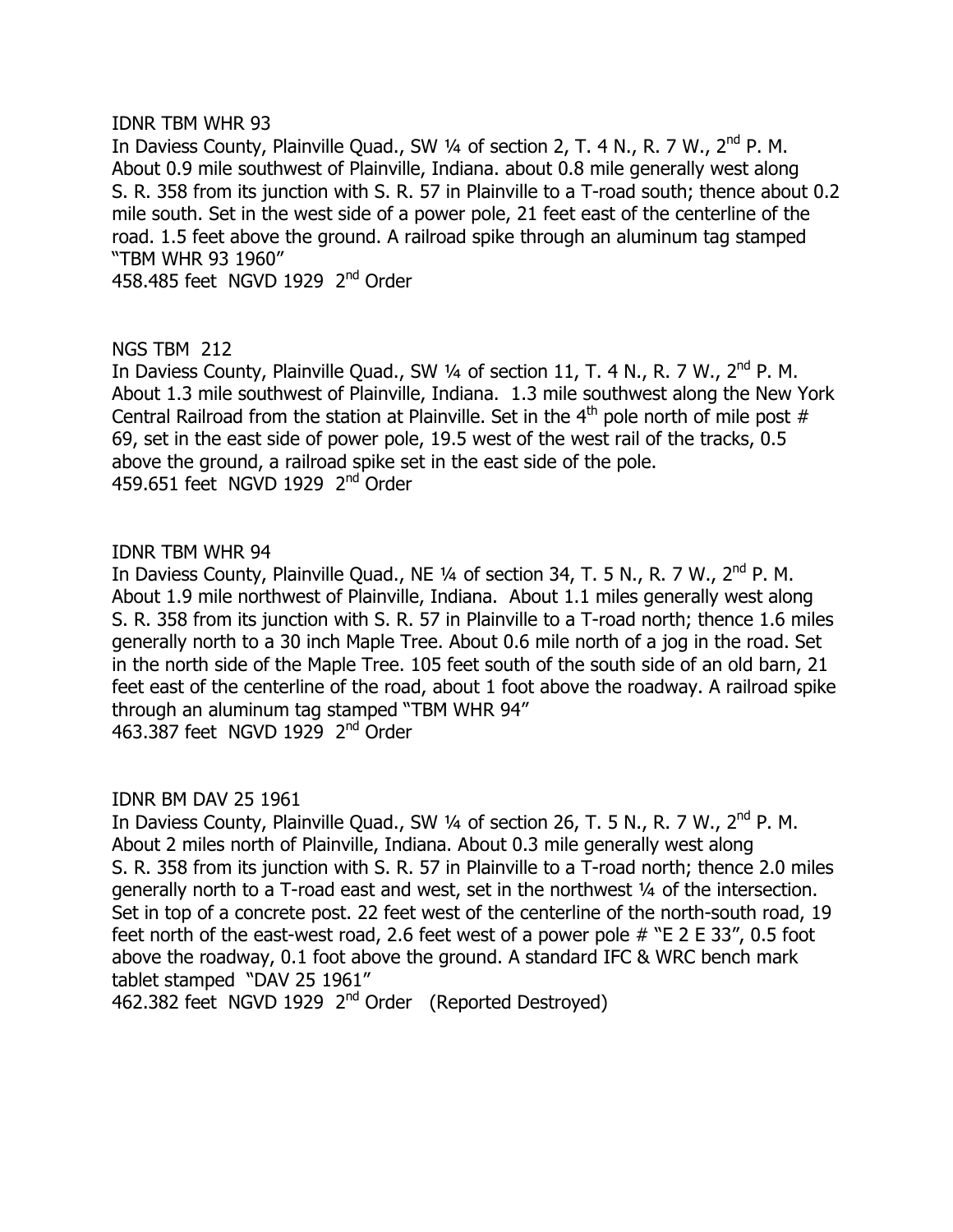IDNR TBM WHR 95 1961

In Daviess County, Plainville Quad., SE  $\frac{1}{4}$  of section 26, T. 5 N., R. 7 W.,  $2^{nd}$  P. M. About 1.8 miles north of Plainville, Indiana. About 0.3 mile generally west along S. R. 358 from its junction with S. R. 57 in Plainville to a T-road north; thence 2.0 miles generally north to a T-road east and west; thence 0.6 mile east to a 12 inch Cottonwood Tree at the south end of the tree line at a small dip in the road. Set in the southeast side of the tree, 14 feet north of the centerline of the east-west road, 32 feet east of the extended centerline of a farm lane to the south, 17 feet southwest of a 24 inch Cottonwood Tree, a.5 feet above the ground. A railroad spike through an aluminum tag stamped "TBM WHR 95 1961"

460.678 feet NGVD 1929 2<sup>nd</sup> Order (Reported Destroyed, Trees Gone)

# IDNR BM DAV 26 1961

In Daviess County, Plainville Quad., SW 1/4 of section 25, T. 5 N., R. 7 W., 2<sup>nd</sup> P. M. About 1.8 miles north of Plainville, Indiana. About 0.3 mile generally west along S. R. 358 from its junction with S. R. 57 in Plainville to a T-road north; thence 2.0 miles generally north to a T-road east and west; thence 1.15 miles east to a T-road northsouth, set in the southeast 1/4 of the intersection, set in top of a concrete post. 119 feet south of the extended centerline of the east-west road, 11 east of the centerline of and about level with the north-south road, 1.6 feet north of a power pole # C-53/SPC/10/1020, about 0.1 foot above the ground. A standard IFC & WRC bench mark tablet stamped "DAV 26 1961" 465.166 feet NGVD 1929  $2<sup>nd</sup>$  Order (Reported: Could not locate)

IDNR TBM WHR 96 1961

In Daviess County, Plainville Quad., NE  $\frac{1}{4}$  of section 25, T. 5 N., R. 7 W.,  $2^{nd}$  P. M. About 2.5 miles north of Plainville, Indiana. 2.7 miles generally northeast along S. R. 57 from it junction with S. R. 358 in Plainville to a north-south cross-road; thence north about 0.15 mile along road to a T-road west; thence 0.25 mile west along road to a 42 inch Maple Tree. Set in the south side of the tree. 26 feet north of the centerline of the east-west road, 25.5 feet west of the driveway leading to a frame farmhouse, 1.2 feet above the roadway. A railroad spike through an aluminum tag stamped "TBM WHR 96 1961"

469.655 feet NGVD 1929 2<sup>nd</sup> Order (Reported Destroyed, Tree Gone)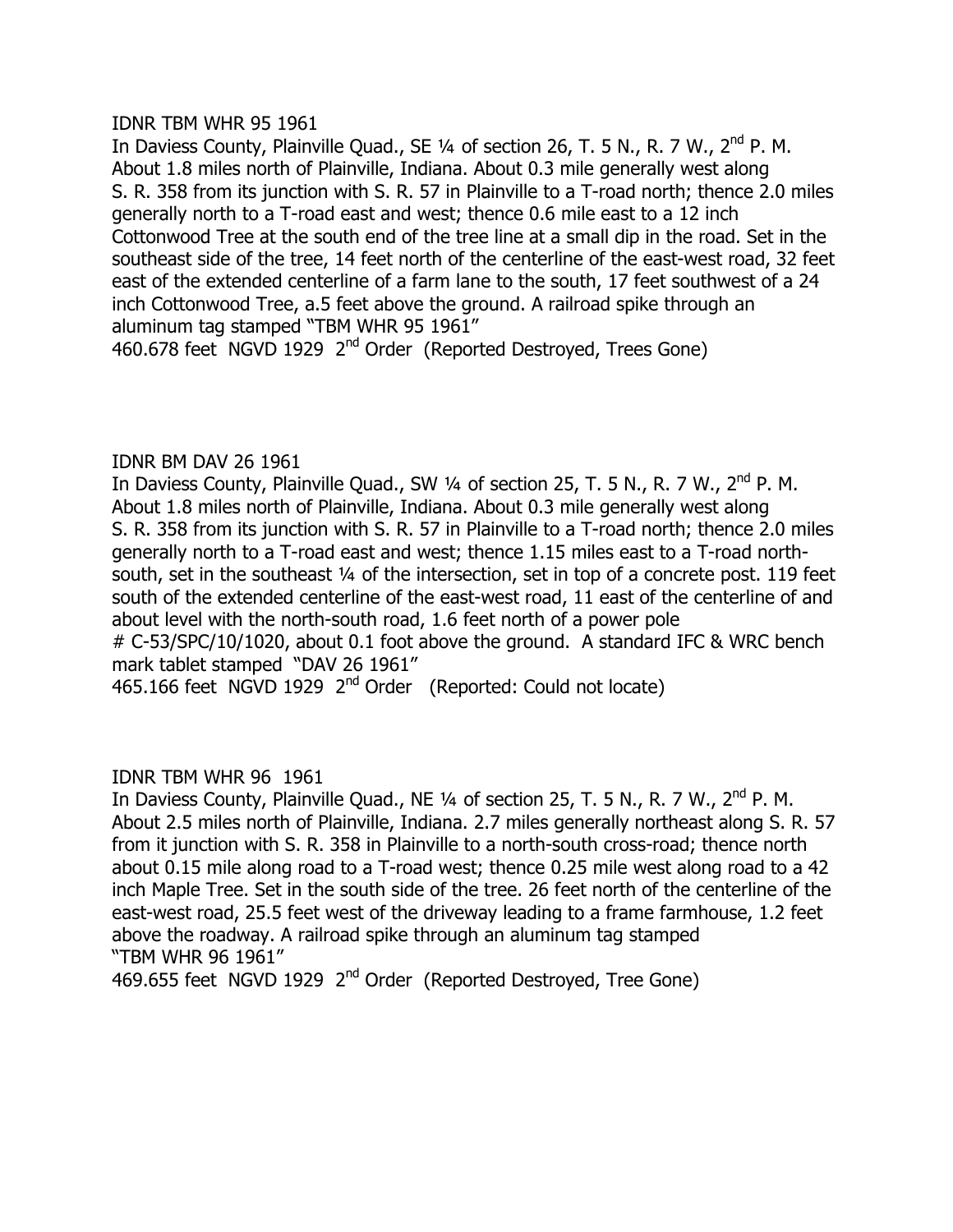#### IDNR BM DAV 27 1961

In Daviess County, Plainville Quad., NE  $\frac{1}{4}$  of section 25, T. 5 N., R. 7 W.,  $2^{nd}$  P. M. About 2.6 miles northeast of Plainville, Indiana. 2.7 miles generally northeast along S. R, 57 from it junction with S, R, 358 in Plainville to a north-south cross-road; thence north about 0.2 mile along road to a 16 foot concrete culvert under the road. Set in top of the west concrete headwall, 340 feet north of the centerline of a T-road leading west, 12.5 feet west of the centerline of the north-south road, 10.3 feet north of the south end of the headwall, about 1 foot below the roadway. A standard IFC & WRC bench mark tablet stamped "DAV 27 1961"

458.562 feet NGVD 1929  $2<sup>nd</sup>$  Order (Reported: Destroyed - New Pipe)

#### **IDNR TBM WHR 97**

In Daviess County, Plainville Quad., NW  $\frac{1}{4}$  of section 30, T. 5 N., R. 6 W.,  $2^{nd}$  P. M. About 2.6 miles northeast of Plainville, Indiana. 2.7 miles generally northeast along S. R. 57 from it junction with S. R. 358 in Plainville to a north-south cross-road; thence north about 0.2 mile along road to a 16 foot concrete culvert under the road. Set in top of the east concrete headwall, 340 feet north of the centerline of a T-road leading west, 12.5 feet east of the centerline of the north-south road, 2.8 feet north of the south end of the headwall, about 1 foot below the roadway. A chiseled Triangle. 459.097 feet NGVD 1929 2<sup>nd</sup> Order (Reported: Destroyed - New Pipe)

# IDNR TBM WHR 98 1961

In Daviess County, Plainville Quad., SW  $\frac{1}{4}$  of section 19, T. 5 N., R. 6 W.,  $2^{nd}$  P. M. About 3.2 miles northeast of Plainville, Indiana. 2.7 miles generally northeast along S. R. 57 from it junction with S. R. 358 in Plainville to a north-south cross-road; thence north about 0.9 mile along road to a 26 inch Elm Tree, set in west side of the tree. 125 feet south of the south driveway leading to a brick house, 53 feet southwest of a wooden fence corner post, 19 feet east of the centerline of the gravel road, 1.3 feet above the ground. A railroad spike through an aluminum tag stamped "TBM WHR 98 1961" 468,954 feet NGVD 1929  $2<sup>nd</sup>$  Order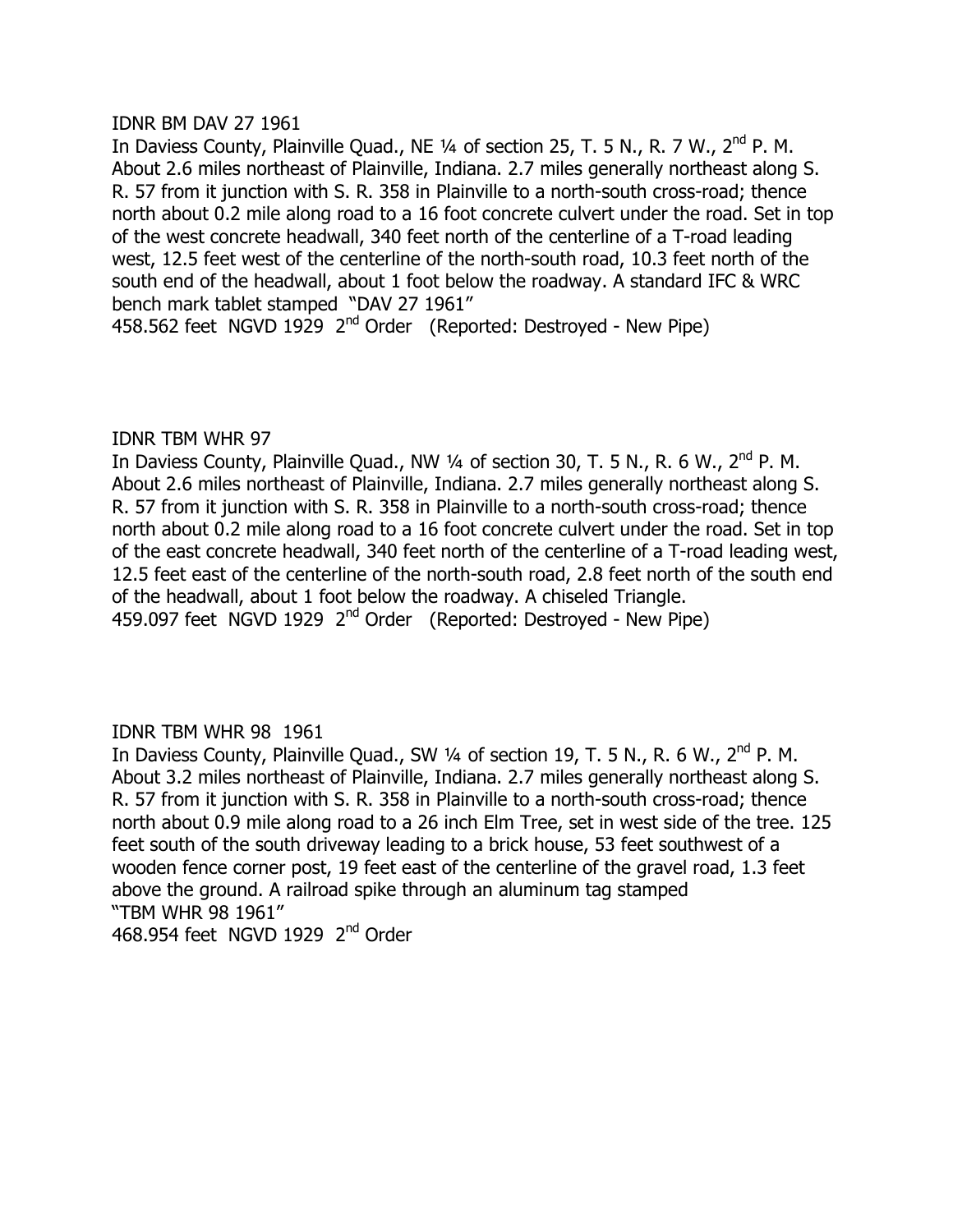#### IDNR BM DAV 28 1961

In Daviess County, Plainville Quad., SE  $\frac{1}{4}$  of section 24, T. 5 N., R. 7 W.,  $2^{nd}$  P. M. About 3.4 miles northeast of Plainville, Indiana. 2.7 miles generally northeast along S. R, 57 from it junction with S, R, 358 in Plainville to a north-south cross-road; thence north about 1.0 mile along road to a farm house on the west side of the road. Set on top of a concrete post. 122 feet south of T-road east junction, 12.5 feet east of the centerline and about level with the road, 6.6 feet south of a concrete fence post. A standard IFC & WRC bench mark tablet stamped "DAV 28 1961" 468.071 feet NGVD 1929  $2<sup>nd</sup>$  Order (Reported: Found)

# **IDNR TBM WHR 99**

In Daviess County, Epsom Quad, SW 1/4 section 19, T. 5 N., R. 6 W., 2<sup>nd</sup> P. M. About 2.6 miles southwest of Elnora, Indiana. 2.65 miles southwest along S. R. 57 from its junction with S. R. 58 at the west side of Elnora to the T-intersection of S. R. 358 East and a C. R. west; thence 0.15 mile west along road to T-road north; thence 0.3 mile north to a T-road east-west; set in the southeast  $\frac{1}{4}$  of the intersection. Set on top of a concrete fence post. 36 feet south of the centerline of the east-west road, 22 feet east of the north-south road, about 4.8 feet above the ground. A chiseled Triangle. 472.400 feet NGVD 1929 2<sup>nd</sup> Order

# IDNR TBM WHR 100

In Daviess County, Epsom Quad, SE 1/4 section 19, T. 5 N., R. 6 W., 2<sup>nd</sup> P. M. About 2.2 miles southwest of Elnora, Indiana. 1.4 miles southwest along S. R. 57 from its junction with S. R. 58 at the west side of Elnora to an east-west cross-road; thence 0.45 mile west to a 90 degree turn south; thence 0.5 mile south along road to a 110 degree turn to the northwest; thence 0.05 mile to a 2 foot box culvert under the road. Set in top of the northerly concrete headwall. 140 feet west of the extended centerline of the north-south road, 15 feet north of the east-west road, 0.7 foot east of the west end of the headwall, 1 foot above the roadway. A chiseled triangle. 470.255 feet NGVD 1929 2<sup>nd</sup> Order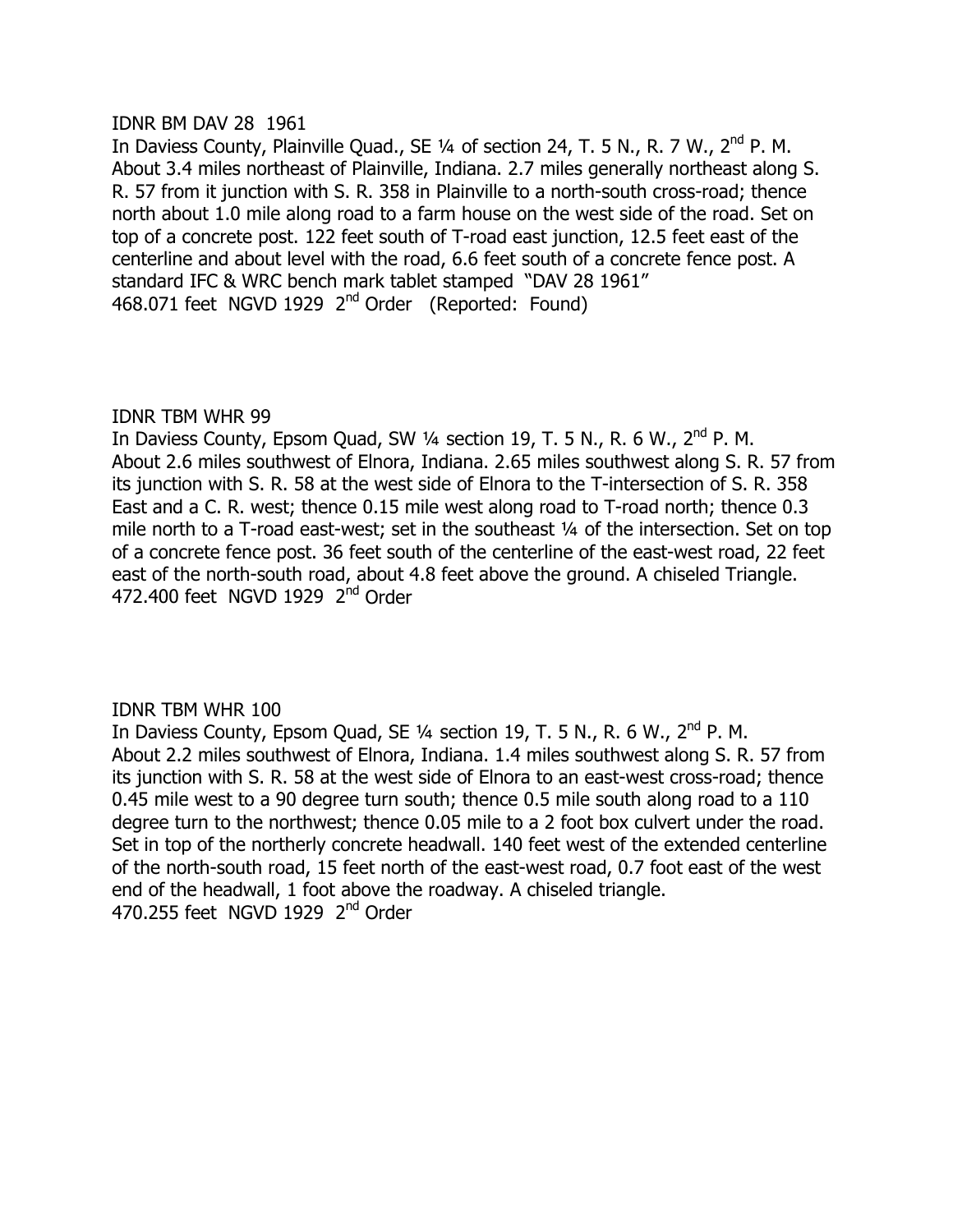#### IDNR TBM WHR 101

In Daviess County, Epsom Quad, NW  $\frac{1}{4}$  section 20, T. 5 N., R. 6 W., 2<sup>nd</sup> P. M. About 2.2 miles southwest of Elnora, Indiana. 1.7 miles southwest along S. R. 57 from its junction with S, R, 58 at the west side of Elnora to a north-south cross-road; set in the north  $\frac{1}{4}$  of the intersection. Set in the west side of a 24 inch Oak Tree. 45 feet north of the centerline of the east-west road, 32.8 feet west of the centerline of S.R. 57, 19 feet northeast of a State Highway right-of-way post, 0.9 foot above the ground. A railroad spike through aluminum tag stamped "TBM WHR 101 1961"  $477.790$  feet NGVD 1929  $2<sup>nd</sup>$  Order

# IDNR BM DAV 29 1961

In Daviess County, Epsom Quad, SE  $\frac{1}{4}$  section 18, T. 5 N., R. 6 W., 2<sup>nd</sup> P. M. About 1.7 miles southwest of Elnora, Indiana. 1.15 miles generally west along S. R. 58 from its junction with S. R. 57 at the west side of Elnora to a north-south cross-road; thence 0.9 mile south along road to an east-west cross-roads; thence 0.2 mile west along road to a 6 foot box culvert under the road. Set in top of the west end of the north concrete headwall of the culvert, 290 feet east of a right angle curve to the south in the road, 11 feet north of the centerline of the road, 0.6 foot east of the west end of the north headwall, 1 foot above the roadway. A standard IFC & WRC bench mark tablet stamped "DAV 29 1961"

# 469.917 feet NGVD 1929  $2<sup>nd</sup>$  Order

# IDNR TBM WHR 102 1961

In Daviess County, Epsom Quad, NE  $\frac{1}{4}$  section 18, T. 5 N., R. 6 W., 2<sup>nd</sup> P. M. About 1.3 miles southwest of Elnora, Indiana. 1.15 miles generally west along S. R. 58 from its junction with S. R. 57 at the west side of Elnora to a north-south cross-road; thence 0.4 mile south along road to a 20 inch Sycamore Tree, set in the south side of the tree.29.5 feet west of the centerline of the road, 50 feet west of the power pole  $#F$  6-66, 1.3 feet above the ground. A railroad spike through an aluminum tag stamped "TBM WHR 102 1961" 472.084 feet NGVD 1929  $2<sup>nd</sup>$  Order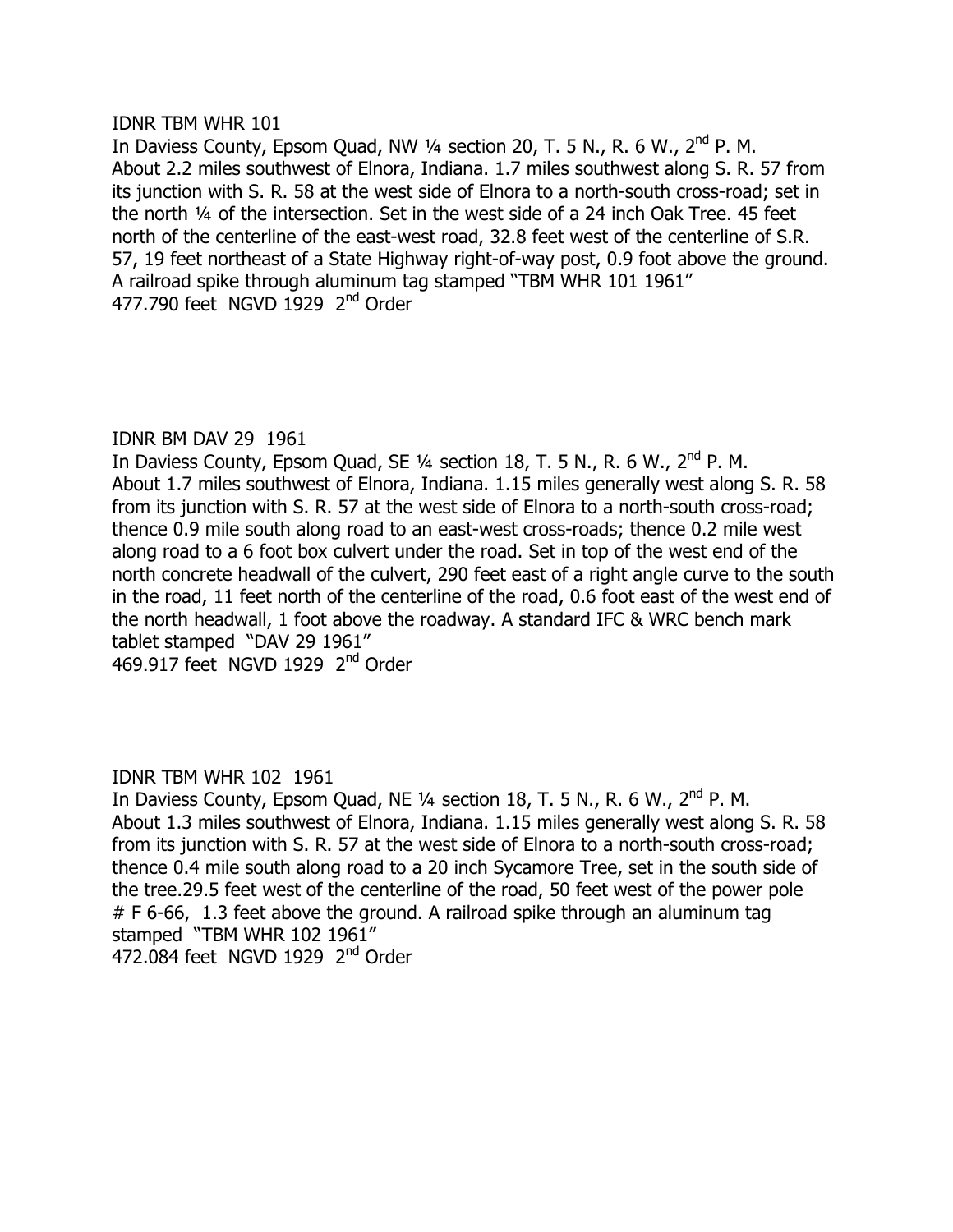#### IDNR BM DAV 30 1961

In Daviess County, Lyons Quad, NW 1/4 section 18, T. 5 N., R. 6 W., 2<sup>nd</sup> P. M. About 2 miles southwest of Elnora, Indiana. 1.7 miles generally west along S. R. 58 from its junction with S, R, 57 at the west side of Elnora to a 3 span steel truss bridge over the White River, Set in the top of the southeast bridge seat. 12 feet southeast of the centerline of S, R, 58, 1.3 feet northeast of the southwest side of the bridge seat. 1.2 feet below the roadway. A standard IFC & WRC bench mark tablet stamped "DAV 30 1961"

475.752 feet NGVD 1929 2<sup>nd</sup> Order

# **IDNR TBM Chiseled Square**

In Daviess County, Lyons Quad, NW  $\frac{1}{4}$  section 18, T. 5 N., R. 6 W., 2<sup>nd</sup> P. M. About 2 miles southwest of Elnora, Indiana. 1.7 miles generally west along S. R. 58 from its junction with S. R. 57 at the west side of Elnora to a 3 span steel truss bridge over the White River, Set in the top of the west end of the southeast concrete wingwall. 12.8 feet south of the centerline of S. R. 58, 1.3 feet east of the face of the southeast bridge seat, 3.3 feet above the roadway, 3.1 feet south of the north face of the southeast wingwall. A Chiseled Square. 480.772 feet NGVD 1929 2<sup>nd</sup> Order

# IDNR TBM Chiseled Square NEWW

In Daviess County, Lyons Quad, SW 1/4 section 7, T. 5 N., R. 6 W., 2<sup>nd</sup> P. M. About 2 miles southwest of Elnora, Indiana. 1.7 miles generally west along S. R. 58 from its junction with S. R. 57 at the west side of Elnora to a 3 span steel truss bridge over the White River, set in top of the northeast corner of the northeast wingwall. 16 feet north of the centerline of S. R. 58, 3.0 feet above the roadway, 21.5 feet east of the east end of Steel Truss Bridge. A chiseled Square. 480.984 feet NGVD 1929 2<sup>nd</sup> Order

# IDNR TBM WHR 103

In Knox County, Sandborn Quad., SW  $\frac{1}{4}$  section 7, T. 5 N., R. 6 W.,  $2^{nd}$  P. M. About 2.2 miles west of Elnora, Indiana. 2.1 miles generally west along S. R. 58 from its junction with S. R. 57 at the west side of Elnora to the McGinnis Levee, set in the top of the north concrete curbing on the west end of the curbing 10.6 feet north of the centerline of S. R. 58, 13 feet east of the extended centerline of McGinnis Levee, 0.5 foot above the road, 1.5 feet east of the west end of the north curb. A chiseled Triangle. 476.673 feet NGVD 1929  $2<sup>nd</sup>$  Order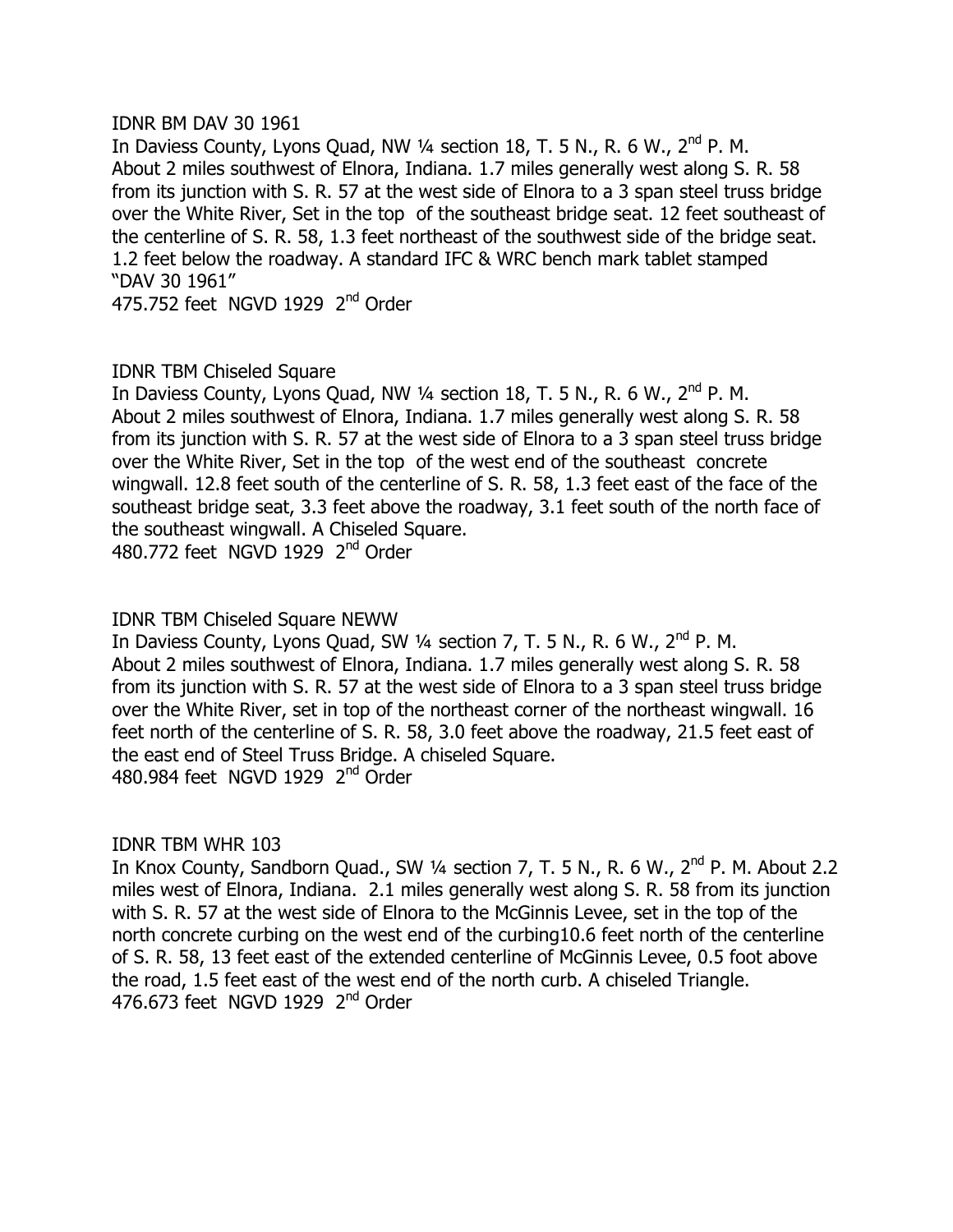#### IDNR TBM WHR 104

In Knox County, Sandborn Quad., SW  $\frac{1}{4}$  section 7, T. 5 N., R. 6 W.,  $2^{nd}$  P. M. About 2.4 miles west of Elnora, Indiana. 2.1 miles generally west along S. R. 58 from its junction with S, R, 57 at the west side of Elnora to the McGinnis Levee; thence 0.5 mile generally northwest along said levee to a 24 inch Elm Tree. Set in the southeast side of tree, 46 feet northerly of the centerline of McGinnis Levee, 20 feet north of the eastwest fence line, 2.3 feet above the ground. A railroad spike through an aluminum tag stamped "TBM WHR 104 1961" 473.347 feet NGVD 1929 2<sup>nd</sup> Order

IDNR BM KNO 19 1961 In Knox County, Sandborn Quad., NE  $\frac{1}{4}$  section 12, T. 5 N., R. 6 W.,  $2^{nd}$  P. M. About 2.6 miles west of Elnora, Indiana. 2.1 miles generally west along S. R. 58 from its junction with S. R. 57 at the west side of Elnora to the McGinnis Levee; thence 1.04 mile generally northerly along said levee to a flood gate, set in the north end of the west concrete 10 foot headwall, 30 feet west of the centerline of the levee, 0.5 foot south of the north face of the headwall, 15 foot below the top of the levee. A standard IFC & WRC bench mark tablet stamped "KNO 19 1961" 465.266 feet NGVD 1929 2<sup>nd</sup> Order

# IDNR TBM WHR 105 1961

In Knox County, Lyons Quad., SW  $\frac{1}{4}$  section 6, T. 5 N., R. 6 W., 2<sup>nd</sup> P. M. About 2.3 miles northwest of Elnora, Indiana. 2.1 miles generally west along S. R. 58 from its junction with S. R. 57 at the west side of Elnora to the McGinnis Levee; thence 1.77 mile generally north, northwest and northeast along said levee to a 12 inch box Elder Tree, set in the east side of the Tree. 40 foot east of the centerline of the McGinnis Levee, 0.6 foot above the ground. A railroad spike through an aluminum tag stamped "TBM WHR 105 1961"  $471.007$  feet NGVD 1929  $2<sup>nd</sup>$  Order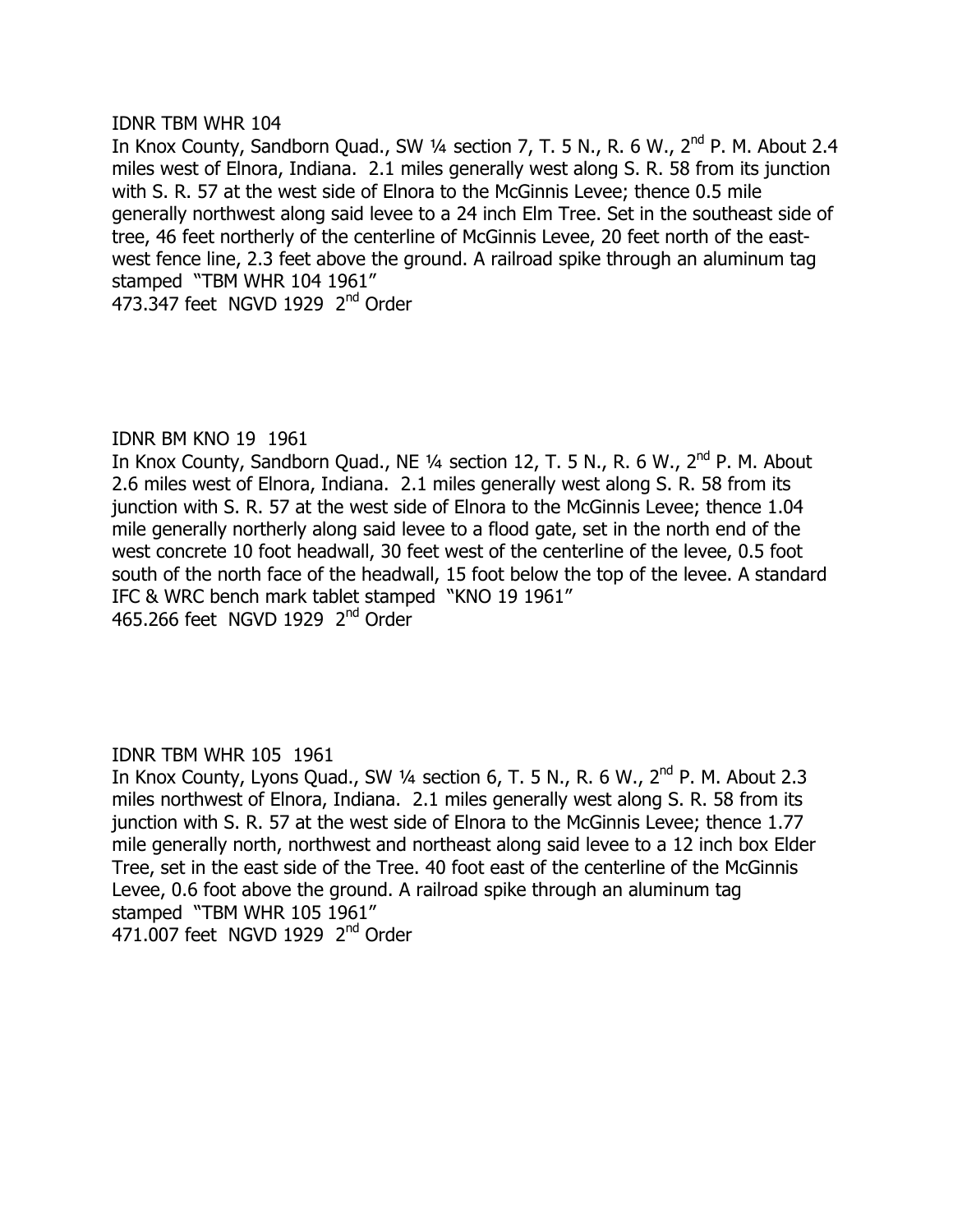#### IDNR BM KNO 20 1961

In Knox County, Lyons Quad., NE  $\frac{1}{4}$  section 6, T. 5 N., R. 6 W.,  $2^{nd}$  P. M. About 2.3 miles northwest of Elnora, Indiana. 2.1 miles generally west along S. R. 58 from its  $\mu$  iunction with S, R, 57 at the west side of Elnora to the McGinnis Levee; thence 2.43 mile generally north, northwest, northeast and east along said levee to 925 West Road bending to the west; thence north from the levee to an 8 foot sunken concrete culvert under the east-west section of road. Set in the top of the west end of the north concrete headwall of culvert, 38 feet west of the centerline of 925 West Road, 24 feet north of the centerline of the east-west road, 1.5 feet east of the west end of the headwall, 0.3 foot above the level of the road. A standard IFC & WRC bench mark tablet stamped "KNO 20 1961" 473.950 feet NGVD 1929 2<sup>nd</sup> Order

# IDNR TBM WHR 106 1961

In Knox County, Lyons Quad., NW  $\frac{1}{4}$  section 5, T. 5 N., R. 6 W.,  $2^{nd}$  P. M. About 1.9 miles northwest of Elnora, Indiana. 2.1 miles generally west along S. R. 58 from its junction with S. R. 57 at the west side of Elnora to the McGinnis Levee; thence 3.1 mile generally north, northwest, northeast along said levee to 51 inch Cottonwood Tree on the southeast side of the levee, 0.65 mile southwest of the Chicago, Milwaukee, St. Paul, and pacific railroad junction with the McGinnis Levee. Set in the north side of the tree. 30 feet east of the centerline of the tree, 1.8 feet above the ground. A railroad spike through an aluminum tag stamped "TBM WHR 106 1961" 475.482 feet NGVD 1929 2<sup>nd</sup> Order

# IDNR BM GRE 2 1961

In Greene County, Lyons Quad., SE 1/4 section 32, T. 6 N., R. 6 W.,  $2^{nd}$  P. M. About 2.2 miles northwest of Elnora, Indiana. 2.1 miles generally west along S. R. 58 from its junction with S. R. 57 at the west side of Elnora to the McGinnis Levee; thence 4 mile generally north, northwest, northeast along said levee to a 3-span steel Chicago, Milwaukee, St. Paul, and pacific railroad truss over the White River. Set in the top of the northwest bridge seat. 6 feet southwest of the southwest rail of tracks, 6 feet northwest of the southeast face of bridge seat, 5.5 feet below the track. A standard IFC & WRC bench mark tablet stamped "GRE 2 1961" 481.398 feet NGVD 1929  $2<sup>nd</sup>$  Order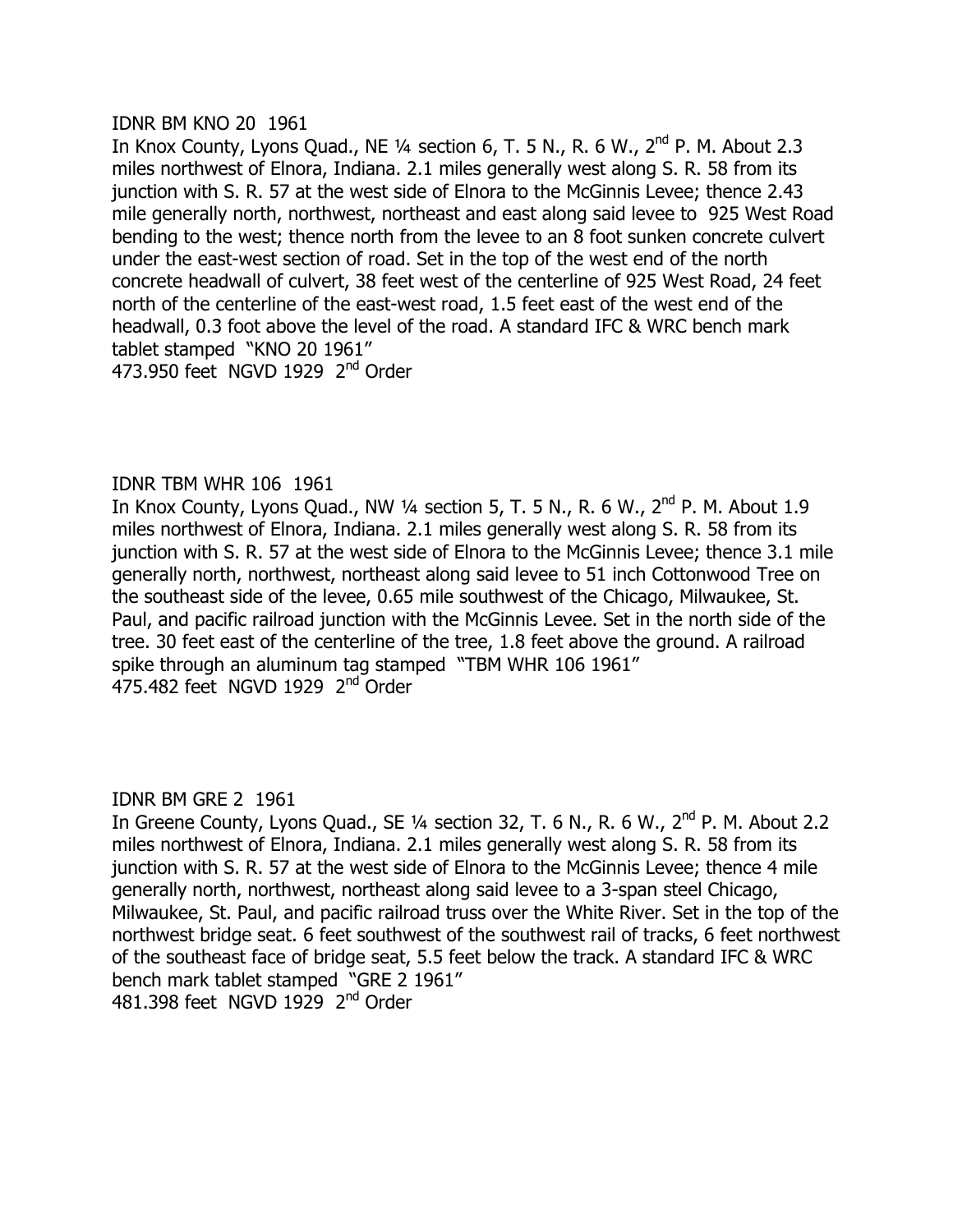#### IDNR TBM WHR 107 1961

In Greene County, Lyons Quad., SE  $\frac{1}{4}$  section 32, T. 6 N., R. 6 W.,  $2^{nd}$  P. M. About 2.2 miles northwest of Elnora, Indiana. 2.1 miles generally west along S. R. 58 from its iunction with S, R, 57 at the west side of Elnora to the McGinnis Levee; thence 4 mile generally north, northwest, northeast along said levee to a 3-span steel Chicago, Milwaukee, St. Paul, and pacific railroad truss over the White River. Set in the southeast side of the west post of the northern set of wooden trestle piers. 50 feet north of the centerline of an east-west dirt road, 14.8 feet south of the north wooden abutment of the bridge, 3 feet west of the west rail, 5 feet below the tracks, 5.5 feet above the ground. A railroad spike through an aluminum tag stamped "TBM WHR 107 1961" 481.439 feet NGVD 1929  $2<sup>nd</sup>$  Order

# IDNR BM DAV 31 1961

In Daviess County, Sandy Hook Quad., set in the NE 1/4 of section 5, T. 1 N., R. 7 W.,  $2<sup>nd</sup>$  P. M. About 3.3 miles southwest of Cumback, Indiana. 0.35 mile south from the Troad junction in Cumback to a T-road west; thence 1.5 miles west along road to a Troad southwest; thence 0.5 mile southwest along road to a 90 degree bend in the road at the river, thence 1.5 miles generally west along the road to a small clearing in a grove of trees growing along the top of the north bank, set in top of a concrete post. 220 feet east of a farm building, 24 feet southwest of the centerline of the dirt road, 8 feet north of a 12 inch double forked Maple Tree, 0.2 foot above the ground. A standard IFC & WRC bench mark tablet stamped "DAV 31 1961" 428.170 feet NGVD 1929 2<sup>nd</sup> Order

# **IDNR TBM EFWR 1 1961**

In Daviess County, Sandy Hook Quad., set in the NE  $\frac{1}{4}$  of section 5, T. 1 N., R. 7 W.,  $2^{nd}$  P. M. About 3.3 miles southwest of Cumback, Indiana. 0.35 mile south from the Troad junction in Cumback to a T-road west; thence 1.5 miles west along road to a Troad southwest; thence 0.5 mile southwest along road to a 90 degree bend in the road at the river, thence 1.5 miles generally west along the road to a small clearing in a grove of trees growing along the top of the north bank and a 12 inch double forked Maple Tree, set in the west side of the north fork of the tree. 220 feet east of a farm building, 32 feet southwest of the centerline of the dirt road, 2 feet above the ground. A railroad spike through an aluminum tag stamped "TBM EFWR 1 1961" 430.092 feet NGVD 1929  $2<sup>nd</sup>$  Order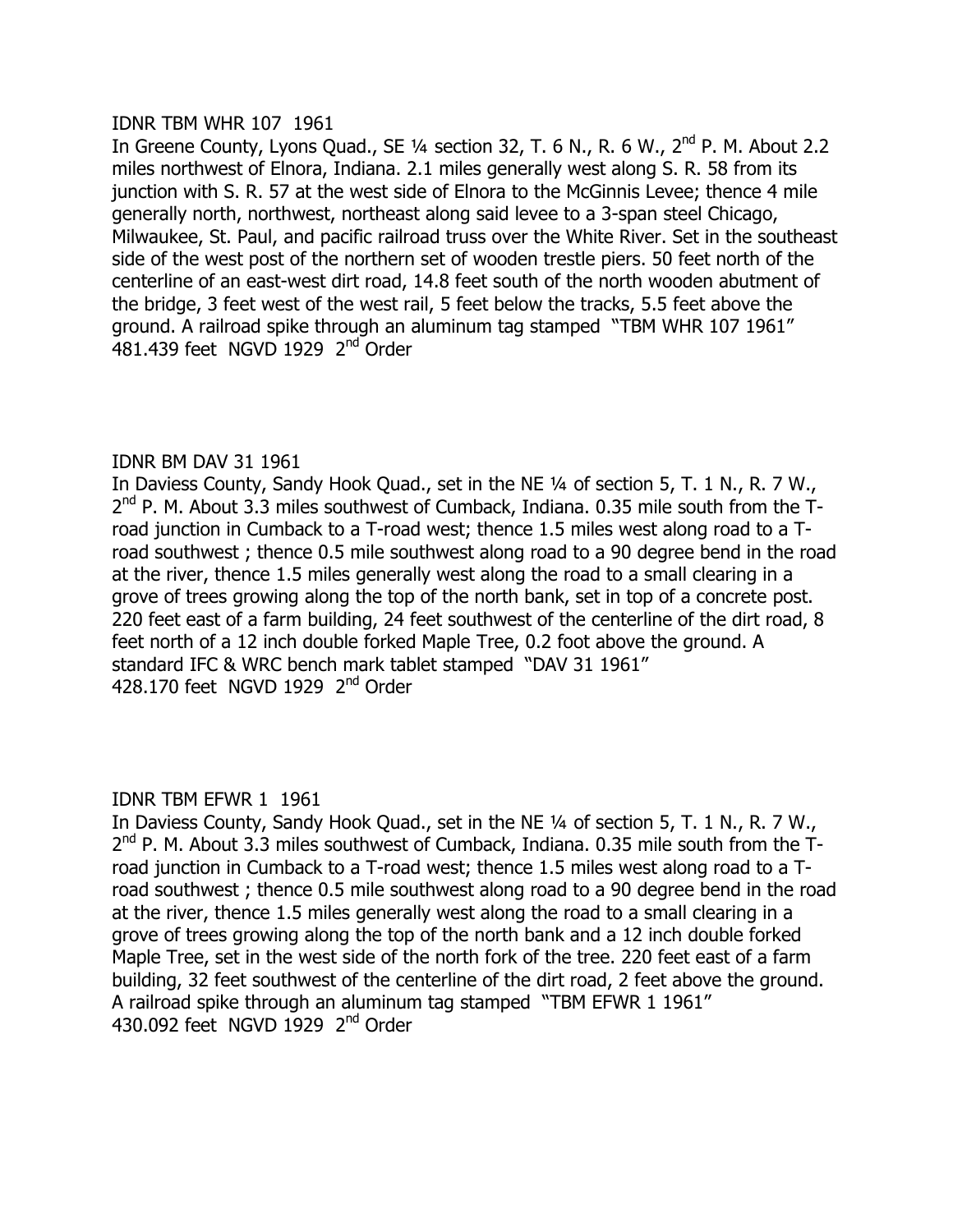#### **IDNR TBM EFWR 2 1961**

In Daviess County, Sandy Hook Quad., set in the NW 1/4 of section 4, T. 1 N., R. 7 W.,  $2<sup>nd</sup>$  P. M. About 2.8 miles southwest of Cumback, Indiana. 0.35 mile south from the Troad junction in Cumback to a T-road west; thence 1.5 miles west along road to a Troad southwest; thence 0.5 mile southwest along road to a 90 degree bend in the road at the river, thence 0.8 miles generally west along the road to a farm lane north; set in the north side of the northern most 7 inch prong of a triple pronged Sycamore Tree. 420 feet east of the farm lane north, 10.5 feet southwest of the centerline of the dirt road, 2 feet above the ground. A railroad spike through an aluminum tag stamped "TBM EFWR 2 1961" 429.983 feet NGVD 1929  $2<sup>nd</sup>$  Order

# **IDNR TBM EFWR 3 1961**

In Daviess County, Sandy Hook Quad., set in the NW 1/4 of section 3, T. 1 N., R. 7 W.,  $2<sup>nd</sup>$  P. M. About 2.0 miles southwest of Cumback, Indiana. 0.35 mile south from the Troad junction in Cumback to a T-road west; thence 1.5 miles west along road to a Troad southwest; thence 0.5 mile southwest along road to a 90 degree bend in the road at the river, thence 0.1 miles generally west along the road to a 14 inch Oak Tree, set in the north side of the Tree. 870 feet west of the 90 degree turn in the road, 30 feet south of the centerline of the dirt road, 1.5 feet above the ground. A railroad spike through an aluminum tag stamped "TBM EFWR 3 1961"  $430.786$  feet NGVD 1929  $2<sup>nd</sup>$  Order

USED BM TT 37 37

In Daviess County, Sandy Hook Quad., set in the NW 1/4 of section 3, T. 1 N., R. 7 W.,  $2<sup>nd</sup>$  P. M. About 2.0 miles southwest of Cumback, Indiana. 0.35 mile south from the Troad junction in Cumback to a T-road west; thence 1.5 miles west along road to a Troad southwest; thence 0.5 mile southwest along road to a 90 degree bend in the road at the river, set at the northern most land island created by turn a rounds in the road. Set in an iron pipe with cap. 50 feet north of an old pump, 23 feet east of the centerline of the curve northeast, 20 feet north of the centerline of the east-west road, 8 feet southeast of a 15 inch double trunk Elm Tree. A standard USED iron pipe and cap projecting 0.1 foot above the ground, stamped "37 TT 37"  $\overline{R}$  429.754 feet NGVD 1929 2<sup>nd</sup> Order (Note: Stamping very hard to read)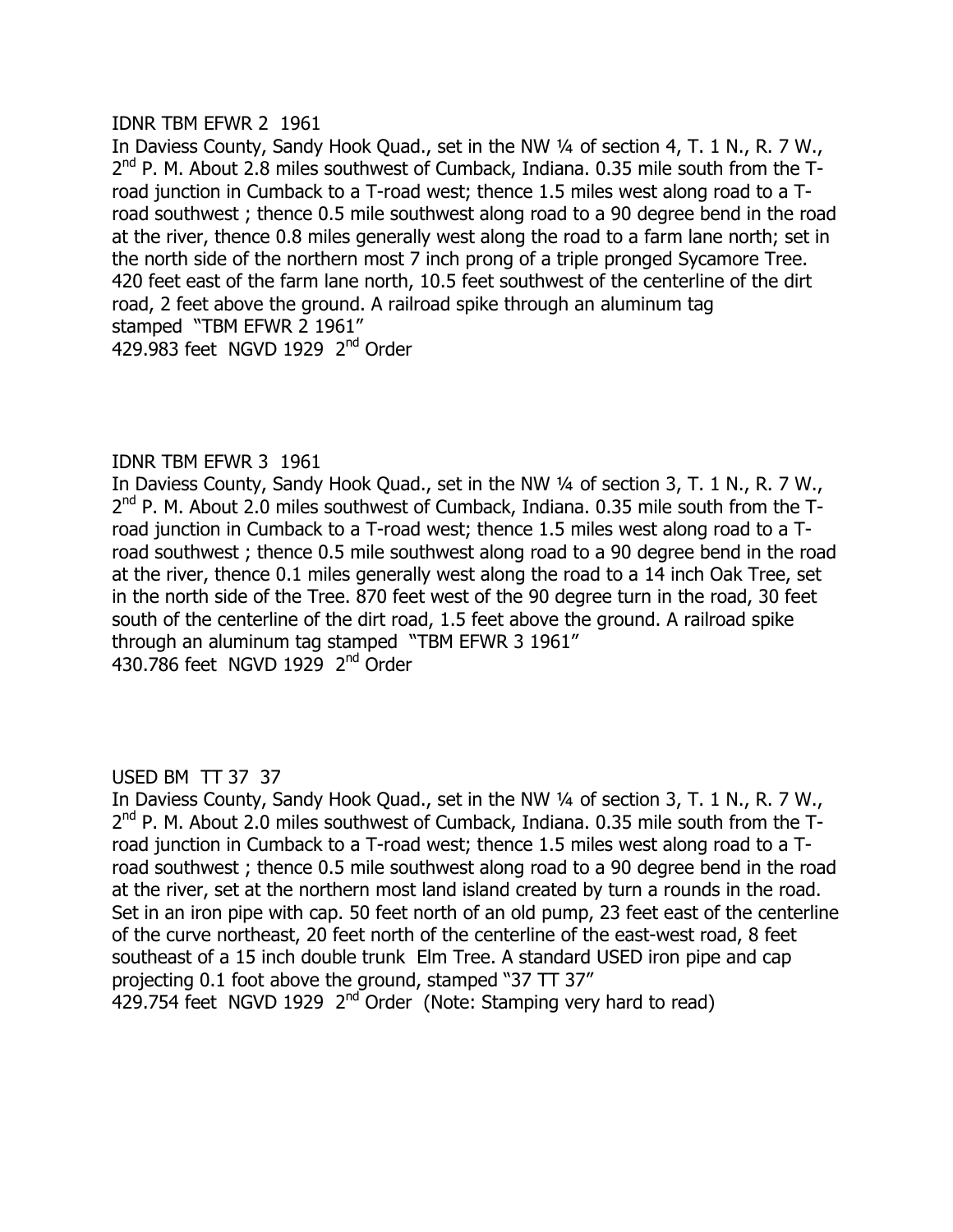#### **IDNR TBM EFWR 4 1961**

In Daviess County, Sandy Hook Quad., set in the SE 1/4 of section 34, T. 2 N., R. 7 W.,  $2<sup>nd</sup>$  P. M. About 1.5 miles west of Cumback, Indiana. 0.35 mile south from the T-road iunction in Cumback to a T-road west; thence 1.3 miles west along road to a one span steel truss bridge over Aikman Creek, set in top of the northwest concrete wingwall of the bridge. 10 feet north of the centerline of the east-west road, 2.5 feet northwest of the northwest end truss of the bridge, 1.2 feet southeast of the northwest face of the wingwall, 0.5 foot below the road. A chiseled Triangle. 426,831 feet NGVD 1929  $2<sup>nd</sup>$  Order

# IDNR BM DAV 32 1961

In Daviess County, Sandy Hook Quad., set in the SE 1/4 of section 34, T. 2 N., R. 7 W.,  $2<sup>nd</sup>$  P. M. About 1.5 miles west of Cumback, Indiana. 0.35 mile south from the T-road junction in Cumback to a T-road west; thence 1.3 miles west along road to a one span steel truss bridge over Aikman Creek, set in top of the northeast concrete wingwall of the bridge. 8.5 feet north of the centerline of the east-west road, 0.75 foot below the road, 0.2 foot east of the east end of the northeast truss. A standard IFC & WRC bench mark tablet stamped "DAV 32 1961"  $427.170$  feet NGVD 1929  $2<sup>nd</sup>$  Order

# **IDNR TBM EFWR 5 1961**

In Daviess County, Sandy Hook Quad., set in the SE 1/4 of section 3, T. 1 N., R. 7 W.,  $2<sup>nd</sup>$  P. M. About 1.8 miles southwest of Cumback, Indiana. 0.35 mile south from the Troad junction in Cumback to a T-road west; thence 1.3 miles west along road to a one span steel truss bridge over Aikman Creek; thence 0.85 mile generally south along a winding dirt road which T's with the east-west road at the east end of the bridge to a gray camp shack, set in the east side of a 30 inch Elm Tree. 60 feet south of the shack, 29 feet west of the centerline of the road, set at the top of the right (east) bank of the East Fork White River. 0.7 foot above the ground. A railroad spike through an aluminum tag stamped "TBM EFWR 5 1961" 429.282 feet NGVD 1929  $2<sup>nd</sup>$  Order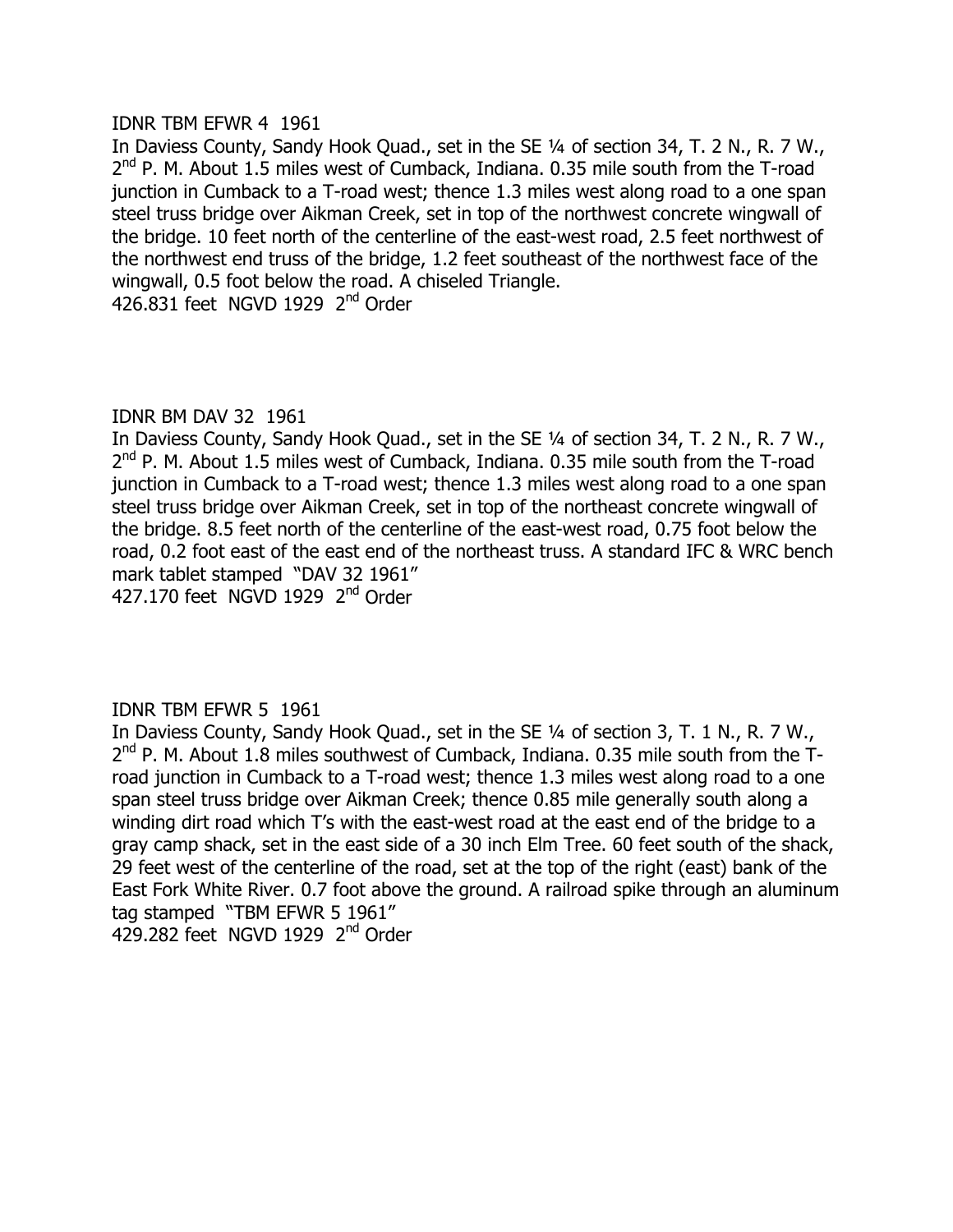#### IDNR BM DAV 33 1961

In Daviess County, Sandy Hook Quad., set in the SE 1/4 of section 3, T. 1 N., R. 7 W., 2<sup>nd</sup> P. M. About 1.9 miles southwest of Cumback, Indiana. 0.35 mile south from the Troad iunction in Cumback to a T-road west; thence 1.3 miles west along road to a one span steel truss bridge over Aikman Creek; thence 1.1 miles generally south along a winding dirt road which T's with the east-west road at the east end of the bridge to a 90 degree eastward turn in the road, on the inside of the curve in the road, set in top of a concrete post. 29 feet east of the centerline of the north-south road, 25 feet north of the centerline of the east-west road, 0.1 foot above the ground. A standard IFC & WRC bench mark tablet stamped "DAV 33 1961" 427.942 feet NGVD 1929  $2<sup>nd</sup>$  Order

# **IDNR TBM EFWR 6 1961**

In Daviess County, Sandy Hook Quad., set in the NE 1/4 of section 10, T. 1 N., R. 7 W.,  $2<sup>nd</sup>$  P. M. About 1.9 miles southwest of Cumback, Indiana. 0.35 mile south from the Troad junction in Cumback to a T-road west; thence 1.3 miles west along road to a one span steel truss bridge over Aikman Creek; thence 1.1 miles generally south along a winding dirt road which T's with the east-west road at the east end of the bridge to a 90 degree eastward turn in the road, set in the northwest side of the north trunk of a twin trunk 22 inch Maple Tree. 49 feet south of the centerline of the east-west road, 6 foot east of the centerline of a private lane to a river camp, 1 foot above the ground. A railroad spike through an aluminum tag stamped "TBM EFWR 6 1961" 424.864 feet NGVD  $1929$  2<sup>nd</sup> Order

# **IDNR TBM EFWR 7 1961**

In Daviess County, Sandy Hook Quad., set in the NW 1/4 of section 11, T. 1 N., R. 7 W.,  $2<sup>nd</sup>$  P. M. About 1.9 miles southwest of Cumback, Indiana. 1.55 miles south from the Troad junction in Cumback to a T-road east-west; thence 0.8 mile generally west along the road to a white concrete block house on the north side of the road. Set in the south side of a 28 inch Beech Tree, 21 foot north of the centerline of the east-west road, 7.5 feet east of the southeast corner of the house, 0.8 foot above the ground. A railroad spike through an aluminum tag stamped "TBM EFWR 7 1961"  $433.246$  feet NGVD 1929  $2<sup>nd</sup>$  Order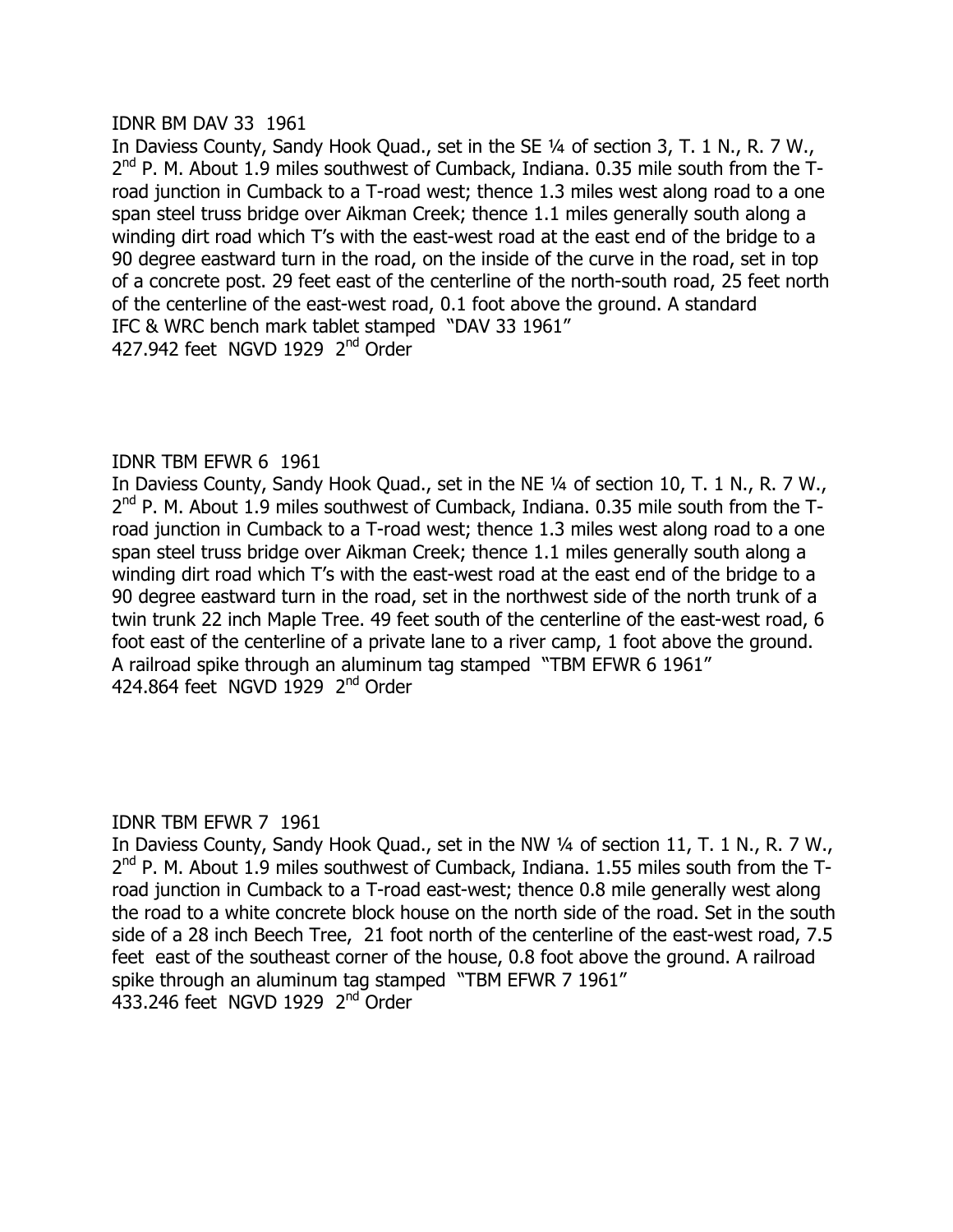#### **IDNR TBM EFWR 8 1961**

In Daviess County, Sandy Hook Quad., set in the NE 1/4 of section 11, T. 1 N., R. 7 W.,  $2<sup>nd</sup>$  P. M. About 1.6 miles south of Cumback, Indiana. 1.55 miles south from the T-road iunction in Cumback to a T-road east-west; thence 0.05 mile west along the road to a field entrance north, Set in the south side of a 28 inch Oak Tree, about 60 feet west of a lean-to-shed. 36.5 feet north of the centerline of the east-west road, 11 feet west of the centerline of the field entrance, 1.3 above the ground. A railroad spike through an aluminum tag stamped "TBM EFWR 8 1961" 438.735 feet NGVD 1929  $2<sup>nd</sup>$  Order

#### USED BM 38 TT 38

In Daviess County, Sandy Hook Quad., set in the NW 1/4 of section 12, T. 1 N., R. 7 W.,  $2<sup>nd</sup>$  P. M. About 1.6 miles south of Cumback, Indiana. 1.6 miles south from the T-road junction in Cumback to a T-road east-west; set in the northeast  $\frac{1}{4}$  of the intersection. 35 feet east of the centerline of the north-south road, 24 feet north of the centerline of the east-west road, 5 feet northeast of a 40 inch Sycamore Tree, 0.7 foot above the ground. A standard USED iron pipe, stamped "38 TT 38"  $\overline{4}50.628$  feet NGVD 1929  $2<sup>nd</sup>$  Order

# **IDNR TBM EFWR 9 1961**

In Daviess County, Sandy Hook Quad., set in the SW 1/4 of section 12, T. 1 N., R. 7 W., 2<sup>nd</sup> P. M. About 2.2 miles south of Cumback, Indiana. 1.6 miles south from the T-road  $\mu$  junction in Cumback to a T-road east-west; thence 0.05 mile east along the road to a T road junction southeast; thence 0.6 mile generally south along a sand road to a 20 foot concrete bridge over a marshy area in the woods, set on top of the southwest retaining wall, 13.5 feet north of the south face of the southwest retaining wall, 6 feet west of the centerline of the road, level with the road. A chiseled Triangle.  $427.780$  feet NGVD 1929  $2<sup>nd</sup>$  Order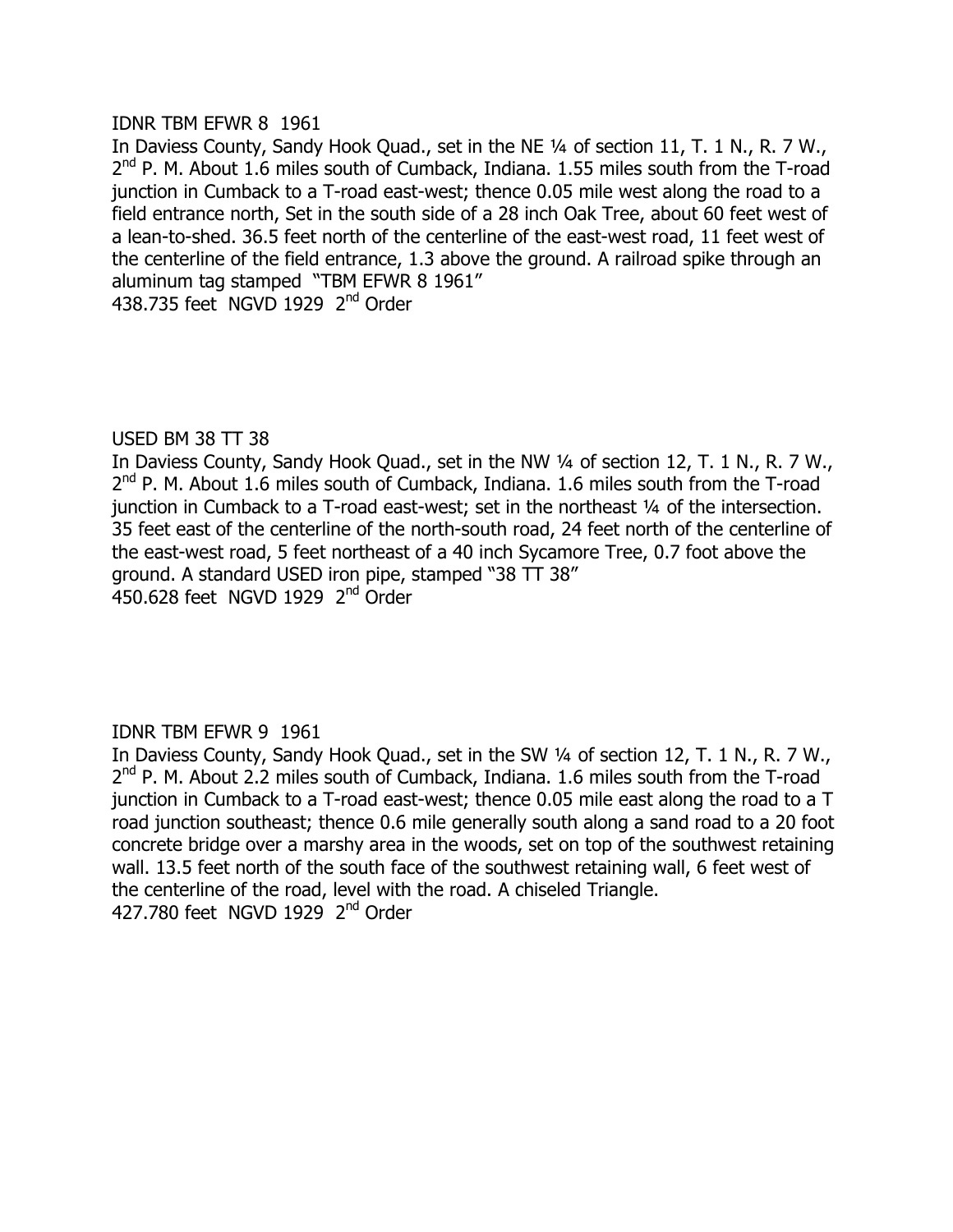#### IDNR BM DAV 34 1961

In Daviess County, Sandy Hook Quad., set in the SW 1/4 of section 12, T. 1 N., R. 7 W.,  $2<sup>nd</sup>$  P. M. About 2.2 miles south of Cumback, Indiana. 1.6 miles south from the T-road iunction in Cumback to a T-road east-west; thence 0.05 mile east along the road to a T road junction southeast; thence 0.6 mile generally south along a sand road to a 20 foot concrete bridge over a marshy area in the woods, set on top of the southeast retaining wall. 10.2 feet north of the south face of the southeast retaining wall, 6.5 feet east of the centerline of the road, 0.2 feet above the road. A standard IFC & WRC bench mark tablet stamped "DAV 34 1961"

427.822 feet NGVD 1929 2<sup>nd</sup> Order

# IDNR TBM EFWR 10 1961

In Daviess County, Sandy Hook Quad., set in the SW 1/4 of section 12, T. 1 N., R. 7 W.,  $2<sup>nd</sup>$  P. M. About 2.7 miles southeast of Cumback, Indiana. 1.6 miles south from the Troad junction in Cumback to a T-road east-west; thence 0.05 mile east along the road to a  $\overline{T}$  road junction southeast; thence 0.8 mile generally south along a sand road to a east-west farm lane; thence 0.65 mile generally east and southeast along road to a dead end in a camp area on the bank of the river, at the southeast end of the camping area, at the north end of a path leading down the bank to a sand bar, on top and on the edge of the high right (west) bank of the river. Set in the southeast side of the most eastward 12 inch Cottonwood Tree of two 12 inch Cottonwood Trees, 70 feet north of the path, 0.8 foot above the ground. A railroad spike through an aluminum tag stamped "TBM EFWR 10 1961" 422.938 feet NGVD 1929  $2<sup>nd</sup>$  Order

# USGS TBM UE 450.2

In Daviess County, Alfordsville Quad., NW  $\frac{1}{4}$  of section 21, T. 1 N., R. 5 W.,  $2^{nd}$  P. M. Set at the north side of Portersville, Indiana. Set at the northwest corner of the bridge over the East Fork White River. Set in top of the west end of the north concrete abutment of the bridge. 8.5 feet west of the centerline of the road, 3.0 feet north of the north end of the northwest truss, 2.7 feet east of the east end of the northwest wingwall, about level with the road. A chiseled point " $+$ " 450.196 feet NGVD 1929  $2<sup>nd</sup>$  Order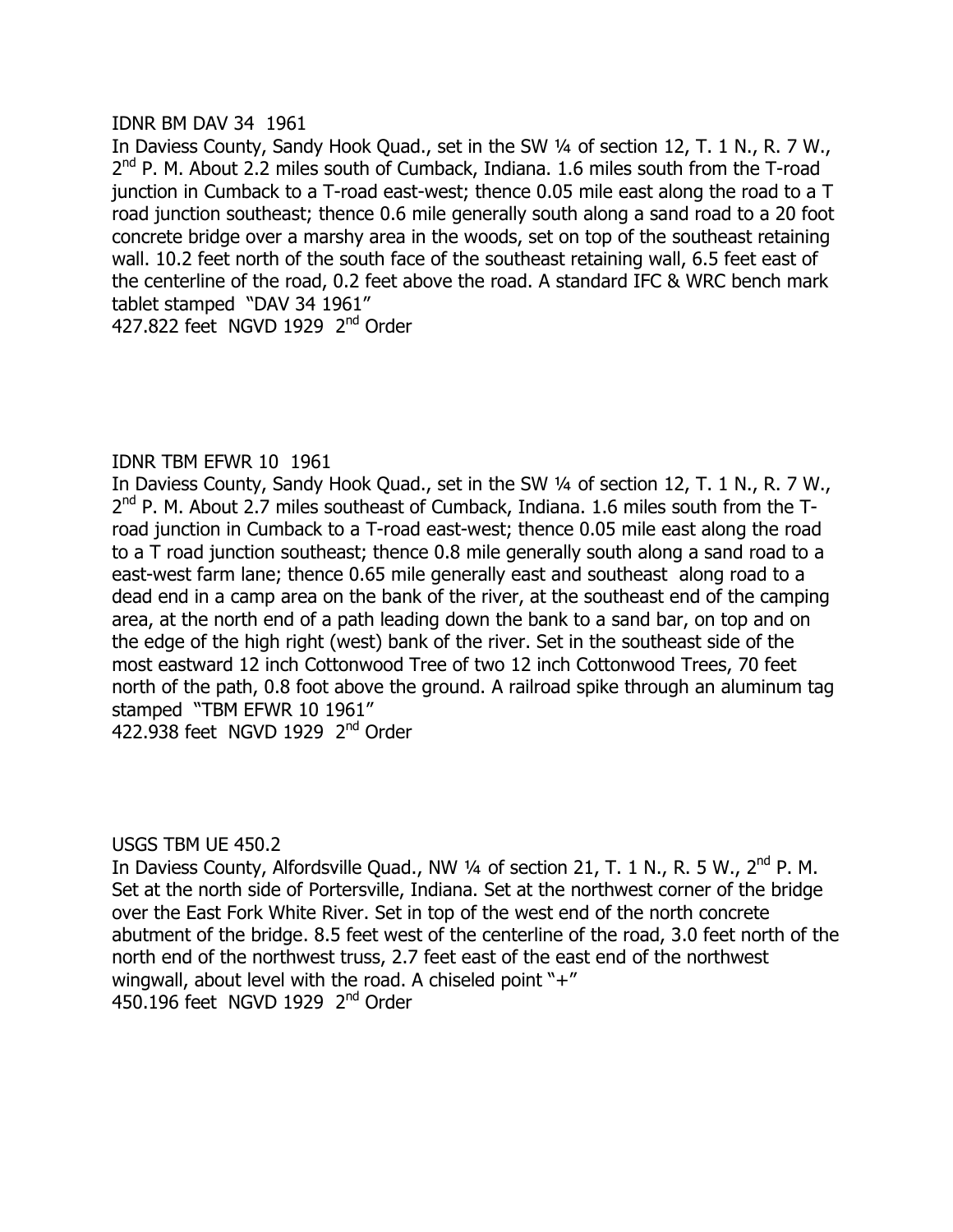#### **IDNR TBM EL 2 1998**

In Daviess County, Lyons Quad., Set in the NW 1/4 of section 9, T. 5 N., R. 6 W., 2<sup>nd</sup> 1. About 0.5 miles northwest of Elnora, Indiana. Set at the southwest corner of the railroad bridge over Vertrees Ditch. Set in the streamward side of the southwest piling, supporting south bridge seat of railroad bridge. 5.3 feet west of the centerline of railroad tracks, 4.2 feet below the tracks, 1.7 feet above the ground, 0.6 feet streamward of the streamward face of bridge seat. A railroad spike thru an aluminum tag. 476.886 feet NGVD 1929  $3<sup>rd</sup>$  Order 476.443 feet NAVD 88

# NGS BM H 354 1985

In Daviess County, Lyons Quad., Set in the SW  $\frac{1}{4}$  of section 9, T. 5 N., R. 6 W., 2<sup>nd</sup> 1. P. M. Set in Elnora, Indiana. Set in the SE 1/4 of the intersection of S. R. 57 and S. R. 58 East (Ellen Street). Set on top of a metal rod driven to refusal into the ground. 36.7 feet south of the centerline of S. R. 57, 23.0 feet east of the centerline of S. R. 58 East  $\Delta$  (Ellen Street), 3.0 feet south of a utility pole with one guy wire. About 1 foot above the highway. Access to the steel rod is through a 5 inch Logo cap.

Stamped on Logo Cap "H 354 1985"

479.379 feet NGVD 1929 First Order 478.936 feet NAVD 1988

# NGS BM L 12 1930

In Daviess County, Lyons Quad., Set in the SW  $\frac{1}{4}$  of section 9, T. 5 N., R. 6 W.,  $2^{nd}$ 1. P. M. Set in Elnora, Indiana. Set in the NE 1/4 of the intersection of North Raven Street and abandoned railroad ballast. 106 feet northeast of the centerline of North Raven Street, 27 feet northwest of the centerline of abandoned railroad grade ballast, 8.2 feet southeast of a 36 inch Oak Tree, about 4 feet below the railroad grade and about 0.4 foot above the ground. Set in the top of concrete monument. A standard USC & GS bench mark tablet stamped "L 12 1930 476.174" 476.174 feet NGVD 1929  $2<sup>nd</sup>$  Order 475.731 feet NAVD 1988

Note: Railroad Ballast was scheduled for removal in 2001!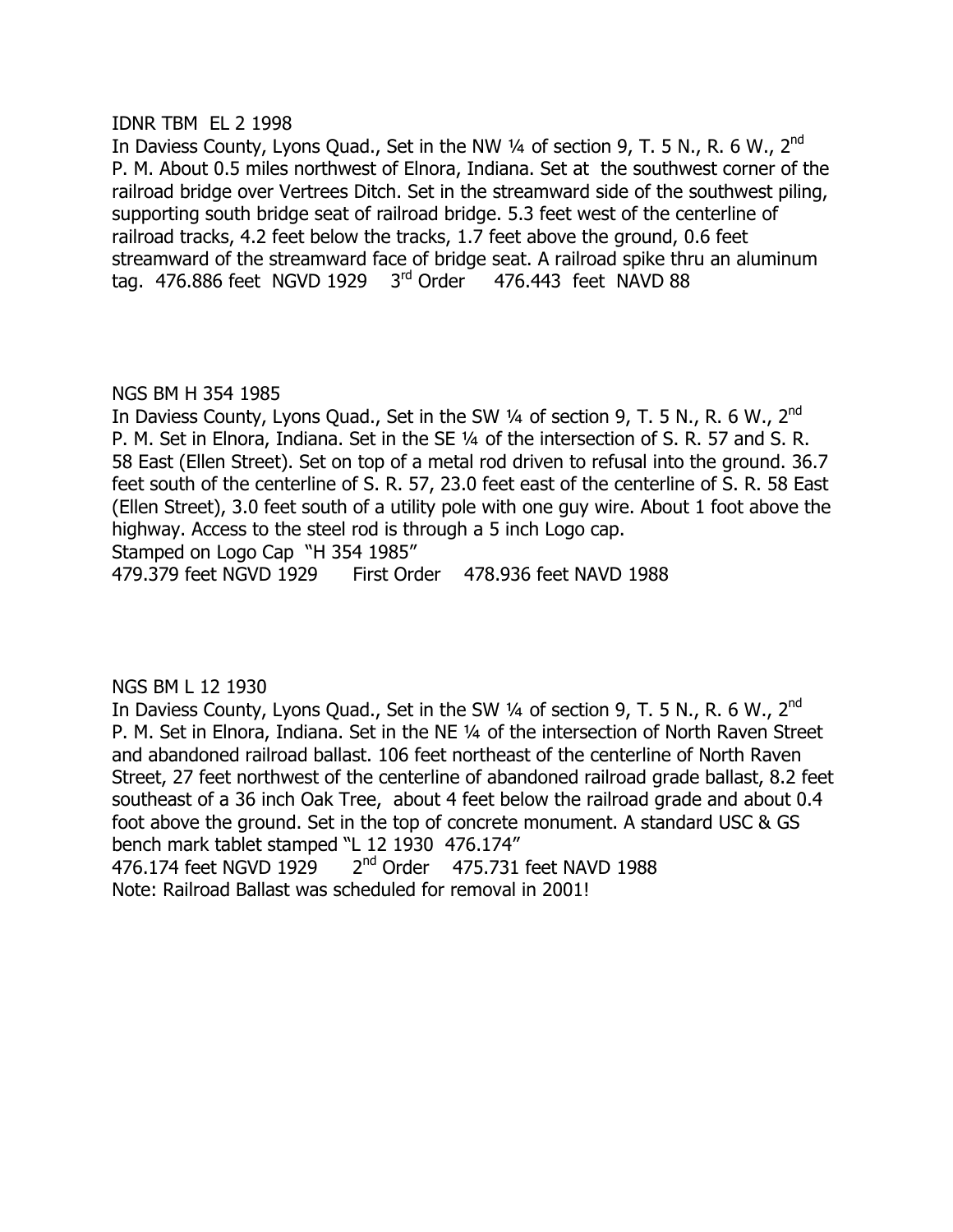#### IDNR TBM WHITE 118 1991

In Daviess County, Washington Quad., set in the SW 1/4 of section 29, T. 3 N., R. 7 W.,  $2<sup>nd</sup>$  P. M. About 2.5 miles west of Washington, Indiana. Starting from the intersection of old US 50 & 150 and railroad tracks and 300 West Road; thence northerly along 300 West Road about 1.15 miles to a T-road east (50 North Road); thence east along 50 North road about 0.3 miles to the intersection of railroad tracks. Set in the northwest side of a utility pole. 52 feet east of the east rail of the tracks, 18.5 feet south of the centerline of 50 North road, 53 feet west of the centerline of a bridge over a creek. A railroad spike through an aluminum tag stamped, "IDNR TBM WHITE 118 1991" 448.674 feet NGVD 1929 3rd Order

# IDNR TBM WHITE 119 1991

In Daviess County, Washington Quad., set in the near the center of section 19, T. 3 N., R. 7 W.,  $2^{nd}$  P. M. About 3.2 miles northwest of Washington, Indiana. Starting from the intersection of old US 50 & 150 and railroad tracks and 300 West Road; thence northerly along 300 West road about 2.2 miles to the intersection of 150 North Road; thence about 0.5 mile west along road to a bridge over Prairie Creek. Set near the northwest corner of the bridge. Set in the south side of a utility pole. 25 feet north of the centerline of 150 North Road, 14 feet north of the north quardrail, 18 feet northwest of the northwest expansion joint, about 2 feet above the ground. A railroad spike through an aluminum tag stamped "IDNR TBM WHITE 119 1991" 438.628 feet NGVD 1929 3rd Order

# **IDNR TBM WHITE 120 1991**

In Daviess County, Plainville Quad., set in the SE 1/4 section 29, T. 4 N., R. 7 W.,  $2<sup>nd</sup>$  P. M. About 5 miles southwest of Plainville, Indiana. Set in the southwest 1/4 of the T intersection of 225 West Road and 650 North Road. Set in the northwest side of an utility pole. 27 feet south of the centerline of 650 North Road, 20 feet west of the centerline of 225 West Road, 37 feet southwest of the road sign post, 1.5 feet above the ground. A railroad spike through an aluminum tag stamped "IDNR TBM WHITE 120 1991" 448.927 feet NGVD 1929  $3<sup>rd</sup>$  Order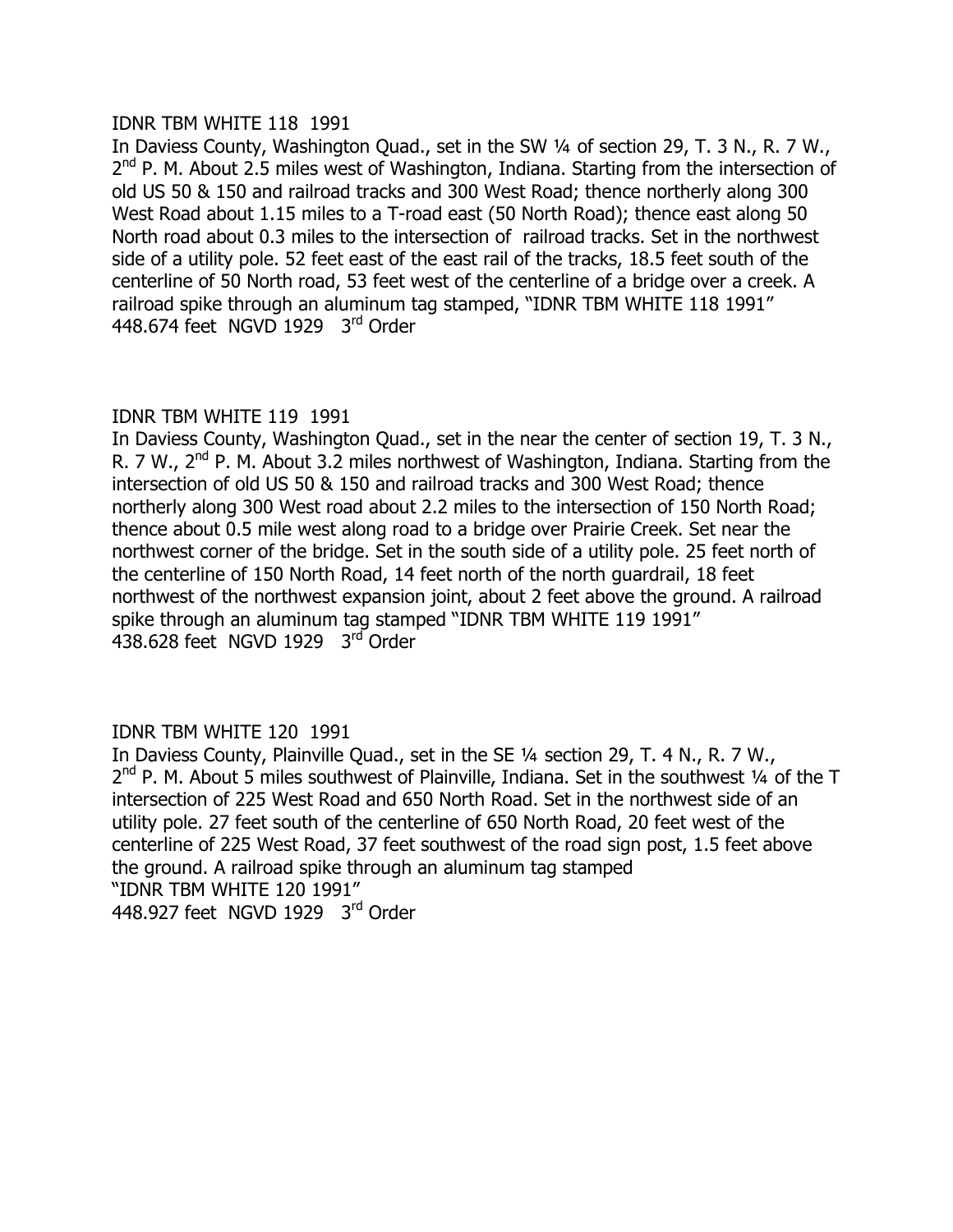#### **IDNR TBM WHITE 121 1991**

In Daviess County, Plainville Ouad., set in the SE  $\frac{1}{4}$  section 20, T, 4 N, R, 7 W,  $2<sup>nd</sup>$  P. M. About 4.2 miles southwest of Plainville, Indiana. Set in the southwest 1/4 of the T intersection of 225 West Road and 750 North Road. Set in utility pole (Daviess/Martin) REMC) with transformer. 254 feet southeast of white farm house, 21.5 feet south of the centerline of 750 North Road, 43 feet west of the centerline of 225 West Road, 37 feet southwest of the road sign post, 1.5 feet above the ground. A railroad spike through an aluminum tag stamped "IDNR TBM WHITE 121 1991" 455.443 feet NGVD 1929  $3<sup>rd</sup>$  Order

# **IDNR TBM WHITE 122 1991**

In Daviess County, Plainville Quad., set in the NW 1/4 section 17, T. 4 N., R. 7 W., 2<sup>nd</sup> P. M. About 4 miles southwest of Plainville, Indiana. Starting from the intersection of S. R. 358 and S. R. 57 in Plainville; thence 3.8 miles generally west and south along S. R. 358 to where S. R. 358 makes a right angle turn west and the intersection of 300 West Road; thence continue south on C. R. 300 West Road 0.5 mile to a right angle turn east and 900 North Road; thence 0.2 miles east along 900 North Road to a T road south (275 West Road); thence 0.5 miles south along 275 west road to an east west gravel road (850 North Road), Set in the northeast  $\frac{1}{4}$  of the intersection of 275 West Road and 950 North Road. Set in south side of an utility pole. 24 feet north of the centerline of 850 North Road, 16 feet east of the centerline of 275 West Road, 11.5 feet southeast of "GAS PIPELINE" marker, 1.5 feet above the ground. A railroad spike through an aluminum tag stamped "IDNR TBM WHITE 122 1991" 450.289 feet NGVD 1929  $3<sup>rd</sup>$  Order

# **IDNR TBM WHITE 123 1991**

In Daviess County, Plainville Quad., set in the SW 1/4 section 8, T. 4 N., R. 7 W.,  $2<sup>nd</sup>$  P. M. About 4 miles southwest of Plainville, Indiana. Starting from the intersection of S. R. 358 and S. R. 57 in Plainville; thence 3.8 miles generally west and south along S. R. 358 to where S. R. 358 makes a right angle turn west and the intersection of 300 West Road; Set in the southeast 1/4 of the intersection of 300 West Road and S. R. 358. Set in west side of an utility pole. 135 southwest of a brick house, 15 feet south of the extended centerline of west bound S. R. 358, 24 feet east of the centerline of 300 West Road, 1.5 feet above the ground. A railroad spike through an aluminum tag stamped "IDNR TBM WHITE 123 1991" 453.336 feet NGVD 1929 3rd Order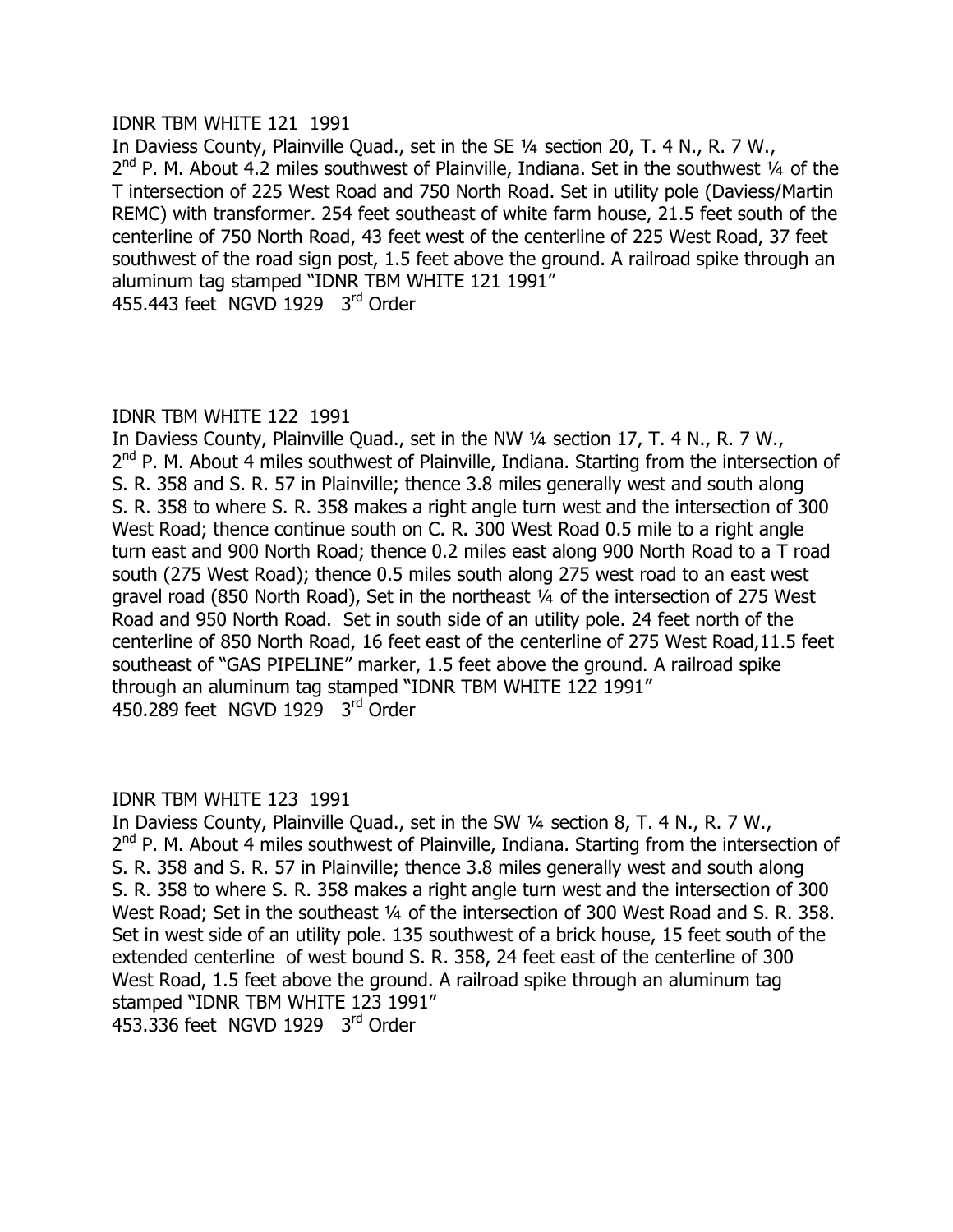#### IDNR TBM WHITE 128 1991

In Daviess County, Plainville Quad., SW  $\frac{1}{4}$  of section 26, T. 5 N., R. 7 W.,  $2^{nd}$  P. M. About 1.9 miles northwest of Plainville, Indiana. About 1.2 miles generally west along S. R. 358 from its junction with S. R. 57 in Plainville to a T-road north; thence 0.8 mile north, 0.1 mile west, 0.8 mile north, 0.7 mile east, northeast and east along the road to the intersection of a T- gravel road south. Set in the NW  $\frac{1}{4}$  of the intersection. Set in the south side of power pole  $#$  R3H1-28. 16 feet north of the centerline of road, 20 feet west of the extended centerline of T-road south. 1.5 feet above the ground. A railroad spike through an aluminum tag stamped "IDNR TBM WHITE 128 1991" 463.558 feet NGVD 1929  $3<sup>rd</sup>$  Order

# **IDNR TBM WHITE 134 1991**

In Daviess County, Plainville Quad., set in the NW 1/4 section 19, T. 4 N., R. 7 W.,  $2<sup>nd</sup>$  P. M. About 5.3 miles southwest of Plainville, Indiana. Starting from the intersection of S. R. 358 and S. R. 57 in Plainville; thence about 4.8 mile generally westerly along S. R. 358 to the intersection of Bennington Levee; thence about 1.6 mile southerly along the Bennington Levee to a gravel road over the Bennington Levee, Set in the east side of a 48 inch double trunk Cottonwood Tree, 117 feet west of the Bennington Levee, 23.5 feet south of the centerline of the gravel road over the levee, 0.5 foot above the ground. A railroad spike through an aluminum tag stamped "IDNR TBM WHITE 134 1991" 448.243 feet NGVD 1929  $3<sup>rd</sup>$  Order

# USACE BM 92

In Daviess County, Wheatland Quad., Grant 134, T. 3 N., R. 8 W., 2<sup>nd</sup> P. M. About 6.1 miles northwest of Washington, Indiana. About 1.25 miles north along Front Street from  $i$ ts junction with West Walnut Street in Washington to an east west crossroad; thence 0.5 miles west to a north-south T-road; thence 0.1 mile north to a T-road west; thence 4.5 miles west to a 2 span steel truss bridge over the West Fork White River, set in the top of the south end of the southeast concrete abutment. 10.5 feet southeast of the centerline of the road, 4.5 feet east of the west face of southeast concrete bridge abutment, 1.0 foot south of the south face of southeast steel girder, 1.5 foot below the road, A standard U. S. ARMY CORPS of ENGINEERS control station tablet stamped "92" 447.788 feet NGVD 1929 2<sup>nd</sup> Order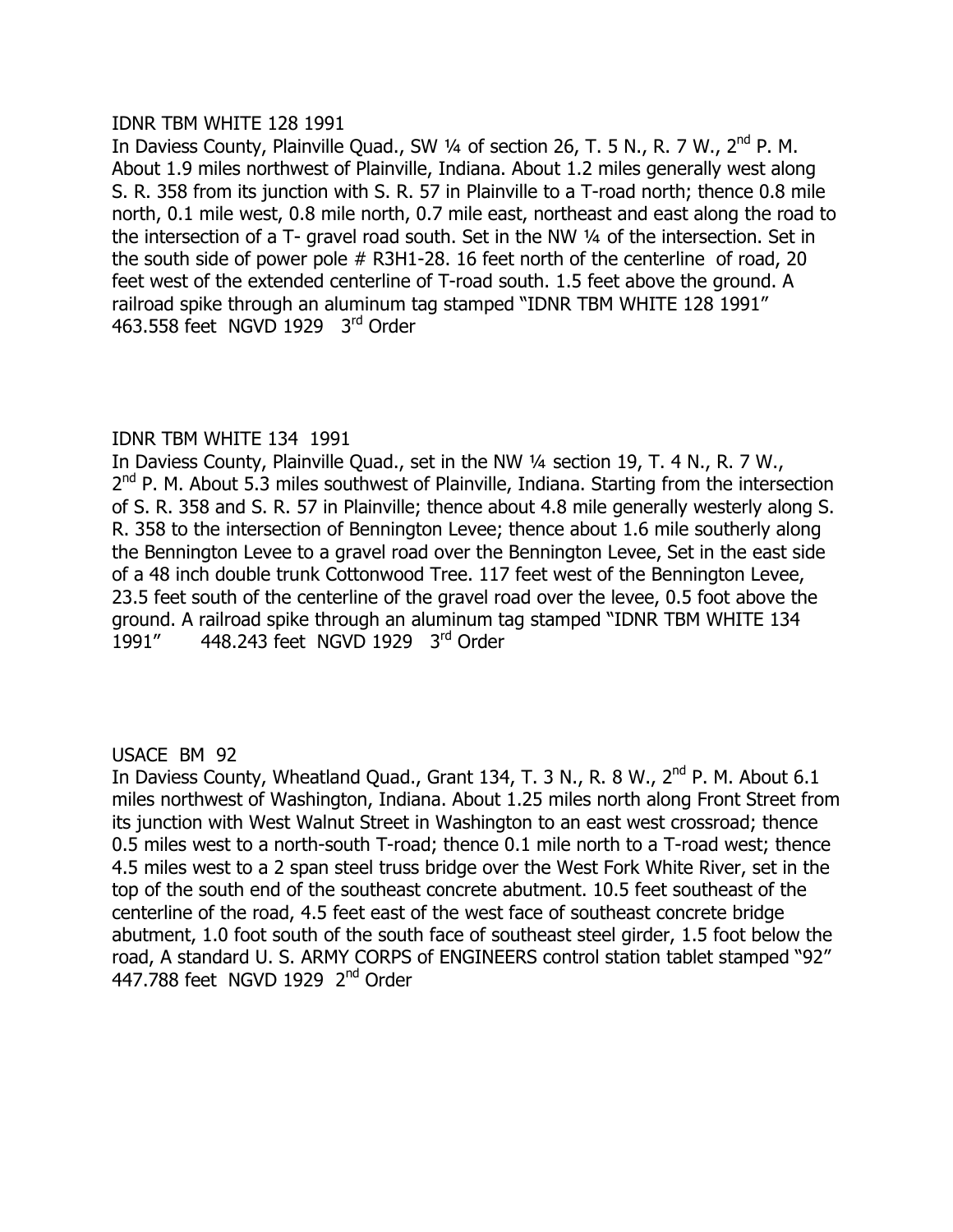#### IDNR TBM WHITE 100 1990

In Daviess County, Washington Quad., SW  $\frac{1}{4}$  of grant 62, T. 3 N., R. 7 W. 2<sup>nd</sup> P. M. About 0.7 mile west of Mayville along U. S. 50 to a farm drive south at the east of the U. S. 50 bridge over the White River. Set in the west side of a power pole with transformer on the west side of the field drive. About 150 feet south of U. S. 50. A railroad spike through an aluminum tag.

 $434.176$  feet NGVD 1929  $3<sup>rd</sup>$  Order

# **IDNR TBM WHITE 101 1990**

In Daviess County, Washington Quad., SW  $\frac{1}{4}$  of grant 160, T. 3 N., R. 8 W. 2<sup>nd</sup> P. M. About 4.5 miles Northwest of Washington, Indiana. Set in the NE 1/4 of the intersection of 175 North Road and River Road from Tom's Hill. Set in the west side of power pole  $# 5$ -155. 18 feet north of the centerline of 175 North Road, 18 feet east of the centerline of River Road. About 1.5 feet above the ground. A railroad spike through an aluminum tag. 438.778 feet NGVD 1929 3rd Order

# IDNR TBM WHITE 102 1990

In Daviess County, Washington Quad., SW  $\frac{1}{4}$  of grant 159, T. 3 N., R. 8 W. 2<sup>nd</sup> P. M. About 5 miles Northwest of Washington, Indiana. Set in the north side of a 36 inch Hackberry Tree. About 200 feet east of the south end of the Bennington Levee, 18 feet south of the centerline of a field drive west to the levee, about 3.0 feet above the ground. A railroad spike an aluminum tag. 441.987 feet NGVD 1929  $3<sup>rd</sup>$  Order

#### **IDNR TBM WHITE 103 1990**

In Daviess County, Plainville Quad., NW 1/4 of section 18, T. 4 N., R. 7 W. 2<sup>nd</sup> P. M. About 5 miles southwest of Plainville, Indiana. About 1 mile south along East River Road from the intersection of S. R. 358 at the east side of the S. R. 358 bridge over the White River. Set in the west side of a 14 inch Honey Locust Tree. Set on the east side of river road where it bends easterly to the Bennington Levee, about 2 feet above the around. A railroad spike through an aluminum tag.

 $453.151$  feet NGVD 1929  $3<sup>rd</sup>$  Order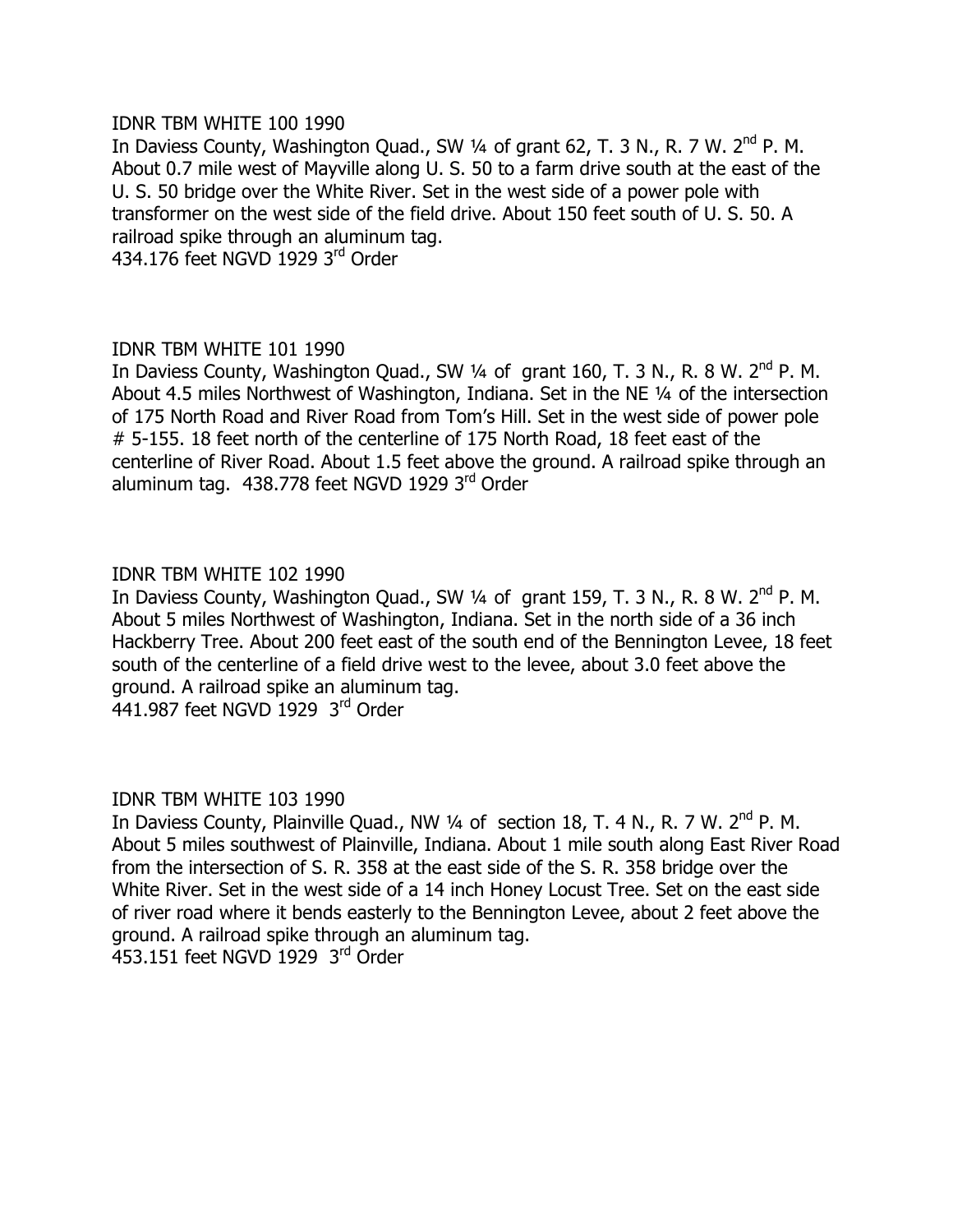#### IDNR TBM WHITE 104 1990

In Daviess County, Plainville Quad., NE  $\frac{1}{4}$  of section 34, T. 5 N., R. 7 W. 2<sup>nd</sup> P. M. About 2 miles northwest of Plainville, Indiana. Set in the NE 1/4 of the intersection of 1175 North Road and 025 West Road. Set in the south side of a 36 inch Box Elder Tree. 15 feet north of the centerline of 1175 North Road, and 115 feet east of the extended centerline of 025 West Road, about 1 foot above the ground. A railroad spike through and aluminum tag.

461.620 feet NGVD 1929 3rd Order

# IDNR TBM WHITE 105 1990

In Daviess County, Plainville Quad., NE  $\frac{1}{4}$  of section 34, T. 5 N., R. 7 W. 2<sup>nd</sup> P. M. About 2 miles northwest of Plainville, Indiana. Starting from the intersection of S. R. 358 and 50 East Road in Plainville; thence north 1.75 miles along 50 East Road to a T road; thence east 0.15 miles along road to a farm lane north; thence 0.75 miles north along road to start of levee. Set in the East side of a 12 inch fork of a multi trunk Beech Tree. 25 feet west of the centerline of farm lane, 2 feet above the ground. A railroad spike through an aluminum tag.

467.514 feet NGVD 1929  $3<sup>rd</sup>$  Order

# IDNR TBM PLAINVILLE 1 1991

In Daviess County, Plainville Quad., SE 1/4 of section 4, T. 4 N., R. 7 W. 2<sup>nd</sup> P. M. Starting from the intersection of S. R. 358 and S. R. 57 in Plainville, Indiana. About 2.4 miles westerly along S. R. 358 to the intersection of a County Road leading north. Set in the northeast  $\frac{1}{4}$  of the intersection. Set in the south side of Utility Pole # 2060. 80 feet east of the centerline of County Road leading north, 37.7 feet north of the centerline of S. R. 358, about 1.2 feet above the ground. A railroad spike through an aluminum tag stamped "IDNR TBM PLAINVILLE 1 1991"  $455.490$  feet NGVD 1929  $3<sup>rd</sup>$  Order